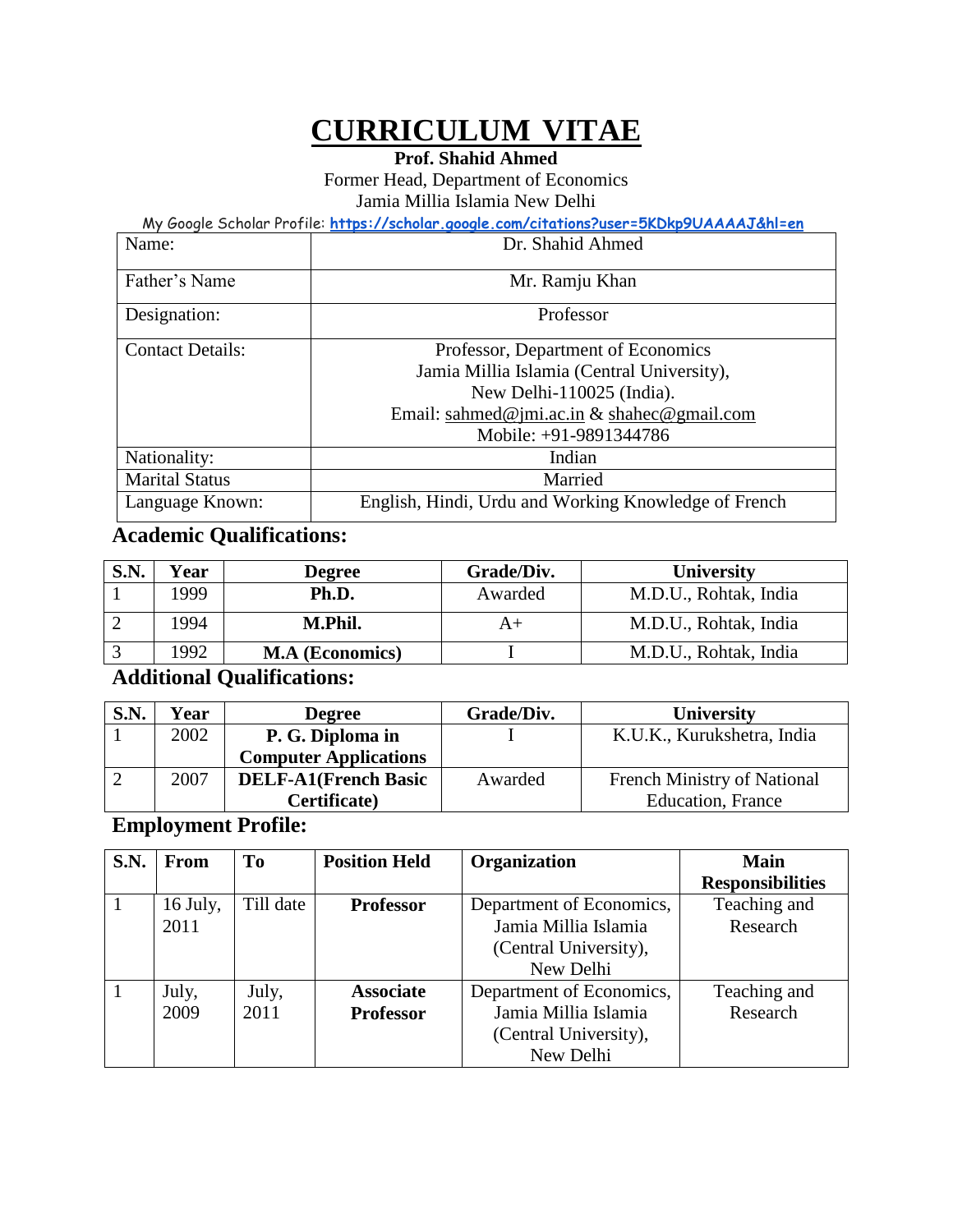| $\overline{2}$ | July        | July,      | <b>Senior</b>       | <b>United Nations</b>    | Research, Training |
|----------------|-------------|------------|---------------------|--------------------------|--------------------|
|                | 2008        | 2009       | <b>Economist</b>    | Conference on Trade and  | and                |
|                |             |            | (On Deputation)     | Development (UNCTAD),    | Implementation of  |
|                |             |            |                     | New Delhi-110003         | Trade related      |
|                |             |            |                     |                          | Capacity Building  |
|                |             |            |                     |                          | Activities         |
| 3              | $03$ , July | $02,$ July | <b>Economist</b>    | <b>United Nations</b>    | Research, Training |
|                | 2006        | 2008       | (On Deputation)     | Conference on Trade and  | and                |
|                |             |            |                     | Development (UNCTAD),    | Implementation of  |
|                |             |            |                     | New Delhi-110003         | Trade related      |
|                |             |            |                     |                          | Capacity Building  |
|                |             |            |                     |                          | Activities         |
| $\overline{4}$ | July        | $02,$ July | <b>Reader</b>       | Department of Economics, | Teaching and       |
|                | 2005        | 2006       |                     | Jamia Millia Islamia     | Research           |
|                |             |            |                     | (Central University),    |                    |
|                |             |            |                     | New Delhi                |                    |
| 5              | July,       | July       | <b>Sr.</b> Lecturer | Department of Economics, | Teaching and       |
|                | 2000        | 2005       |                     | Jamia Millia Islamia     | Research           |
|                |             |            |                     | (Central University),    |                    |
|                |             |            |                     | New Delhi                |                    |
| 6              | July,       | July,      | Lecturer            | Department of Economics, | Teaching and       |
|                | 1996        | 2000       |                     | Jamia Millia Islamia     | Research           |
|                |             |            |                     | (Central University),    |                    |
|                |             |            |                     | New Delhi                |                    |

# **Major Project**

| Designation | Period  | Agency         | <b>Focused Area</b> |
|-------------|---------|----------------|---------------------|
| Coordinator | 2013-18 | UGC-SAP-DRS-II | Environmental       |
|             |         |                | Economics           |

# **Consultancy Experience:**

| S.N.          | From       | To         | <b>Position Held</b> | <b>Organization/Project</b>                |
|---------------|------------|------------|----------------------|--------------------------------------------|
|               | Oct. 2005  | June, 2006 | <b>Consultant</b>    | United Nations Conference on Trade and     |
|               |            |            | <b>Economist</b>     | Development (UNCTAD), India                |
|               |            |            |                      | Programme, New Delhi-110003                |
| $\mathcal{D}$ | July. 2005 | Nov. 2005  | <b>Advisor</b>       | Project on "Political Economy of Labour in |
|               |            |            |                      | the age of Globalization" led by Prof.     |
|               |            |            |                      | Sunanda Sen ATWS JMI, Delhi and funded     |
|               |            |            |                      | by the ICSSR-IDPAD                         |

# **Visiting Professor**

|  | 26 March, 2012 | 29 March, 2012 | <b>Visiting Professor</b> | Dept. of Economics,      |
|--|----------------|----------------|---------------------------|--------------------------|
|  |                |                |                           | <b>Hyderabad Central</b> |
|  |                |                |                           | University, Hyderabad    |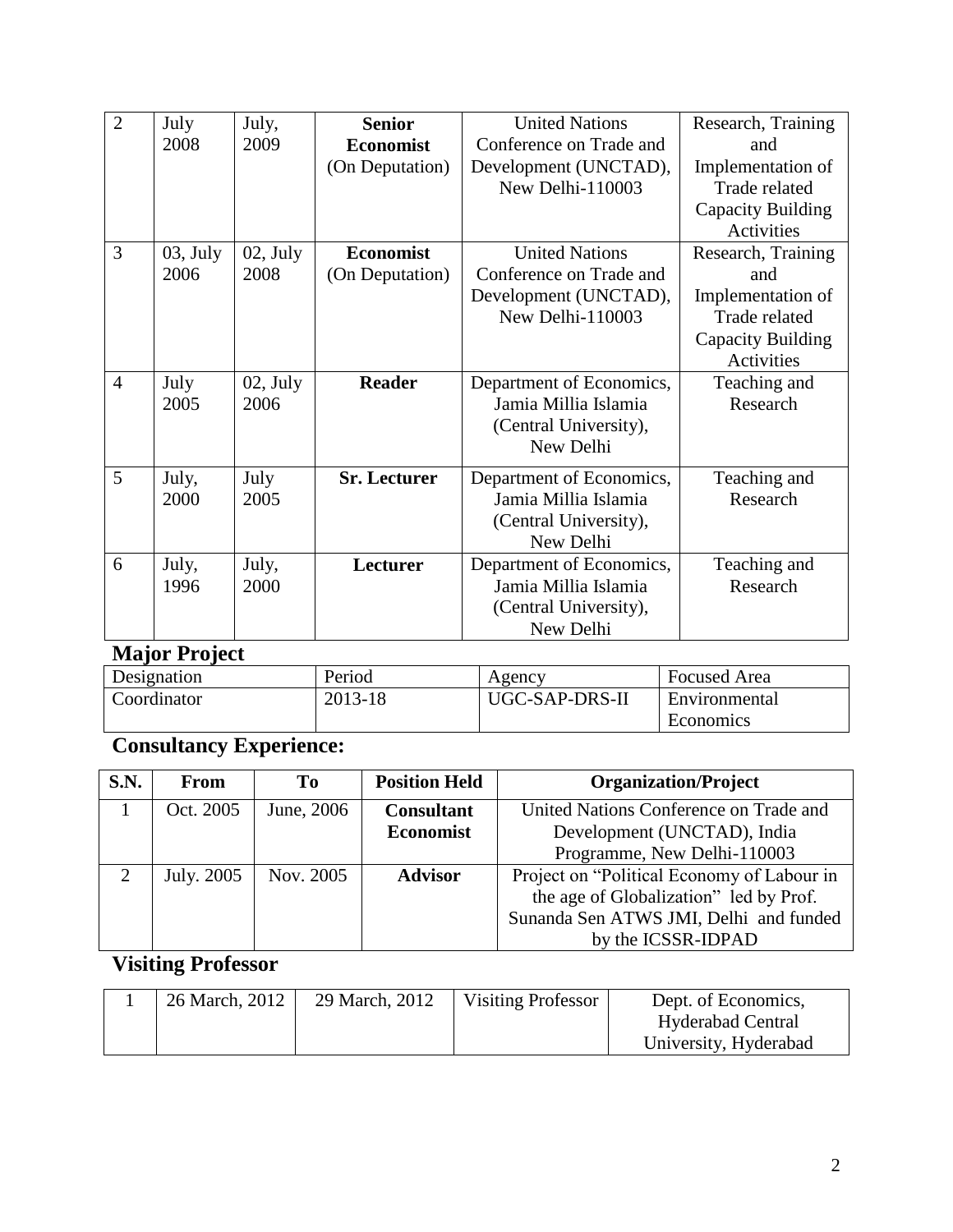### **Awards / recognitions received at the national level and international level by Faculty.**

| S. No | Name of the Award                                                                                                                         | <b>Awarding Authority</b>     | Year and other details |
|-------|-------------------------------------------------------------------------------------------------------------------------------------------|-------------------------------|------------------------|
|       | "Award of Excellence" for<br>sterling achievements in the<br>professional life and<br>outstanding contribution to the<br>society at large | M.D. University<br>Rohtak     | 2012                   |
|       | <b>AMP</b> National Award for                                                                                                             | <b>Association for Muslim</b> | 2018                   |
|       | Excellence in Education 2018                                                                                                              | Professionals                 |                        |

### **Areas of Research Interest**

- $\triangleright$  International Economics
- WTO/RTA Policy Issues
- $\triangleright$  Macroeconomics/Macro econometrics
- $\triangleright$  Computable General Equilibrium Modeling

### **List of Publications**

### **Books:**

- 1. Shahid Ahmed (Pratima Dayal, Abhijit Das, Rashmi Banga and Kavita Iyengar), **Quantification of Benefits from Economic Cooperation in South Asia**, UNCTAD/DITC/2008/3, Macmillan India Ltd, New Delhi, pp. xix+272, **ISBN 13: 978- 0230-63637-8**
- 2. Shahid Ahmed (with Shahid Ashraf), (2011) (eds), **Regional and Multilateral Trade in Developing Countries,** Routledge, New Delhi/London/New York, pp xvii+412. **ISBN 13**: **9780415677868, ISBN 10: 0415677866**
- 3. Shahid Ahmed (with Shahid Ashraf), (2012) (eds), **International Trade in Emerging Economies**, Bloomsbury, London/Berlin/ New Delhi/New York/Sydney, pp xiii+350. **ISBN 13: 978-8-192-43026-3**
- 4. Shahid Ahmed (2013) (eds), **Foreign Direct Investment, Trade and Economic Growth: Exploring Challenges and opportunities,** Routledge, New Delhi/London/New York, pp xv+381. **ISBN 13**: **978-0-415-66213-0**
- 5. Shahid Ahmed( with Saba Ismail), (2017) (eds), **Energy, Economy and Sustainable Development,** Bloomsbury, New Delhi/London/Oxford/ New York/Sydney, pp xii+317. **ISBN 13: 978-93-82951-22-3**

## **Chapters:**

6. Shahid Ahmed (with Anjali Tandon), "Estimating Energy Use in Indian Economy: Production and Consumption Based Measurement", in **Energy, Economy and Sustainable Development,** Bloomsbury, New Delhi/London/Oxford/ New York/Sydney, 2017, pp .23-49, **ISBN 13: 978-93-82951-22-3**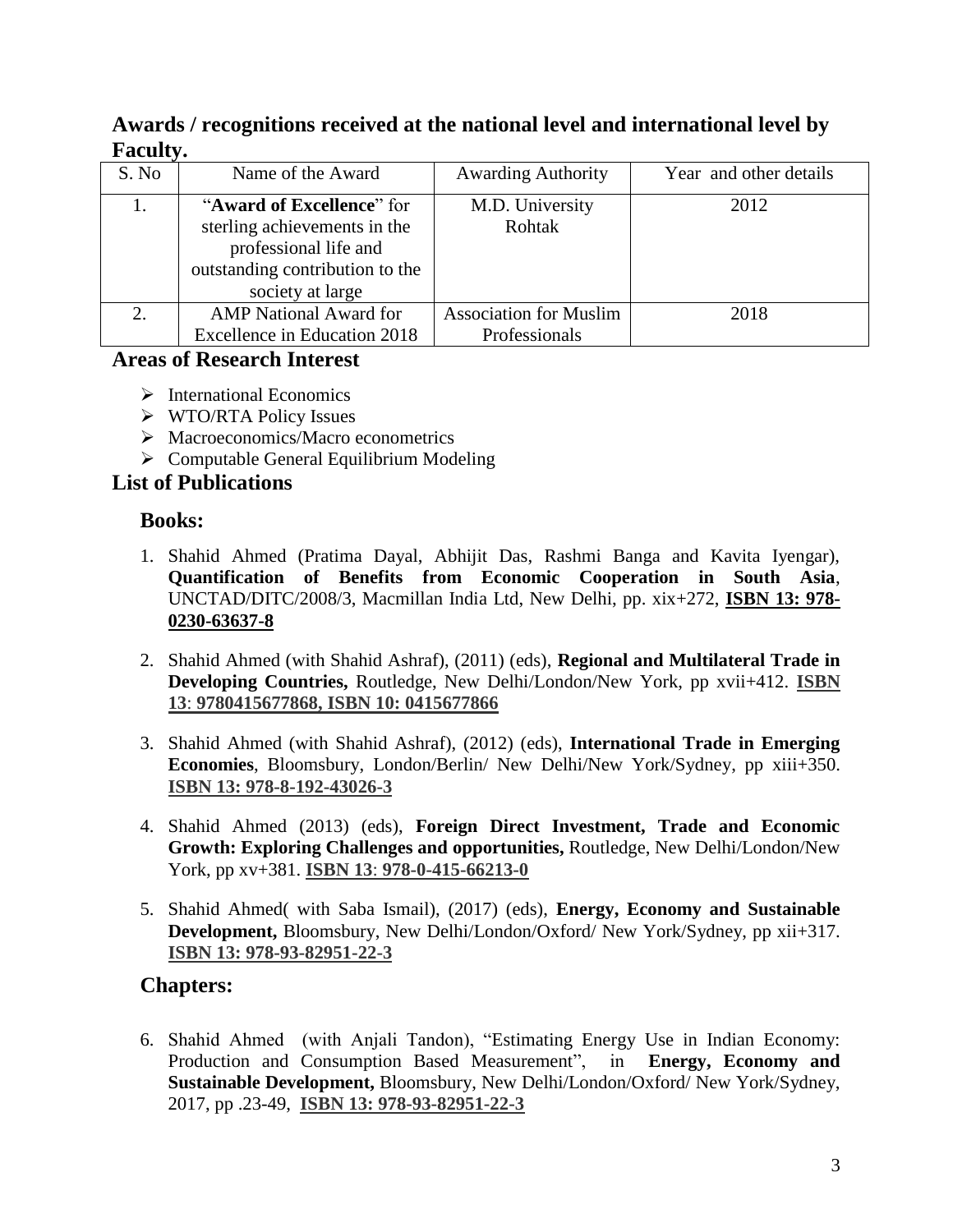- 7. Shahid Ahmed(with Saba Ismail), "Introduction Chapter" in Saba Ismail and Shahid Ahmed(eds) (2017), **Energy, Economy and Sustainable Development,** Bloomsbury, New Delhi/London/Oxford/ New York/Sydney, 2017, pp. 1-23, **ISBN 13: 978-93- 82951-22-3**
- 8. Shahid Ahmed, "End Poverty in All Its Forms Everywhere", **India and Sustainable Development Goals: The Way forward**, RIS and UN Office, India, 1-12, 2016
- 9. Shahid Ahmed, ["Trade Normalization between India and Pakistan: Prospects for South](https://scholar.google.com/citations?view_op=view_citation&hl=en&user=5KDkp9UAAAAJ&sortby=pubdate&citation_for_view=5KDkp9UAAAAJ:eJXPG6dFmWUC)  [Asia"](https://scholar.google.com/citations?view_op=view_citation&hl=en&user=5KDkp9UAAAAJ&sortby=pubdate&citation_for_view=5KDkp9UAAAAJ:eJXPG6dFmWUC), in **Making Growth Inclusive, Just and Sustainable in South Asia**, Sustainable Development Policy Institute, Pakistan, 61-68, 2015
- 10. Shahid Ahmed (with Sushil Kumar), "Services Trade in [South Asia: An Assessment"](https://scholar.google.com/citations?view_op=view_citation&hl=en&user=5KDkp9UAAAAJ&sortby=pubdate&citation_for_view=5KDkp9UAAAAJ:VOx2b1Wkg3QC), in **Towards South Asia Economic Union**, 83-102, 2015, ISBN: 81-7122-144-9
- 11. Shahid Ahmed (with Anjali Tandon), "The Changing Pattern of India's Energy Profile: An Input-Output Analysis of Linkages", in **the Political Economy of Energy and Growth**, ed. Najeeb Jung, Oxford University Press, New Delhi 2014, pp. 39-68, ISBN-13: 978-0-19-809907-9
- 12. Shahid Ahmed (with Shahid Ashraf), "Introduction Chapter" in Shahid Ahmed and Shahid Ashraf (eds) (2011), **Regional and Multilateral Trade in Developing Countries**, Routledge, New Delhi/London/New York, pp. 68-92, **ISBN 13**: **9780415677868, ISBN 10: 0415677866**
- 13. Shahid Ahmed ["Quantitative Assessment of India-EU FTA: A CGE Analysis"](http://www.csird.org.in/pdf/DP40.pdf), in Shahid Ahmed and Shahid Ashraf (eds) (2011), Regional and Multilateral Trade in Developing Countries, Routledge, New Delhi/London/New York, pp. 68-92, **ISBN 13**: **9780415677868, ISBN 10: 0415677866**
- 14. Shahid Ahmed "Economic Befits of India-ASEAN FTA: A Sectoral Analysis" in Shahid Ahmed and Shahid Ashraf), (2012) (eds), **International Trade in Emerging Economies**, Bloomsbury, London/Berlin/ New Delhi/New York/Sydney, pp 67-95. **ISBN 13: 978-81-924302-6-3**
- 15. Shahid Ahmed (with Shahid Asharf), "Trade and Economic Growth Linkages-An Introduction" in Shahid Ahmed and Shahid Ashraf), (2012) (eds), **International Trade in Emerging Economies**, Bloomsbury, London/Berlin/ New Delhi/New York/Sydney, pp 67-95. **ISBN 13: 978-81-924302-6-3**
- 16. Shahid Ahmed (With Sushil Kumar), "Export Potential of India's Higher Education Sector: Identifying Opportunities and Constraints", in Shahid Ahmed (2013) (eds), **Foreign Direct Investment, Trade and Economic Growth: Exploring Challenges and Opportunities,** Routledge, New Delhi/London/New York, pp xv+381. **ISBN 13**: **978-0- 415-66213-0**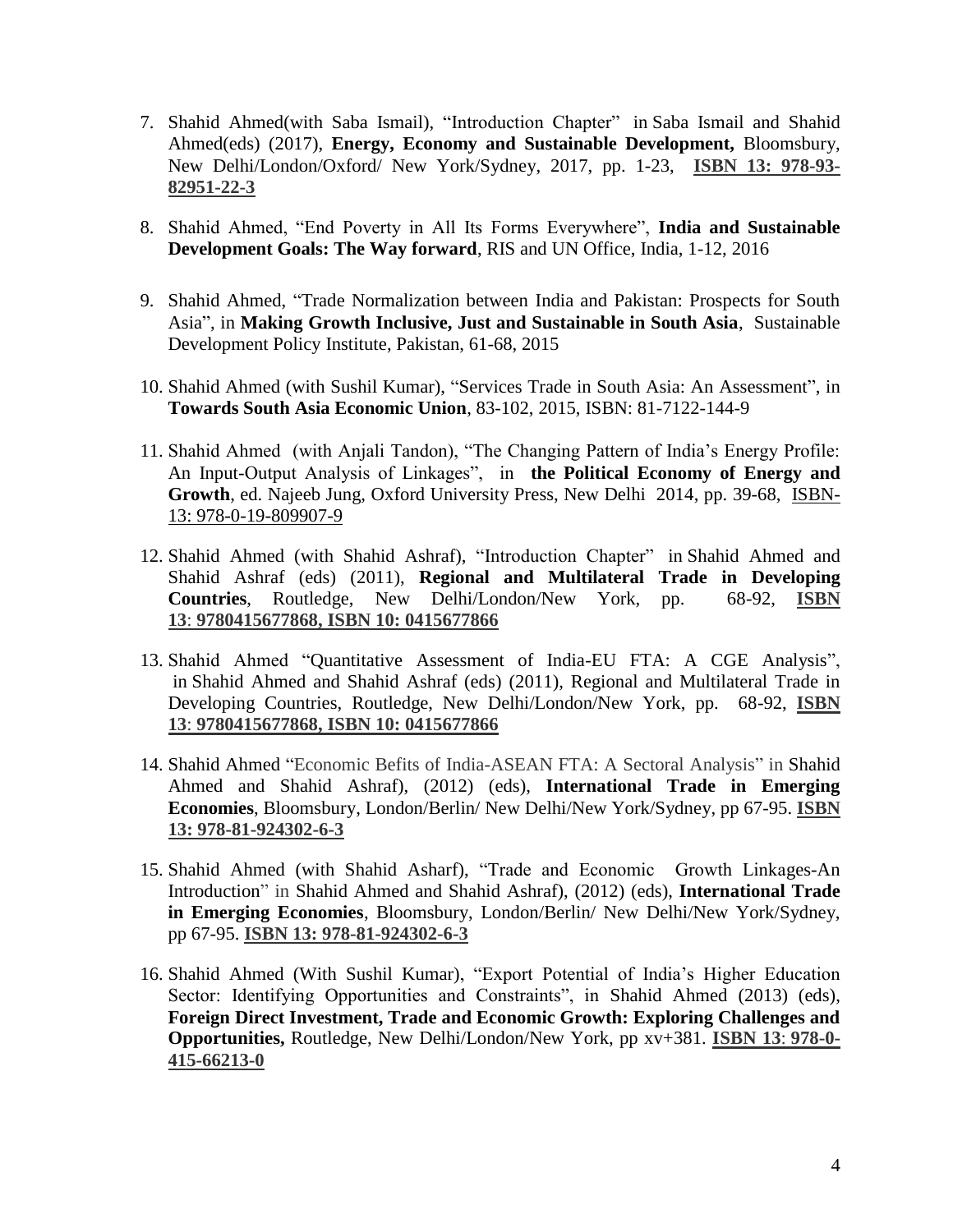- 17. Shahid Ahmed, "Foreign Direct Investment, Trade in Services and Economic Growth: An Introduction", in Shahid Ahmed (2013) (eds), **Foreign Direct Investment, Trade and Economic Growth: Exploring Challenges and Opportunities,** Routledge, New Delhi/London/New York, pp xv+381. **ISBN 13**: **978-0-415-66213-0**
- 18. Shahid Ahmed, "Harnessing Mutual Opportunities in Trade and FDI: India Canada" in Arti Nanavati & Sarah Ahmed (2013), **India-Canada Trade and FDI Bilateral Flows: Performance, Prospects and Pro-Active Strategies**, Allied Publishers, New Delhi, **ISBN 978-81-8424-818-0**
- 19. Shahid Ahmed, "Human Rights, Agricultural Deregulation And Food Security", **Poverty And Food Security In India: Problems And Policies**, Edited By M.S.Bhatt, Aakar Books(India), 2004, **ISBN**: **8187879378**.

### **Journals:**

- 20. Shahid Ahmed (with Imran Alam), ['A Panel Gravity Model Analysis of India's Export to](javascript:void(0))  [Gulf Cooperation Council \(GCC\) Countries'](javascript:void(0)) **Journal of international Economics**, 2018, 9 (1), 72-86, ISSN: 0976-0792
- 21. Shahid Ahmed (with Imran Alam), ['India's Trade With Gulf Cooperation Council \(GCC\)](javascript:void(0))  [Countries: A Panel Gravity Model Analysis,](javascript:void(0)) **Journal of Academic Research in Economics,** 2018, 10 (2), 248-260, **ISSN**: 2066-0855
- 22. Shahid Ahmed (with Kirti Gupta), ['Determinants of FDI in South Asia: does corruption](javascript:void(0))  [matter?'](javascript:void(0)) **International Journal of Economics and Business Research**, 2018, 16 (2), 137-161, **ISSN**: 1756-9850 Online **ISSN**: 1756-9869
- 23. Saba Ismail ( with Shahid Ahmed), ['Air Pollution, its Sources and Health Effects: A Case](javascript:void(0))  [Study of Delhi',](javascript:void(0)) **The Research Journal of Social Sciences**, 2018, 9 (4), 62-74, ISSN: 0025-1348 (P), 2456-1356 (O)
- 24. Shahid Ahmed (with Saba Ismail), ['Water Pollution and Its Sources, Effects &](javascript:void(0))  [Management: A Case Study of Delhi'](javascript:void(0)), **International Journal of Current Advanced Research**, 2018, 7 (2(L)), 10436-10442, ISSN: 2319-6475, 2319-6505
- 25. Shahid Ahmed (with Saba Ismail), ['Noise Pollution, Its Sources and Effects: A Case](javascript:void(0))  [Study of University Students in Delhi'](javascript:void(0)), **EPRA International Journal of Economic and Business Review**,2018, 6 (2), 15-23, ISSN: 2347-9671, 2349-0187.
- 26. Shahid Ahmed (with Areez Aftab Siddiqui), ['Impact of Foreign Direct Investment on](javascript:void(0))  [Sectoral Growth of Indian Economy'](javascript:void(0)), **International Journal of Economics and Financial Issues**,2017, 7 (3), 477-488, ISSN: 2146-4138
- 27. Shahid Ahmed (with Anjali Tandon), ['Energy Balance in India's International Trade:](javascript:void(0))  [An Input-Output Based Analysis'](javascript:void(0)), **Trade and Development Review**, 2017, 9 (1),1-30.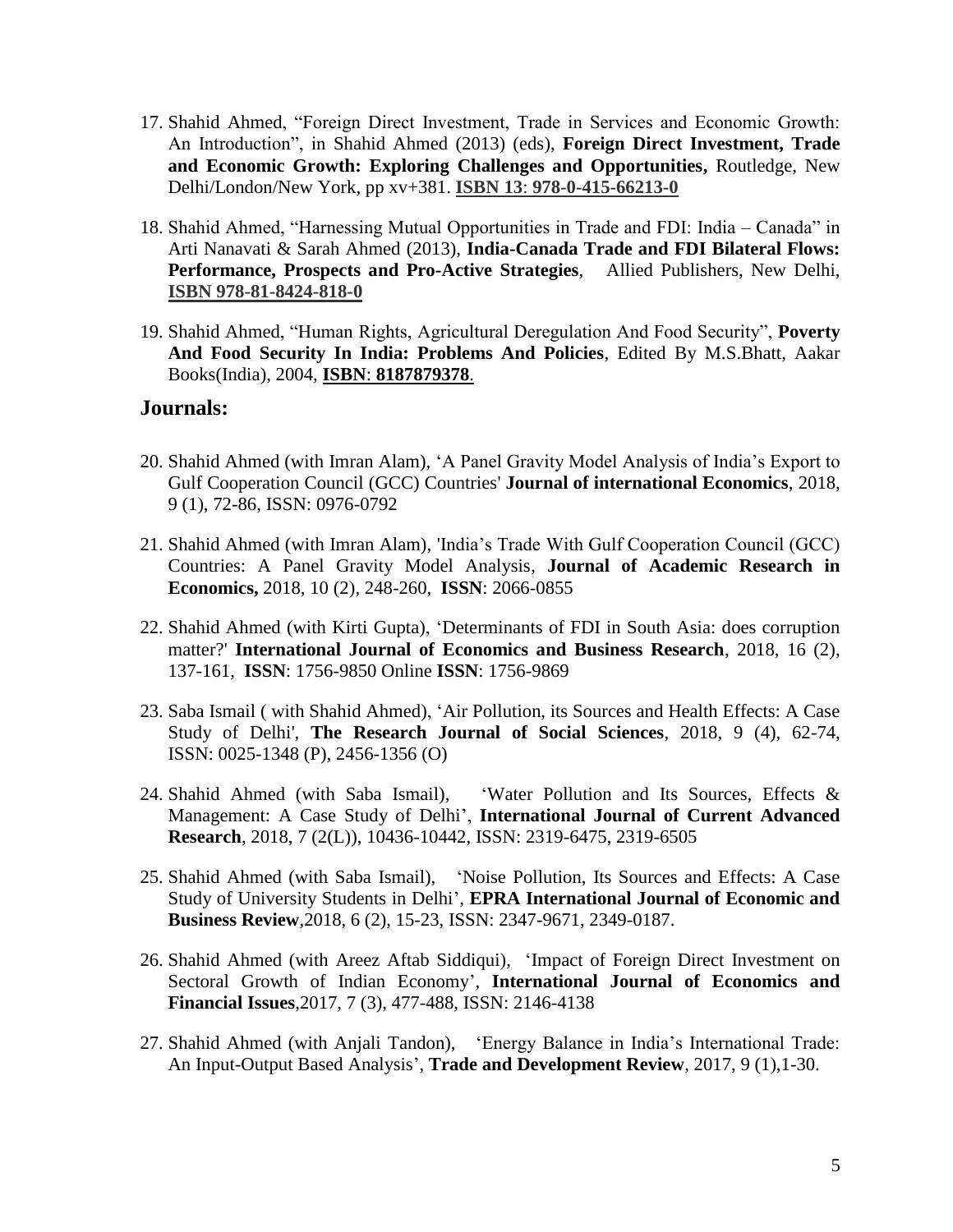- 28. Shahid Ahmed (with Imran Alam), ['Demystifying the Puzzle between India-UAE Trade:](javascript:void(0))  [An Analytical Study'](javascript:void(0)), **The Empirical Economics Letters**,2017, 16 (12), 1255-66
- 29. Shahid Ahmed (with Yamini Gupta), ['The Impact of Behavioral Biases on Investors](javascript:void(0))  [Behavior in Indian Stock Market'](javascript:void(0)), **International Journal of Management and Social Sciences Research Review**, 2017, 1,37, 175-183.
- 30. Shahid Ahmed (with Imran Alam), [Prospects of India–GCC Trade Relations: An](http://journals.sagepub.com/doi/abs/10.1177/0015732516663318)  [Empirical Investigation,](http://journals.sagepub.com/doi/abs/10.1177/0015732516663318) **Foreign Trade Review**, 2017, 52 (2), 118-129 ISSN: 0015-7325; Online ISSN: 0971-7625
- 31. Shahid Ahmed (with AA Siddqui, A Jain), [FDI and Growth in the Service Sector in](javascript:void(0))  [India: Empirical Evidences,](javascript:void(0)) **Asian Profile**, 2016, 44 (5), 470-484, ISSN**, 0304-8675**
- 32. Shahid Ahmed (with Yamini Gupta), The Impact of Psychological Factors on Investment Decision Making of Investors: An Empirical Analysis, EPRA **International Journal of Economic and Business Review**, 4 (11), 40-52, 2016, **ISSN: 2347-9671 (E) / 2349-0187 (P)**
- 33. Shahid Ahmed (with Saba Ismail), 'Environmental Kuznets Curve: Revisiting the Unsettled Debate, **The Indian Journal of Economics**, 96 (382), 535-570, 2016, **ISSN: 0019-5170**
- 34. Shahid Ahmed (with Anjali Tandon), [The Changing Energy Intensity in Indian](https://scholar.google.com/scholar?oi=bibs&cluster=1678528168748156711&btnI=1&hl=en)  [Economy: A Sector-level Analysis Based on Input-Output Model,](https://scholar.google.com/scholar?oi=bibs&cluster=1678528168748156711&btnI=1&hl=en) **International Journal of Energy, Economics and Policy**, 2016, 6(3), 449-462, **ISSN: 2146-4553**
- 35. Shahid Ahmed (with Anjali Tandon), [Decomposition of Energy Consumption in India:](https://scholar.google.com/citations?view_op=view_citation&hl=en&user=5KDkp9UAAAAJ&sortby=pubdate&citation_for_view=5KDkp9UAAAAJ:kRWSkSYxWN8C)  [A Case of Output Leakage and Technology Improvement,](https://scholar.google.com/citations?view_op=view_citation&hl=en&user=5KDkp9UAAAAJ&sortby=pubdate&citation_for_view=5KDkp9UAAAAJ:kRWSkSYxWN8C) **Review of Development & Change** 20 (1), 81-98, 2015, **ISSN: 0972-2661**
- 36. Shahid Ahmed (with Anjali Tandon), Technological change and energy consumption in India: a decomposition analysis, **Innovation and Development** 6 (1), 141-159, 2016, **Print ISSN: 2157-930X Online ISSN: 2157-9318**
- 37. Shahid Ahmed (with Anjali Tandon), [Energy Use and Export Behaviour in the Indian](https://papers.ssrn.com/sol3/papers.cfm?abstract_id=2887839)  [Economy: An Input-Output Based Analysis,](https://papers.ssrn.com/sol3/papers.cfm?abstract_id=2887839) **Malaysian Journal of Economic Studies**, 53(2), 239- 260, ISSN 1511-4554
- 38. Shahid Ahmed (with Anjali Tandon), Measuring Energy Linkages in the Indian Economy: An Input-Output Analysis, **Asia Pacific Journal on Environment and Development** 25, 35-58, 2015, ISSN 1023-7895
- 39. **Shahid Ahmed** ( with Saba Ismail**)**, Economic Growth and Military Expenditure Linkages: A Panel Data Analysis, **The Journal of International Economic Policy**, 23, 48-72, 2015, ISSN: 1812-0660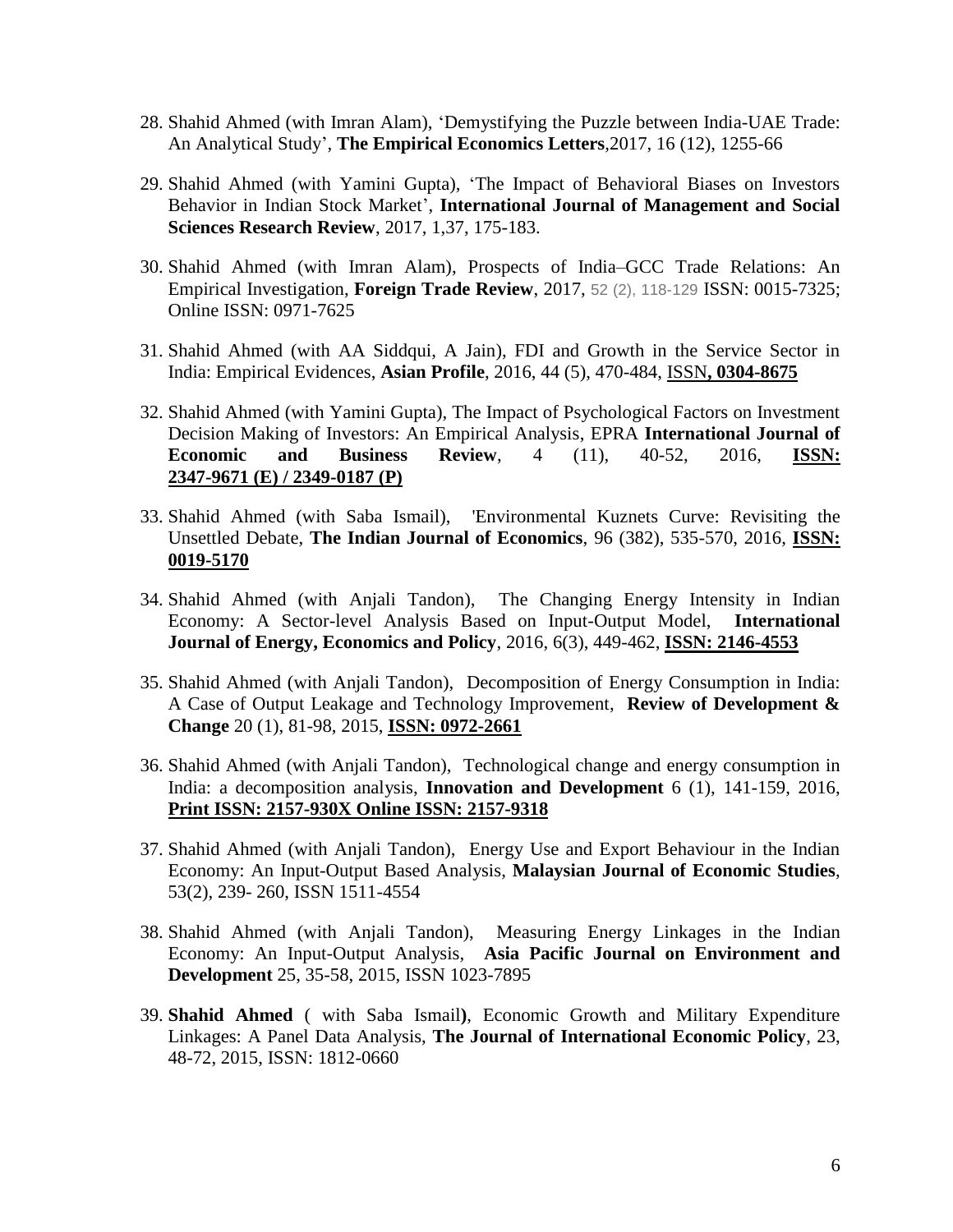- 40. Shahid Ahmed ( with Saba Ismail**)**, Economic Growth and Macro Variables in India: An Empirical Study, **Journal of Economics and Development**, 17, 42-59,2015, ISSN: 1859-0020
- 41. Shahid Ahmed ( with Imran Alam), India-Saudi Arabia Bilateral Trade Relations: Recent Experiences and Future Opportunities, **International Journal of Economics and Empirical Research** 3(7), 327-342, 2015, ISSN: 2311-3871
- 42. Shahid Ahmed (with Sushil Kumar), [Gravity Model by Panel Data Approach: An](https://scholar.google.com/citations?view_op=view_citation&hl=en&user=5KDkp9UAAAAJ&sortby=pubdate&citation_for_view=5KDkp9UAAAAJ:5Ul4iDaHHb8C)  [Empirical Application with Implications for South Asian Countries,](https://scholar.google.com/citations?view_op=view_citation&hl=en&user=5KDkp9UAAAAJ&sortby=pubdate&citation_for_view=5KDkp9UAAAAJ:5Ul4iDaHHb8C) **Foreign Trade Review** 50 (4), 233-249, 2015
- 43. Shahid Ahmed (with Anjali Tandon), [The Changing Energy Intensity in Indian](https://scholar.google.com/citations?view_op=view_citation&hl=en&user=5KDkp9UAAAAJ&sortby=pubdate&citation_for_view=5KDkp9UAAAAJ:1qzjygNMrQYC)  [Economy: A Sector-level Analysis Based on Input-Output Model,](https://scholar.google.com/citations?view_op=view_citation&hl=en&user=5KDkp9UAAAAJ&sortby=pubdate&citation_for_view=5KDkp9UAAAAJ:1qzjygNMrQYC) **International Journal of Energy Economics and Policy** 6 (3), 449-462
- 44. Shahid Ahmed (with Sushil Kumar), [Trade Structure among India, Sri Lanka and](https://scholar.google.com/citations?view_op=view_citation&hl=en&user=5KDkp9UAAAAJ&sortby=pubdate&citation_for_view=5KDkp9UAAAAJ:V3AGJWp-ZtQC)  [Bangladesh: An Investigation,](https://scholar.google.com/citations?view_op=view_citation&hl=en&user=5KDkp9UAAAAJ&sortby=pubdate&citation_for_view=5KDkp9UAAAAJ:V3AGJWp-ZtQC) **The Indian Journal of Economics** 96 (380), 59-91, 2015
- 45. Shahid Ahmed (with Anjali Tandon), [Decomposition of Energy Consumption in India:](https://scholar.google.com/citations?view_op=view_citation&hl=en&user=5KDkp9UAAAAJ&sortby=pubdate&citation_for_view=5KDkp9UAAAAJ:kRWSkSYxWN8C)  [A Case of Output Leakage and Technology Improvement,](https://scholar.google.com/citations?view_op=view_citation&hl=en&user=5KDkp9UAAAAJ&sortby=pubdate&citation_for_view=5KDkp9UAAAAJ:kRWSkSYxWN8C) **Review of Development & Change** 20 (1), 81-98, 2015
- 46. Shahid Ahmed (with Sushil Kumar), [Intra-industry trade and trade complementarity:](https://scholar.google.com/citations?view_op=view_citation&hl=en&user=5KDkp9UAAAAJ&sortby=pubdate&citation_for_view=5KDkp9UAAAAJ:mvPsJ3kp5DgC)  [Evidence from India-Sri Lanka Bilateral Trade,](https://scholar.google.com/citations?view_op=view_citation&hl=en&user=5KDkp9UAAAAJ&sortby=pubdate&citation_for_view=5KDkp9UAAAAJ:mvPsJ3kp5DgC) **Journal of International Economics** 6 (2), 38-70, 2015, **ISSN : 1546 – 2609**
- 47. Shahid Ahmed (with Anjali Tandon), [Technology Coefficients in the Indian Economy:](https://scholar.google.com/citations?view_op=view_citation&hl=en&user=5KDkp9UAAAAJ&cstart=20&sortby=pubdate&citation_for_view=5KDkp9UAAAAJ:D_sINldO8mEC)  [A Comparative Input-Output Analysis between Nominal and Real Coefficients,](https://scholar.google.com/citations?view_op=view_citation&hl=en&user=5KDkp9UAAAAJ&cstart=20&sortby=pubdate&citation_for_view=5KDkp9UAAAAJ:D_sINldO8mEC) **The Journal of Income and Wealth** 37 (1), 1-15, 2015, **ISSN: 09740295**
- 48. Shahid Ahmed (with Sushil Kumar), Impact of Sensitive Lists Under SAFTA: Quantitative Assessment Using a Partial Equilibrium Modeling, **European Journal of Globalization and Development Research**, Vol. 10, No. 1, 2014, **ISSN: 2220 7414**
- 49. Shahid Ahmed (with Sushil Kumar), Growth and Pattern of Intra-Industry Trade between India and Bangladesh: 1975-2010, **The Journal of International Economic Policy**, 2014, No. 2 (21), pp. 5-28, **ISSN: 1812 0660**
- 50. Shahid Ahmed, "India-Korea CEPA: An Assessment" **Korea and the World Economy**, Vol. 12, No. 1 (April 2011) 45-98, **ISSN: 2234 2346**
- 51. Shahid Ahmed, "Economic and Welfare Impacts of prospective India-Australia FTA using GTAP and SMART models" **International Journal of Business and Emerging Markets**, Vol 3 No. 3, 2011. **ISSN (Online): 1753 6227 ISSN (Print): 1753 6219**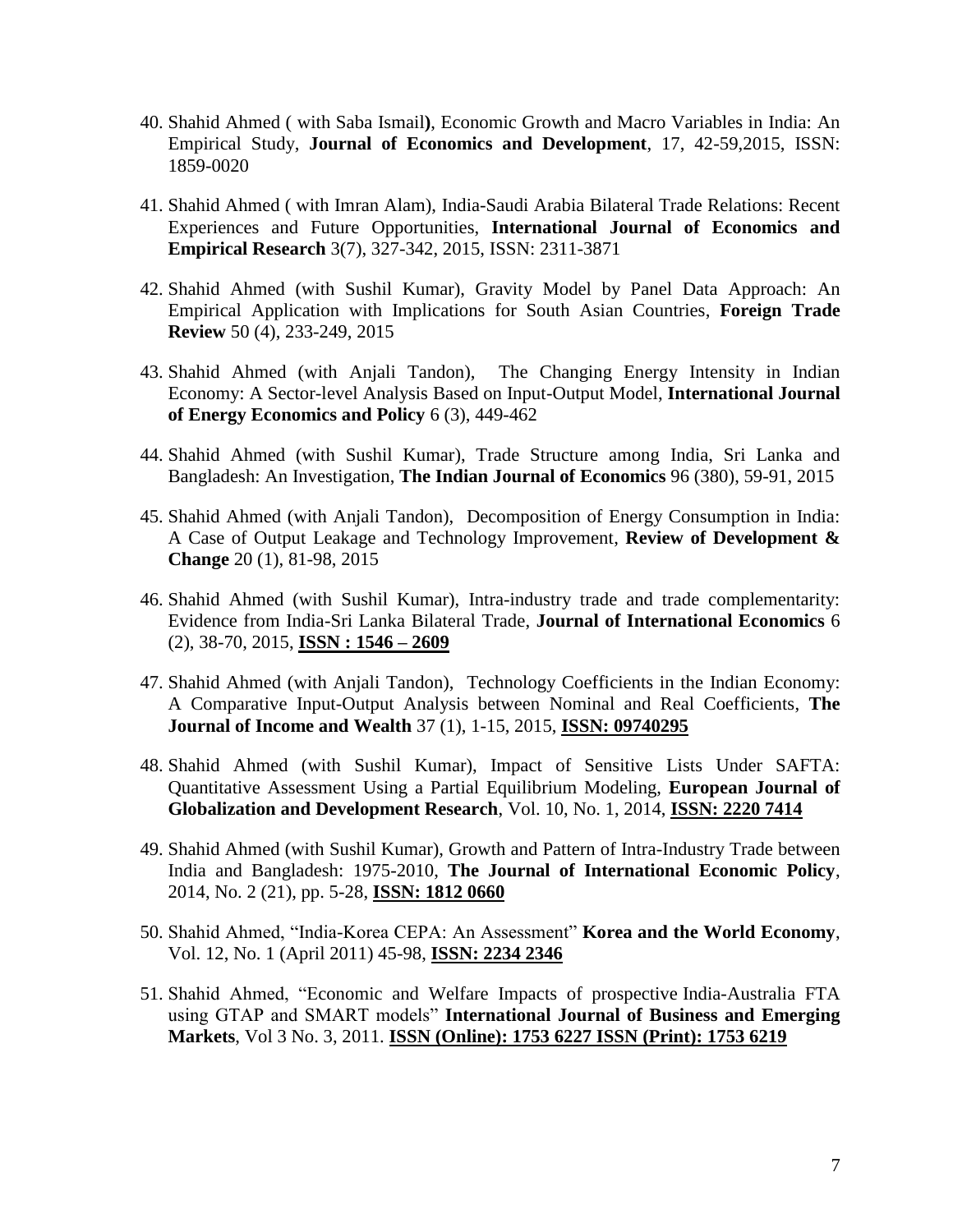- 52. Shahid Ahmed, "Aggregate Economic Variables and Stock Markets in India", **International Research Journal of Finance and Economics**, 14, 141-164, ( March 2008), **ISSN: 1450-2887**
- 53. Shahid Ahmed, "Impact of Parental Education on Family Size: A Cross-Sectional Investigation", **Asian-African Journal of Economics and Econometrics**, Vol. 7, No. 1- 2, 2007, **ISSN: 0972-3986**
- 54. Shahid Ahmed (with Dr. Sakeb Khan and Ms. Saba Ismail), "Prediction of Stock Returns Using Classical and Intelligent Techniques: Evidence from BSE Sensex", **International Journal of Applied Business and Economic Research**, Vol.4. No.2, Dec. 2006, **ISSN: 0972-7302**
- 55. Shahid Ahmed (with Anjali Tandon), [Technology Coefficients in the Indian Economy:](https://scholar.google.com/citations?view_op=view_citation&hl=en&user=5KDkp9UAAAAJ&sortby=pubdate&citation_for_view=5KDkp9UAAAAJ:D_sINldO8mEC)  [A Comparative Input-Output Analysis between Nominal and Real Coefficients,](https://scholar.google.com/citations?view_op=view_citation&hl=en&user=5KDkp9UAAAAJ&sortby=pubdate&citation_for_view=5KDkp9UAAAAJ:D_sINldO8mEC) The **Journal of Income and Wealth** 37 (1), 1-15, 2015, ISSN: 0974-0309
- 56. Shahid Ahmed, "India's Trade with South vs North: Alternative Options" **The Asian Economic Review**, Vol. 50, No.3, Dec. 2010, **ISSN: 0004-4555**
- 57. Shahid Ahmed, "Free Trade among South, East and South East Asian Countries: A Step towards Asian Integration" **Foreign Trade Review**, Vol. XLIV, No. 2, 2009, **ISSN**: **0015-7325**
- 58. Shahid Ahmed, **"**Potential for Trade between Developing and Least Developed Countries: A CGE Analysis**", Trade and Development Review**, Vol. 1, Issue 2, 2008, **ISSN: 0974-4347**
- 59. Shahid Ahmed, "Volatility Clustering in Aggregate Stock Market Returns: Evidence from Indian Stock Market", **Prajnan**, Vol. XXXVI, No.4, January-March 2008, **ISSN: 0970-8448**
- 60. Shahid Ahmed (with Dr. Shahid Ashraf and Prof. Khan Masood Ahmad, "Causality and Volatility in the Firm Level Stock Returns and Volume in India: Evidence from NSE", **Finance India**, Vol. 22, No. 1, pp. 99-115, March 2008, **ISSN: 0970-3772**
- 61. Shahid Ahmed (with Dr. Shahid Ashraf and Prof. Khan Masood Ahmad), "Testing Weak Form Efficiency: Firm Level Analysis at the National Stock Exchange", **The Indian Economic Journal**, Vol. 55, No., 2. pp. 162-175, July-September 2007, **ISSN**: **0019- 4662**
- 62. Shahid Ahmed, "Socio-Economic Determinants of Female Education in a Muslim Family: An Econometric Analysis", The **Indian Economic Journal**, Vol. 54, No. 4, Jan-March, 2007, **ISSN**: **0019-4662**
- 63. Shahid Ahmed (with Dr. Shahid Ashraf and Prof. Khan Masood Ahmad), "Possibilities of India becoming a Destination for Arab Investments, **Need The Dough**, IIPM, Volume 2 Issue 1, April-June 2007.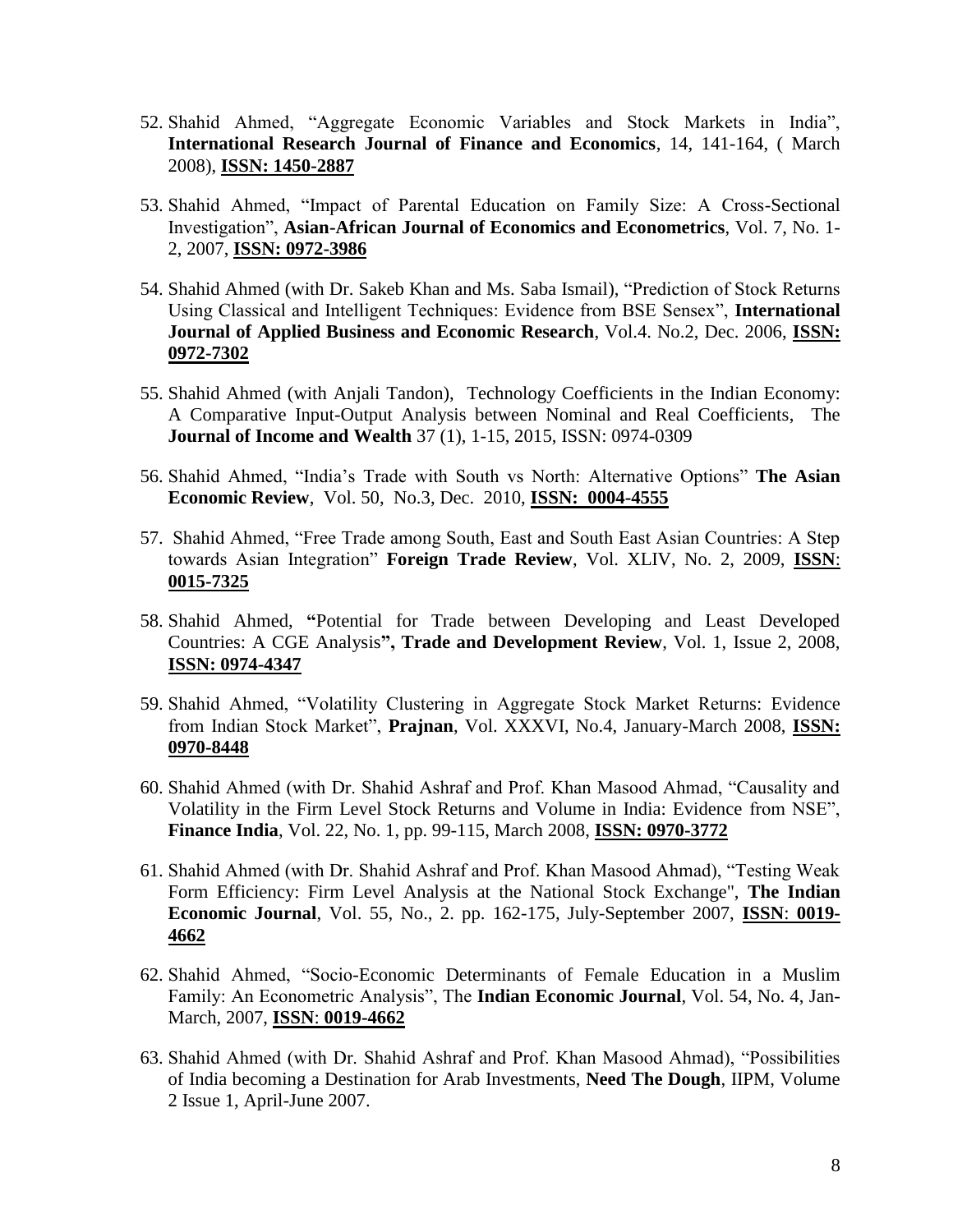- 64. Shahid Ahmed (with Dr. Shahid Ashraf and Prof. Khan Masood Ahmad), "Efficiency of Foreign Exchange Markets: Evidences from South Asian Countries", **The Indian Journal of Economics**, Vol. LXXXVIII, No. 348, July, 2007, **ISSN: 0019-5170.**
- 65. Shahid Ahmed, "Day-of-the-Week Effect on Trading and Non Trading Stock Market Returns in India: A Parametric and Nonparametric Testing", **Arthavijnana**, Ghokale Institute of Political Economy, Vol. XLVIII, No.4, Dec. 2006, **ISSN**: **0004-3559.**
- 66. Shahid Ahmed "People's Expectation, Perception and Participation in Decentralized Governance through Panchayats: An Investigation", **Journal of Rural Development**, Vol. 25, No. 3, July-Sept 2006, **ISSN**:**0970-3357**
- 67. Shahid Ahmed with Dr. S. K. Mathur, "Industrial Sector Growth Accounting for the Indian States and the Union Territories: A Data Envelopment Analysis", **Foreign Trade Review**, Indian Institute for Foreign Trade, Delhi, Volume XL, No 4, January-March 2006, **ISSN**: **0015-7325**
- 68. Shahid Ahmed (with Dr. Shahid Ashraf and Prof. Khan Masood Ahmad), "Is The Indian Stock Market Integrated with the US and Japanese Markets? An Empirical Analysis", **South Asian Economic Journal**, Vol. 6, July-December, 2005, **ISSN: 1391-5614**
- 69. Shahid Ahmed (with Dr. Shahid Ashraf and Prof. Khan Masood Ahmad), "Testing Weak Form Efficiency for Indian Stock Markets", **Economic and Political Weekly**, January 7, 2006, **ISSN 0012-9976**.
- 70. Shahid Ahmed (with Dr. Shahid Ashraf and Prof. Khan Masood Ahmad), "An Empirical Investigation of FIIs Role in the Indian Equity Market: A Firm Level Analysis" **ICFAI Journal of Applied Finance,** Vol. 11, September 2005, **ISSN**: **0972-5105**.
- 71. Shahid Ahmed (with Dr. Shahid Ashraf and Prof. Khan Masood Ahmad), "Foreign Institutional Investment Flows and Equity Returns in India", **ICFAI Journal of Applied Finance**, Vol. 11, March, 2005, **ISSN**: **0972-5105**.
- 72. Shahid Ahmed (with Dr. Shahid Ashraf and Prof. Khan Masood Ahmad), "An Empirical Investigation of Causality and Dynamic Linkages: A Case of Indian and American Equity Markets, **Prajnan**, Vol. 33, October - December, 2004, **ISSN: 0970-8448**
- 73. Shahid Ahmed (with Ms. Pooja Rustogi), "India's Export of Agro And Food Products to Gulf Co-Operation Council (GCC): A Study for the Period of 1991-2001", **Indian Journal of Social and Economic Policy**, Vol. 1. No. 1. June 2004, **ISSN: 0973-3426***.*
- 74. Shahid Ahmed with Saba Ismail, "Issues Related to Food Secrity In Emerging Economic Scenario", **Man & Development**, Vol. XXVI, June 2004, **ISSN: 0258 0438.**
- 75. Shahid Ahmed, "An Analysis of Family Budgets of Cultivators in Haryana", **Indian Economic Journal**, Vol. 50, Nos. 3&4, Jan-March, 2002-03, **ISSN**: **0019-4662**.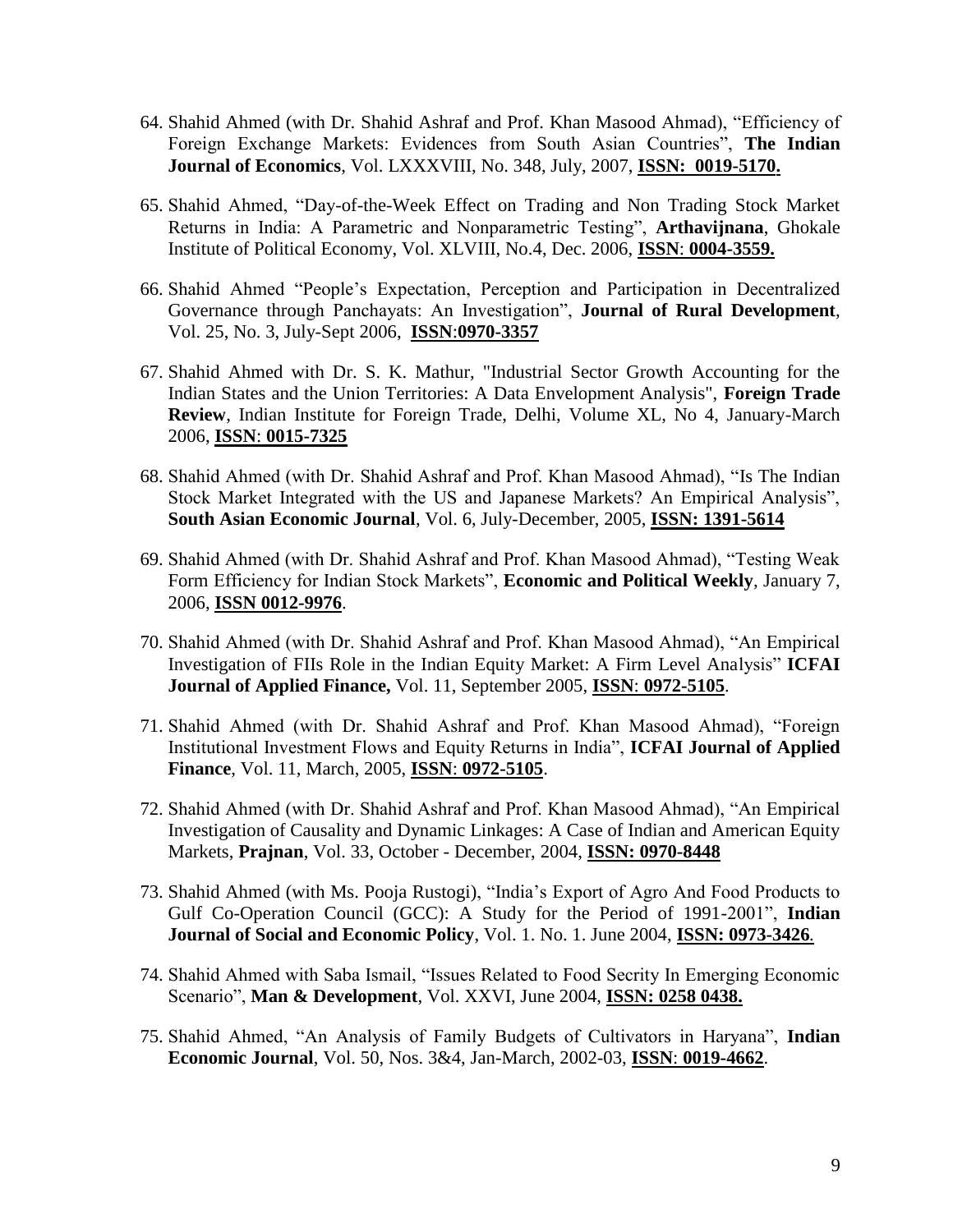- 76. Shahid Ahmed, "Economic Liberalization and Agriculture Sector: Problem and Prospects", Southern Economist, Vol. 35. No. 1, May 1996. **ISSN: 0038-4046**
- 77. Shahid Ahmed, "Towards Liberation of Child Labour: An Indian Socio-Economic Perspective", **Haryana Labour Journal** (Govt. of Haryana), Vol. XXVII, Jan.-March 1996.

### **Research Working Papers:**

78. Shahid Ahmed (with Anjali Tandon), Analysing energy induced technological changes in Indian economy: A sectoral study, Working Paper No. 2017-05, **[Indialics Network](https://scholar.google.com/scholar?oi=bibs&cluster=5286209275516400712&btnI=1&hl=en)  [For Economics Of Learning, Innovation, And Competence Building System](https://scholar.google.com/scholar?oi=bibs&cluster=5286209275516400712&btnI=1&hl=en)**, Available at http://indialics.org/wp-content/uploads/2017/02/5-working-paper-No.-5.pdf

## **Review Article**

- 79. Shahid Ahmed, ["Book Review: The Oxford Handbook of the Indian Economy"](http://econpapers.repec.org/article/dseindecr/0059.htm), **[Indian](http://econpapers.repec.org/article/dseindecr/)  [Economic Review](http://econpapers.repec.org/article/dseindecr/)**, 2012, vol. 47, issue 2, PP. 311-314
- 80. Book Review: Mustafizur Rahman (Ed.), Towards Regional Integration in South Asia: Promoting Trade Facilitation and Connectivity, **South Asia Economic Journal**, September 2016, 17: 328-333,

### **News Papers and Magazines:**

- 81. Shahid Ahmed, "Green box support does have output augmenting effect", **The Financial Express**, 5 April 2006.
- 82. Shahid Ahmed, "New Opportunities beckon Indian Industry", **The Financial Express**, 1 November 2006.

### **Research Projects:**

- 83. Shahid Ahmed (with UNCTAD India Team), "Impact of Global Slowdown on India's Exports And Employment" A report prepared by UNCTAD India for Ministry of Commerce, Govt. of India, May 2009, Available at : <http://wtocentre.iift.ac.in/UNCTAD/11.pdf>
- 84. Shahid Ahmed (with UNCTAD India Team), "India- EU BITA" A report prepared by UNCTAD India for Ministry of Commerce, Govt. of India, 2008.
- 85. Shahid Ahmed (with UNCTAD India Team), "India- Japan FTA" A report prepared by UNCTAD India for Ministry of Commerce, Govt. of India, 2008.
- 86. Shahid Ahmed (with UNCTAD India Team), "INDIA- US CECA" A report prepared by UNCTAD India for Ministry of Commerce, Govt. of India, 2008.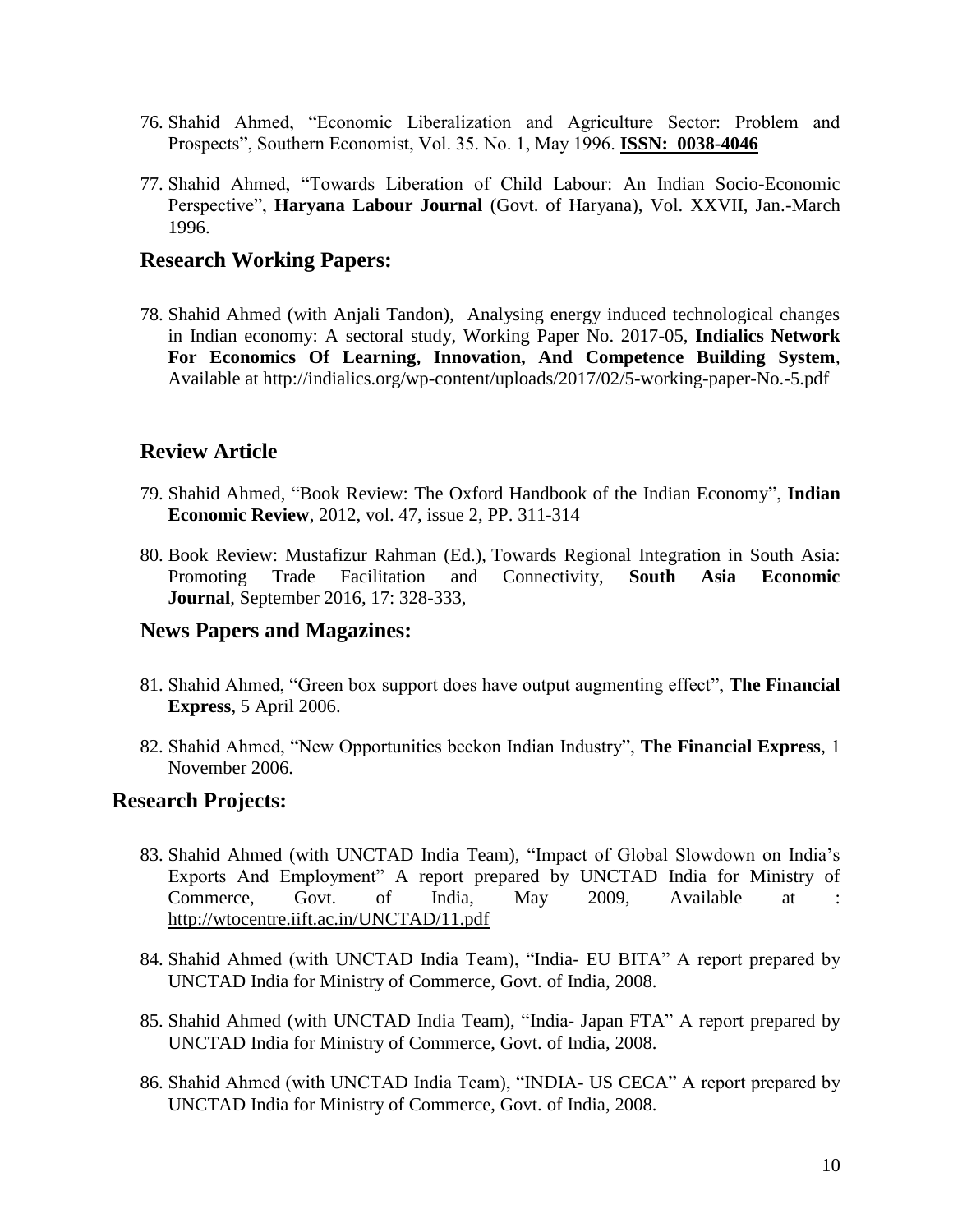87. Shahid Ahmed, "Trade Openness and Gender Empowerment: An Assessment", Prepared under UNCTAD- Govt. of India- DFID Project 'Strategies and Preparedness for Trade and Globalisation in India', and also presented in International Seminar on 'Moving Towards Gender Sensitisation of Trade Policy' organized by UNCTAD, 25-27 February 2008

[http://www.unctadindia.org/displaymore.asp?Gr=&chkey=&subitemkey=987&itemid=45](http://www.unctadindia.org/displaymore.asp?Gr=&chkey=&subitemkey=987&itemid=456&subchnm=Past&subchkey=56&chname=Events) [6&subchnm=Past&subchkey=56&chname=Events](http://www.unctadindia.org/displaymore.asp?Gr=&chkey=&subitemkey=987&itemid=456&subchnm=Past&subchkey=56&chname=Events)

- 88. Shahid Ahmed (with UNCTAD India Team), "Trade Policy in South", A Report prepared for UNCTAD, India, 2006.
- 89. Shahid Ahmed (with UNCTAD India Team), "Green Box Subsidies: A Theoretical and Empirical Assessment", A paper prepared by UNCTAD India for Ministry of Commerce, Govt. of India, 2006. Available at<http://wtocentre.iift.ac.in/UNCTAD/12.pdf>
- 90. Shahid Ahmed (with UNCTAD India Team), "Impact on India of Bilateral Agreement on Government Procurement between India-US and India-EU" A report prepared by UNCTAD India for Ministry of Commerce, Govt. of India, 2007.
- 91. Shahid Ahmed (with UNCTAD India Team), "INDIA-ASEAN Free Trade Agreement" A report prepared by UNCTAD India for Ministry of Commerce, Govt. of India, 2006.
- 92. Shahid Ahmed (with UNCTAD India Team), "Assessment of potential of India, Brazil & South Africa (IBSA) Trade in Goods Cooperation" A report prepared by UNCTAD, India for Ministry of Commerce, Govt. of India, 2006.

## **Minor Research Project:**

93. "An Analysis of Household Expenditure-A case study of Haryana Cultivators", A minor UGC Research project submitted to the Jamia Millia Islamia, on 31st March 1999.

| <b>S. N.</b>   | <b>Title of the Paper</b><br>presented                                        | <b>Title of Conference /</b><br><b>Seminar</b>                                                       | <b>Organized by</b>                                     | International/<br><b>National</b> |
|----------------|-------------------------------------------------------------------------------|------------------------------------------------------------------------------------------------------|---------------------------------------------------------|-----------------------------------|
| 1              | Economic Liberalization<br>and Industrial Export: A<br>Need of Re-orientation | Economic<br>Liberalization<br>and<br>Export: opportunities<br>and challenges, 1997                   | Guru<br>Jhhambhasver<br>University, Hisar               | National                          |
| $\overline{2}$ | Right to Food: A Socio-<br>Economic and Legal<br>Perspective                  | Food<br>Poverty<br>and<br>in<br>India:<br>Security<br>Problems and Policies,<br>18-19 February, 2003 | of<br>Department<br>Economics, Jamia<br>Millia Islamia. | National                          |
| 3              | economic<br>Emerging<br>Food<br>scenario<br>and<br>security                   | Impact of Globalization<br>on Indian Economy, 2-<br>3 March, 2001                                    | of<br>Department<br>Economics, Jamia<br>Millia Islamia. | National                          |

## **Papers Presented in Conferences, Seminars, Workshops:**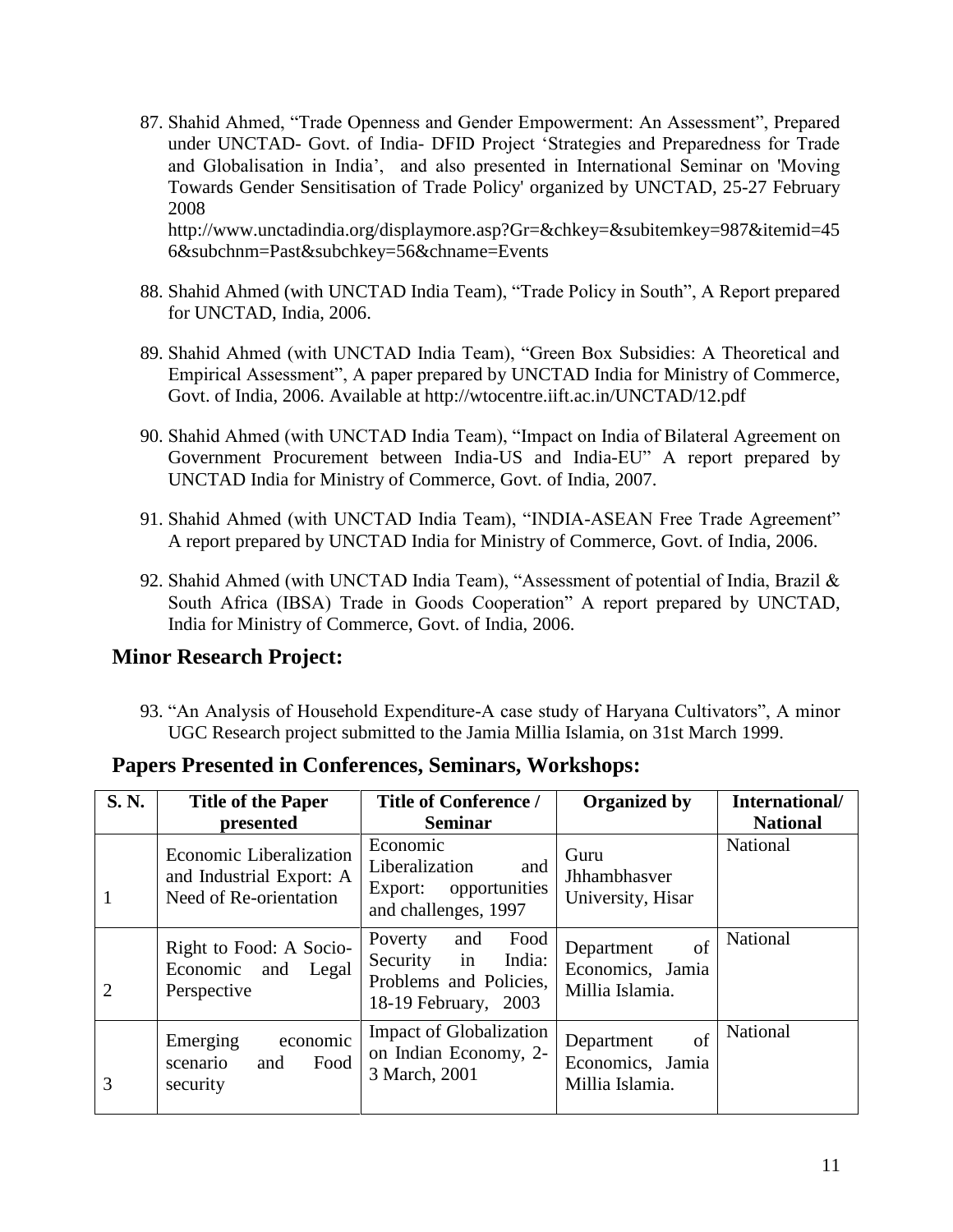| $\overline{4}$ | Data Issues in Empirical<br>Research                                                                                                         | Problems and Prospects<br>of Empirical Research<br>in Economics<br>23-24 March, 2004                                                          | of<br>Department<br>Economics, Jamia<br>Millia Islamia.                        | National      |
|----------------|----------------------------------------------------------------------------------------------------------------------------------------------|-----------------------------------------------------------------------------------------------------------------------------------------------|--------------------------------------------------------------------------------|---------------|
| 5              | Socio-Economic<br><b>Determinants of Female</b><br><b>Education in a Muslim</b><br>Family: An Econometric<br>Analysis                        | Global<br><b>GDN</b><br>Conference<br>on<br>Education<br>held<br>on<br>March 31 to April 2,<br>2005                                           | of<br>Academy<br>of<br>Sciences<br>the<br>Czech Republic                       | International |
| 6              | of<br>Export Orientation<br>the<br>Economy<br>and<br>Women's<br>Empowerment:<br>Empirical<br>Evidence<br>from India (with Dr.<br>Veena Jha)" | Gender in Global and<br>Regional Trade Policy:<br>Contrasting Views and<br>New Research. $5 - 7$<br>April 2006.                               | University<br>of<br>Warwick                                                    | International |
| $\tau$         | for<br>Trade<br>Potential<br>between Developing and<br>Developed<br>Least<br>Countries:<br>CGE<br>$\mathbf{A}$<br>Analysis                   | Developing Nations in<br>the World Economy:<br><b>Issues</b><br>Recent<br>in<br>International Trade &<br>WTO,<br>April<br>$17-18$ ,<br>2008   | Department<br>of<br>Economics,<br>Jadavpur<br>University,<br>Kolkata           | International |
| 8              | India-Australia<br>Free<br>Trade Arrangement: A<br><b>GTAP CGE Analysis</b>                                                                  | Trade<br>for<br>Development:<br><b>Issues</b><br>and<br>Concerns;<br>A<br>developing Countries<br>Perspective,<br>$25 -$<br>26<br>Sept., 2008 | Department<br>of<br>Economics,<br>University<br>of<br>Allahabad,               | National      |
| 9              | Testing<br>the<br>Convergence<br>Hypothesis:<br>Evidences<br>South<br>Asian<br>from<br>Countries<br>(with<br>Saba<br>Ismail)                 | International<br>Competitiveness<br>and<br>Inclusive Development,<br>20-210 Oct, 2008                                                         | Centre<br>for <sub>1</sub><br>Development<br>Studies,<br>Trivandrum,<br>Kerala | National      |
| 10             | Liberalizing<br>Trade<br>among South Asia, East<br>Asia and South East<br><b>Asian Countries: A CGE</b><br>Analysis                          | International<br>Seminar<br>on Exploring ASEAN<br>Markets for North East<br>Product, 28-29 May,<br>2009                                       | Department<br>of<br>Economics,<br>Mizoram<br>University, Aizawl                | International |
| 11             | India-EU<br>Trade<br>Free<br>Agreement:<br>Mutual                                                                                            | Dynamics of Regional<br>Trading Agreement and                                                                                                 | Department<br>of<br>Economics, Jamia                                           | International |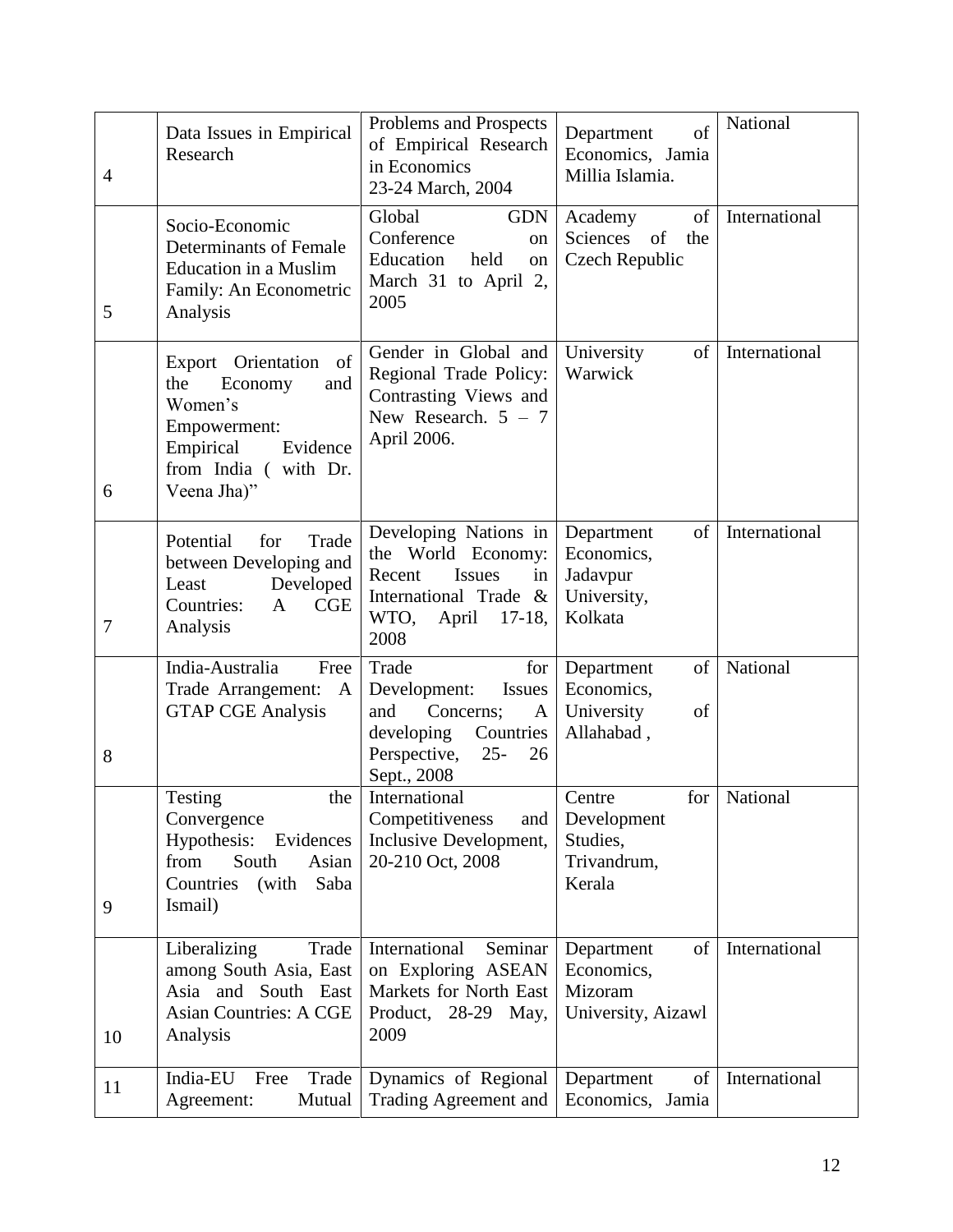|    | Prospects                                                                                                                                           | WTO:<br>Developing<br>Countries Perspectives'<br>during 3-4 December                                                                                                   | Millia<br>Islamia,<br>New<br>Delhi<br>in<br>Collaboration with                                                                                                               |               |
|----|-----------------------------------------------------------------------------------------------------------------------------------------------------|------------------------------------------------------------------------------------------------------------------------------------------------------------------------|------------------------------------------------------------------------------------------------------------------------------------------------------------------------------|---------------|
|    |                                                                                                                                                     | 2009.                                                                                                                                                                  | EXIM Bank and<br>ICSSR.                                                                                                                                                      |               |
| 12 | Prospect of South Asian<br>Regionalism                                                                                                              | South<br>Asia<br>2nd<br>Economic<br>Summit<br>(SAES) on 'South Asia<br>the<br>Context<br>in<br>of<br>Global<br>Financial<br>Meltdown' during 11-<br>12 December 2009   | RIS, New Delhi,<br>India                                                                                                                                                     | International |
| 13 | A Sectoral and Gender<br>Implications of India -<br>ASEAN FTA: A CGE<br>Analysis for India                                                          | <b>ASEAN</b> India FTA and<br>$5-6$<br>forward,<br>way<br>February 2010.                                                                                               | Centre<br>for<br>Development<br>Studies<br>jointly<br>Indian<br>with<br>Institute of Foreign<br>Trade<br>(IIFT),<br>for<br>Centre<br>and<br>UNCTAD,<br>Trivandrum,<br>Kerala | International |
| 14 | India-Japan<br><b>FTA</b><br>in<br>Goods: A Partial and<br>Equilibrium<br>General<br>Analysis                                                       | Thirteenth<br>Annual<br>Conference on Global<br>Economic<br>Analysis,<br>June 9-11,<br>$2010$ in<br>Penang, Malaysia.                                                  | UNESCAP, ADB<br>Purdue<br>and<br>University, USA                                                                                                                             | International |
| 15 | Trade<br>and<br>Foreign<br>Direct<br>Investment<br>in<br>India<br>and<br>Canada:<br>Mutual<br>Harnessing<br>Opportunities                           | International<br>Conference<br>India<br>on<br>Canada Trade and FDI<br>Performance,<br>Flows:<br>Prospects and Proactive<br>Strategies,<br>$10-11$<br>January, 2011     | of<br>Department<br>Economics,<br><b>MS</b><br>University, Baroda                                                                                                            | International |
| 16 | Potential<br>Export<br>of<br>India's<br>Higher<br>Education<br>Sector:<br>Identifying<br>Opportunities<br>and<br>Constraints (with Sushil<br>Kumar) | International<br>Conference<br>on<br>Changing Structure of<br>International Trade and<br>Investment:<br>Implications<br>for<br>Growth<br>and<br>Development, 2<br>$-3$ | Department<br>of<br>Economics, Jamia<br>Millia Islamia In<br>collaboration with<br>Centre for WTO<br>Studies, IIFT, New<br>Delhi and Indian<br>Council of Social             | International |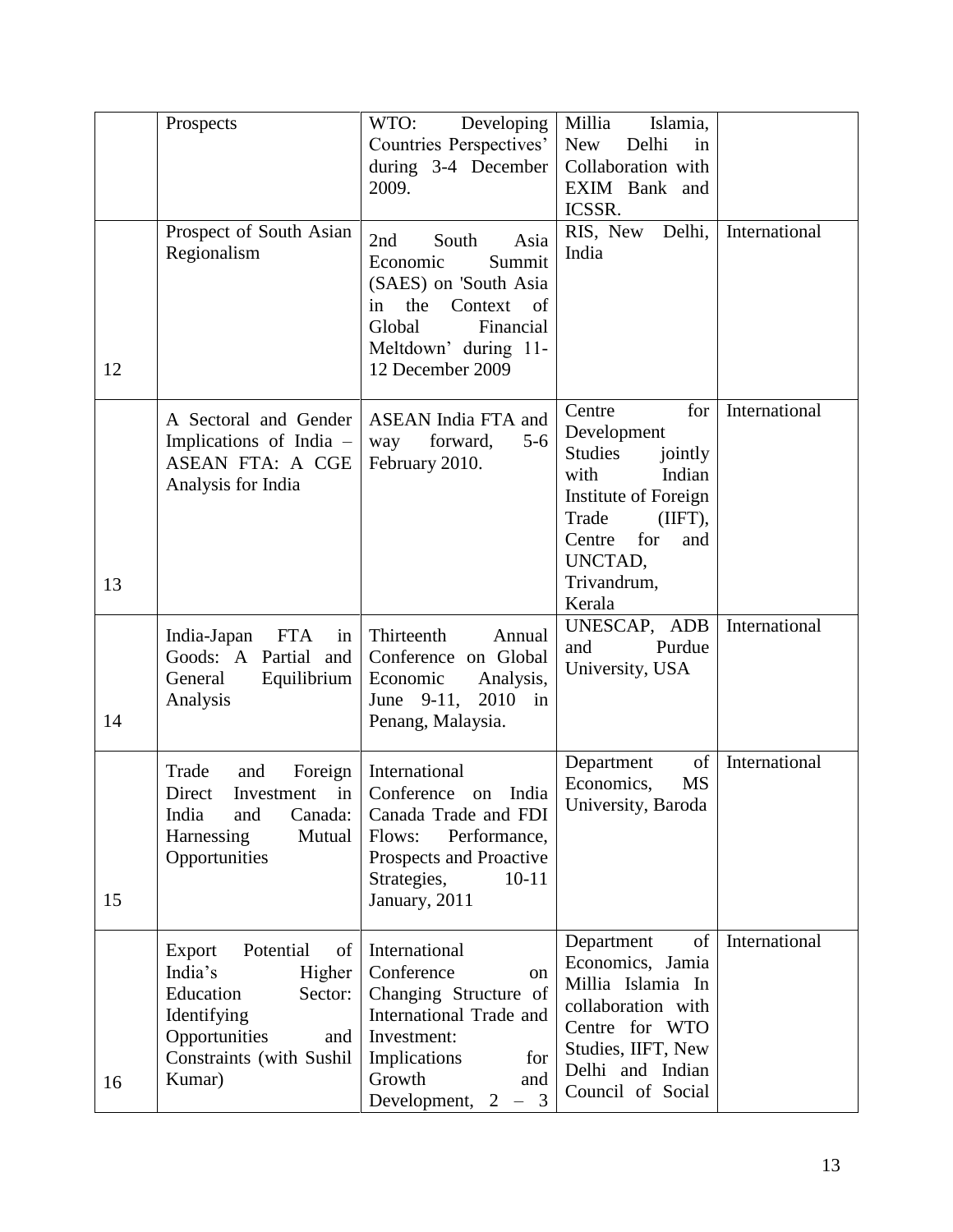|    |                                                                                                                                 | March 2011                                                                                                                                                                                      | Science Research,<br>New Delhi                                                                                                                                                                     |               |
|----|---------------------------------------------------------------------------------------------------------------------------------|-------------------------------------------------------------------------------------------------------------------------------------------------------------------------------------------------|----------------------------------------------------------------------------------------------------------------------------------------------------------------------------------------------------|---------------|
| 17 | External Determinant of<br>Domestic Stock Prices:<br>Investigation<br>An<br>of<br>Dually Listed<br>Firms<br>(with Divya Sharma) | International<br>Conference<br><sub>on</sub><br>Changing Structure of<br>International Trade and<br>Investment:<br>Implications<br>for<br>Growth<br>and<br>Development, $2 - 3$<br>March 2011   | Department<br>of<br>Economics, Jamia<br>Millia Islamia In<br>collaboration with<br>Centre for WTO<br>Studies, IIFT, New<br>Delhi and Indian<br>Council of Social<br>Science Research,<br>New Delhi | International |
| 18 | India-ASEAN<br>Free<br>Trade Agreement:<br>$\mathbf{A}$<br><b>Sectoral Analysis</b>                                             | International<br>Conference<br><sub>on</sub><br>Changing Structure of<br>International Trade and<br>Investment:<br>Implications<br>for<br>Growth<br>and<br>$-3$<br>Development, 2<br>March 2011 | of<br>Department<br>Economics, Jamia<br>Millia Islamia In<br>collaboration with<br>Centre for WTO<br>Studies, IIFT, New<br>Delhi and Indian<br>Council of Social<br>Science Research,<br>New Delhi | International |
| 19 | Acceleration<br>of<br>South<br>Investment<br>in<br>Asia: Where<br>the<br>are<br><b>Current Obstacles?</b>                       | South<br>Fourth<br>Asia<br>Economic<br>Summit<br>Global Recovery, New<br>Risks and Sustainable<br>Growth Repositioning<br>Asia,<br>VII<br>South<br>Parallel<br>Session,<br>23<br>October 2011   | Centre for Policy<br>Dialogue<br>(CPD),<br>Dhaka,<br>Bangladesh                                                                                                                                    | International |
| 20 | Normalization<br>Trade<br>India<br>between<br>$\&$<br>Pakistan: Prospects for<br>South Asia                                     | 5 <sup>th</sup><br>Asia<br>South<br>Economic Summit 5 <sup>th</sup><br>South Asia Economic<br>Summit                                                                                            | SDPI,<br>Islamabad,<br>Pakistan                                                                                                                                                                    | International |
| 21 | Performance<br>of<br>Regional<br>Economic<br>Alliances                                                                          | "Rethinking the global<br>economic order" on 30<br>November 2012 to 1st                                                                                                                         | The Dialogue<br>Eurasia<br>Forum,<br>Antalya, Turkey,                                                                                                                                              | International |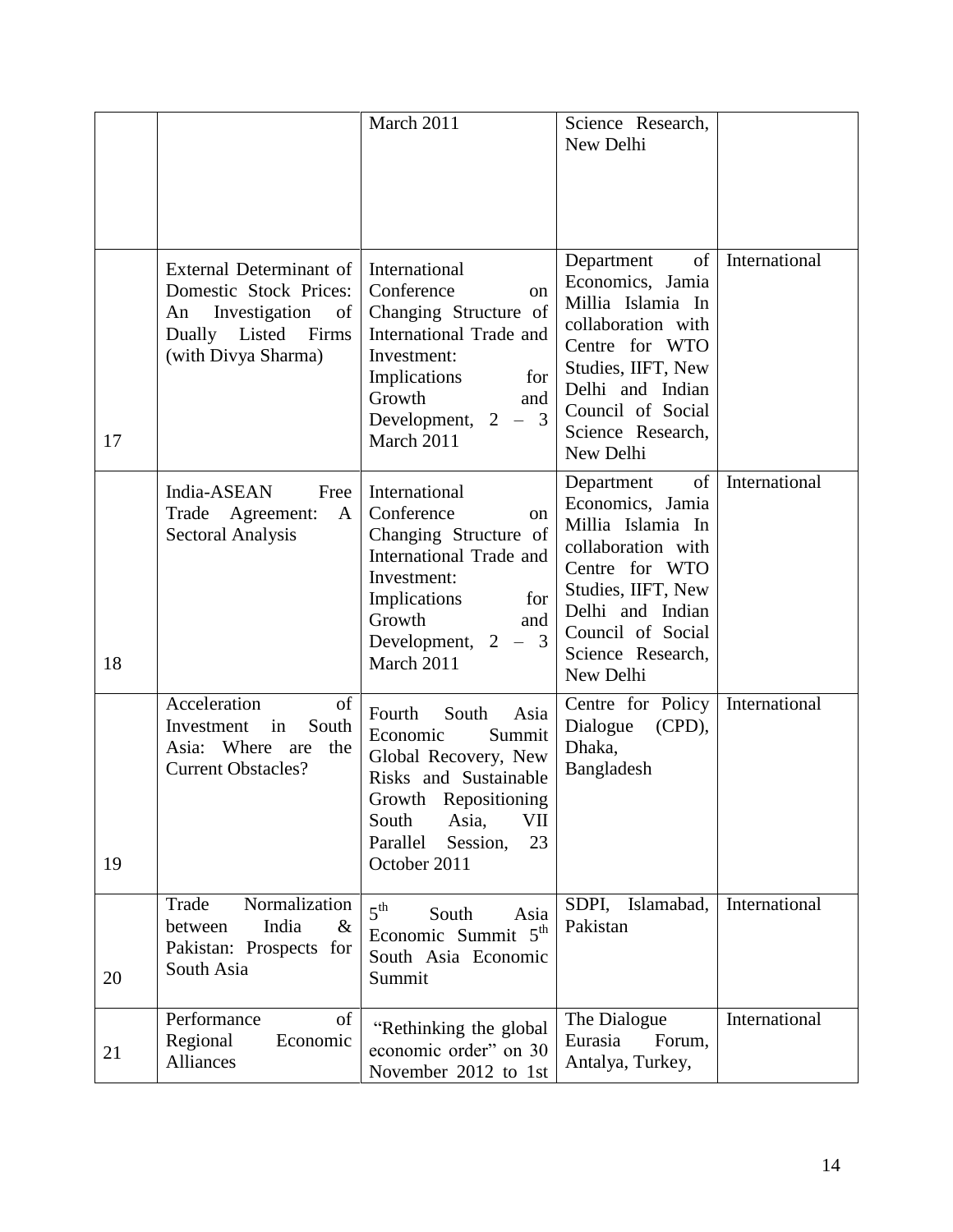|    |                                                                                                                                                                  | December, 2012                                                                      |                                                                         |               |
|----|------------------------------------------------------------------------------------------------------------------------------------------------------------------|-------------------------------------------------------------------------------------|-------------------------------------------------------------------------|---------------|
| 22 | India's East Asian<br>Economic Engagements:<br>Does China Matters?                                                                                               | <b>Empirical Issues in</b><br><b>International Trade and</b><br><b>Finance III</b>  | Indian Institute of<br>Foreign<br>Trade,<br>Kolkata                     | International |
| 23 | Growth and Pattern of<br><b>Intra-Industry Trade</b><br>between India &<br>Bangladesh: 1975-<br>2010(with Sushil<br>Kumar, ,Jamia Millia<br>Islamia University). | <b>Empirical Issues in</b><br><b>International Trade and</b><br>Finance III         | Indian Institute of<br>Foreign<br>Trade,<br>Kolkata                     | International |
| 24 | India's Changing<br>Energy Hallmark: An<br><b>Input-Output Approach</b><br>(with Anjali Tandon)                                                                  | APEA Conference,<br>Singapore 2012                                                  | <b>APEA</b>                                                             | International |
| 25 | Foreign Direct<br>Investment and<br>Economic Growth in<br><b>SAARC Countries (with</b><br>Anayatullah Nayaji)                                                    | "India's Development<br><b>Strategy: Past Present</b><br>and Future", March<br>2013 | Organise by<br>Centre for<br>Jawaharlal<br>Nehru Studies,<br><b>JMI</b> | International |
| 26 | An Analysis of Sources<br>of Growth in the Indian<br>Economy (with Anjali<br>Tandon)                                                                             | "India's Development<br><b>Strategy: Past Present</b><br>and Future" March<br>2013  | Organise by<br>Centre for<br>Jawaharlal<br>Nehru Studies,<br>JMI        | International |
| 27 | An Analysis of Trade,<br>Growth and Poverty in<br>South Asia: 1975-2011<br>(with Sushil Kumar)                                                                   | India's Development<br><b>Strategy: Past Present</b><br>and Future" March<br>2013   | Organise by<br>Centre for<br>Jawaharlal<br>Nehru Studies,<br>JMI        | International |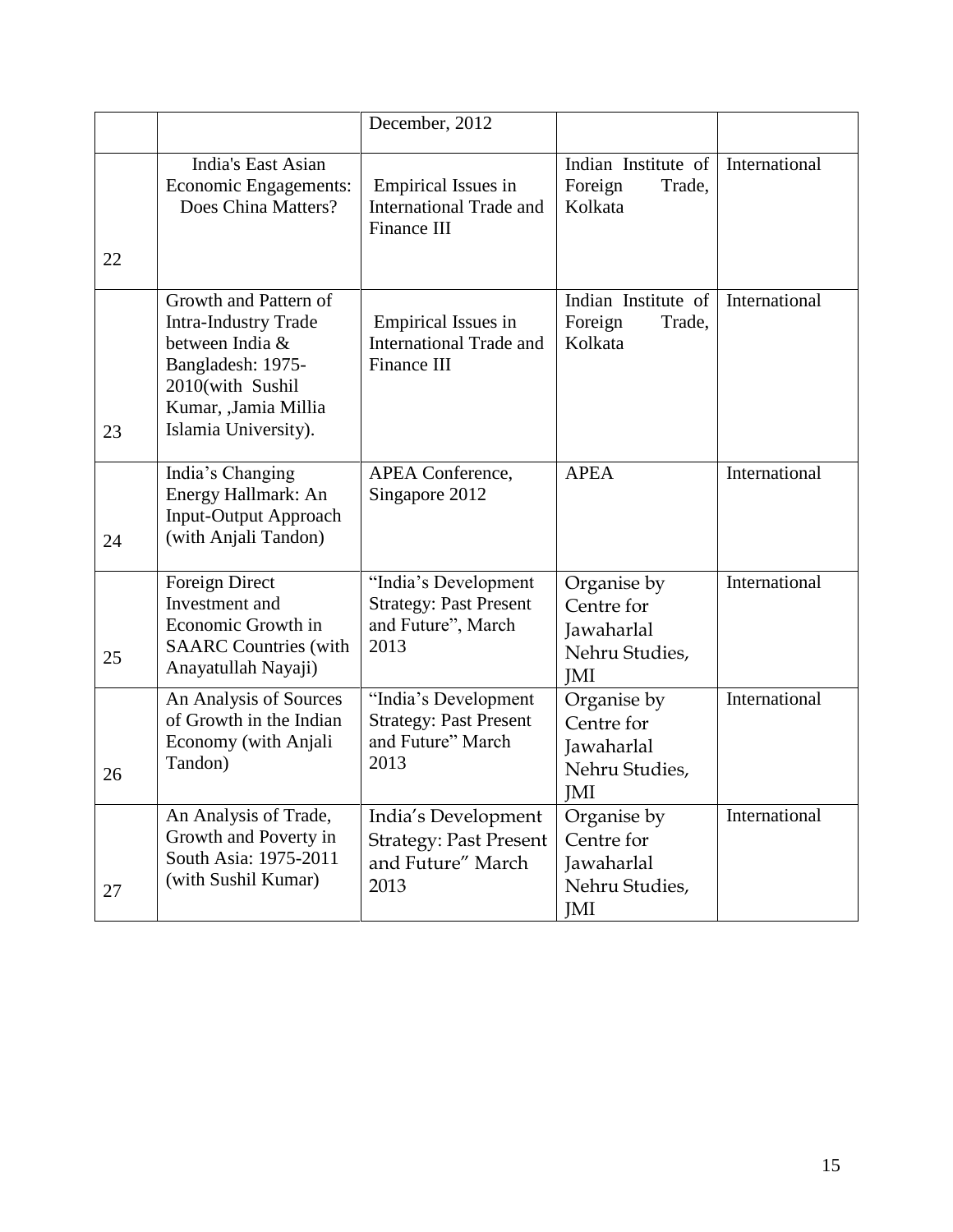| 28 | "Military Expenditure<br>and Economic Growth:<br><b>Evidence from Panel</b><br>Data Analysis"(with<br>Saba Ismail)                                             | National<br>Seminar<br>"Insurgency<br>and<br>Development"                                                                                                 | for<br>Centre<br>Jawaharlal<br>Nehru Studies in<br>collaboration<br>with<br>Indian<br>Council<br>of<br>Historical<br>Research,<br>January<br>$28-29,$<br>2014 | International |
|----|----------------------------------------------------------------------------------------------------------------------------------------------------------------|-----------------------------------------------------------------------------------------------------------------------------------------------------------|---------------------------------------------------------------------------------------------------------------------------------------------------------------|---------------|
| 29 | Foreign Direct<br>Investment and<br>protection of Intellectual<br>Property Right -<br><b>Evidence</b> from<br>India(with Anayatullah<br>Nayaji)                | International<br>Conference<br>"Global<br>Economic<br>Crisis,<br>Macroeconomic<br>Dynamics,<br>Development<br>Challenges<br>of<br>Developing<br>Economies | for<br>Centre<br>Jawaharlal<br>Nehru<br>Studies,<br>Jamia<br>Millia<br>Islamia,<br>February,<br>$24 - 25$<br>2014                                             | International |
| 30 | Impact of sensitive lists<br>under SAFTA:<br><b>Quantitative Assessment</b><br>using a Partial<br><b>Equilibrium Modeling</b><br>(with Sushil Kumar)           | International<br>Conference<br>"Global Economic<br>Crisis,<br>Macroeconomic<br>Dynamics,<br>Development<br>Challenges<br>of<br>Developing<br>Economies"   | for<br>Centre<br>Jawaharlal<br>Nehru<br>Studies, Jamia<br>Millia<br>Islamia,<br>February, 24-<br>25 2014.                                                     | International |
|    | <b>Energy Requirements in</b><br>the Indian Economy: An<br>Analysis of Direct and<br><b>Embedded Intensity</b><br>based on Hybrid I-O<br>Model (with A Tandon) | National<br><b>XVIIth</b><br>of<br>Conference<br>Output<br>Input<br>Research<br>Association                                                               | Birla Institute of<br>Management<br>Technology,<br>India<br>2 May, 2015                                                                                       | National      |
| 31 | <b>Analysing Energy</b><br><b>Induced Technological</b><br>Changes in Indian<br>Economy: A Sectoral<br>Study (with Anjali<br>Tandon)                           | Third INDIALICS<br>International<br>Conference<br>on<br>Innovation<br>and<br>Sustainable<br>Development                                                   | CDS and RIS<br>at Centre for<br>Development<br>Studies,<br>Kerala, India,<br>16-18 March,<br>2016.                                                            | International |
| 32 | <b>Comparing Production</b><br>and Consumption Based                                                                                                           | International<br>Conference on Energy,                                                                                                                    | Department of<br>Economics,                                                                                                                                   | International |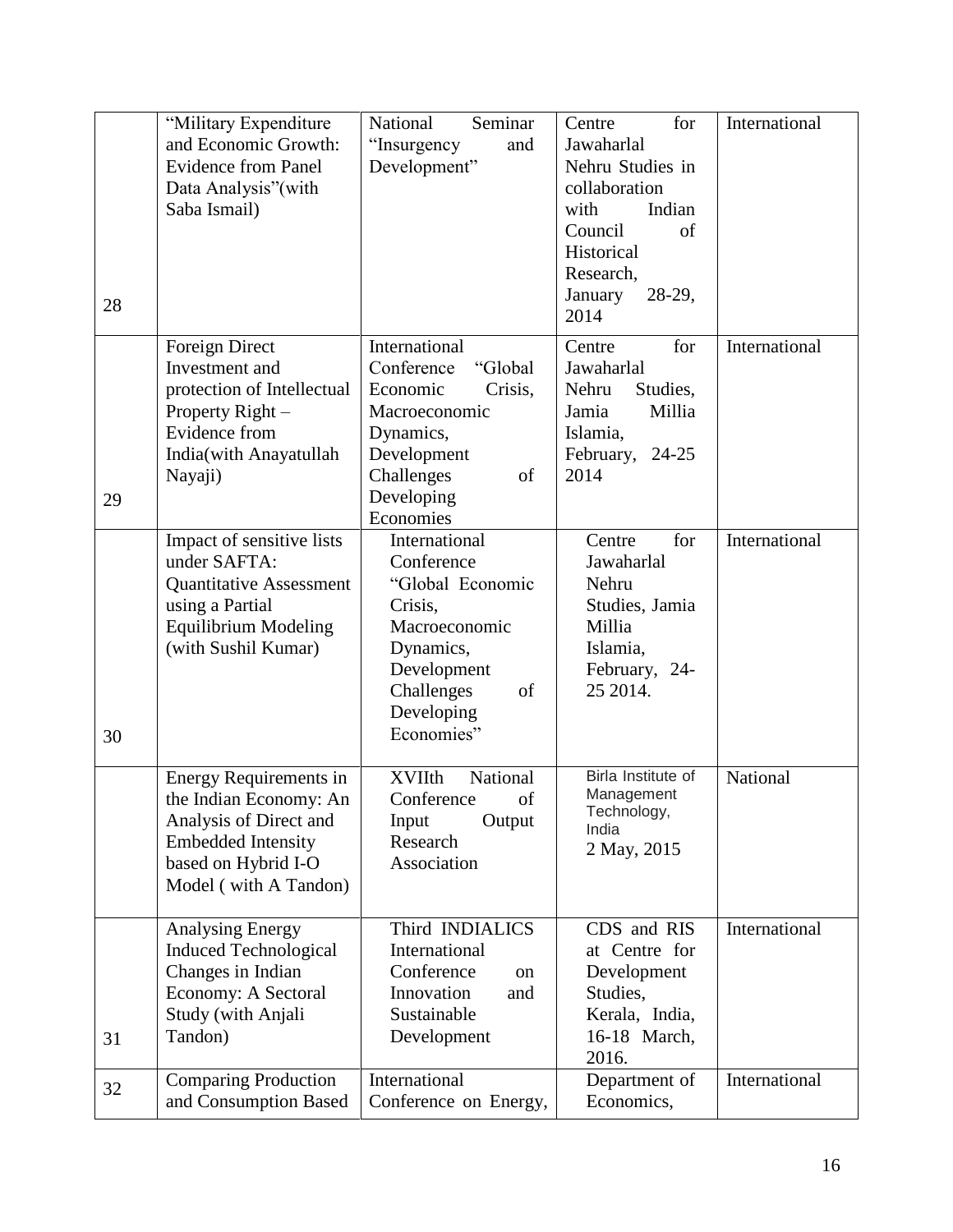|    | <b>Estimates of Embodied</b>           | Economy<br>and                             | Millia<br>Jamia              |               |
|----|----------------------------------------|--------------------------------------------|------------------------------|---------------|
|    | Energy: A Case Study                   | Sustainable                                | Islamia, New                 |               |
|    | of Indian Economy                      | Development:                               | Delhi,                       |               |
|    | (with Anjali Tandon)                   | Opportunities<br>&                         | February, 16-                |               |
|    |                                        | Challenges                                 | 17                           |               |
|    | India-Saudi Arabia                     | National Seminar<br><sub>on</sub>          | for<br>Centre                | National      |
|    | <b>Bilateral Trade Relation:</b>       | India and Saudi Arabia:                    | Asian<br>West                |               |
|    | A Study of                             | The Emerging Socio-                        | Studies, Jamia               |               |
|    | Composition, Intensity<br>and Revealed | Cultural and Economic<br><b>Dimensions</b> | Millia                       |               |
|    | <b>Comparative Advantage</b>           |                                            | Islamia, New<br>Delhi on 3rd |               |
|    | from 2001 to 2013 (with                |                                            | March, 2015.                 |               |
| 33 | Imran Alam)                            |                                            |                              |               |
|    | <b>GCC</b><br>Trade<br>India-          | International                              | for<br>Centre                | International |
|    | Relations<br>Trade<br>and              | Conference on Issues in                    | Regional                     | Conference    |
|    | Potential:<br>Retrospect               | <b>Regional Development</b>                | Development                  |               |
|    | and Prospects<br>(with                 |                                            | Planning,<br>$\&$            |               |
|    | Imran Alam)                            |                                            | Department of                |               |
|    |                                        |                                            | Economics,<br><b>Burdwan</b> |               |
|    |                                        |                                            | University on                |               |
|    |                                        |                                            | $15-16$                      |               |
| 34 |                                        |                                            | September                    |               |
|    |                                        |                                            | 2015.                        |               |
|    | India-UAE Trade: Some                  | international                              | Department of                | International |
|    | Evidence<br>and                        | conference on Recent                       | <b>Business</b>              |               |
|    | Analysis (with<br>Imran                | Trends in<br>Business,                     | Finance<br>and               |               |
|    | Alam).                                 | Finance<br>And<br>Economics                | Economics,<br><b>JNV</b>     |               |
|    |                                        |                                            | University,                  |               |
|    |                                        |                                            | Jodhpur<br>on                |               |
| 35 |                                        |                                            | $08-10$                      |               |
|    |                                        |                                            | October, 2015                |               |
|    | Energy Trade Between                   | International                              | Department of                | International |
|    | GCC<br>India<br>and                    | Conference on Energy,                      | Economics,                   |               |
|    | Countries:<br>An                       | Economy<br>and                             | Jamia Millia                 |               |
|    | <b>Exploratory Assessment</b>          | Sustainable                                | Islamia, New                 |               |
|    | (with Imran Alam)                      | Development:                               | Delhi, on 16-                |               |
|    |                                        | Opportunities<br>&                         | February<br>17<br>2016.      |               |
| 36 |                                        | Challenges,                                |                              |               |
|    | Inter-temporal<br>Energy               | Environmental                              | Department of                | National      |
|    | Embodied<br>Carbon                     | Concerns<br>and                            | Economics,                   |               |
| 37 | Emission in<br>India: A                | Sustainable                                | Jamia<br>Millia              |               |
|    | Sector-Wise<br>Analysis                | Development:<br>An                         | Islamia, New                 |               |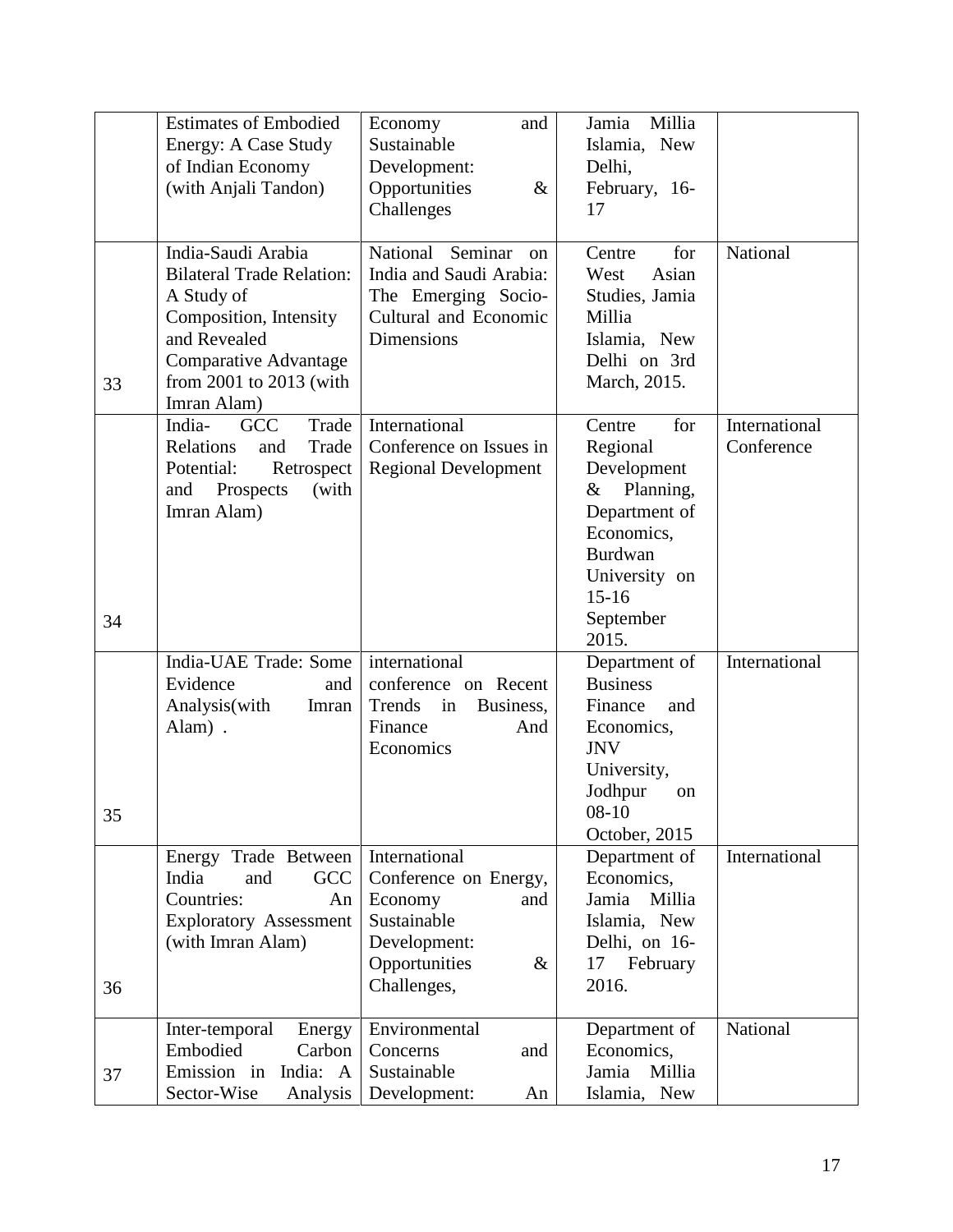|                | (with Anjali Tandon)                                                                       |                    | <b>Indian Perspective</b>                                                                                                                                                                                        |                          | Delhi, on 21-<br>22 September,<br>2016                                                                                                             |                                                    |
|----------------|--------------------------------------------------------------------------------------------|--------------------|------------------------------------------------------------------------------------------------------------------------------------------------------------------------------------------------------------------|--------------------------|----------------------------------------------------------------------------------------------------------------------------------------------------|----------------------------------------------------|
|                | <b>Invited Lectures and Chairs, etc:</b>                                                   |                    |                                                                                                                                                                                                                  |                          |                                                                                                                                                    |                                                    |
| S.<br>No.      | Title of Lecture/<br><b>Academic</b><br><b>Session</b>                                     | <b>Seminar</b>     | Title of Conference /                                                                                                                                                                                            |                          | <b>Organized by</b>                                                                                                                                | Whether<br><b>International</b><br><b>National</b> |
| $\mathbf{1}$   | India's Concern in<br><b>NAMA</b> products                                                 |                    | <b>Regional Stakeholder</b><br><b>Consultation Workshop</b><br>"WTO Agriculture and<br><b>NAMA</b> Negotiations:<br><b>Identifying Products of</b><br>Concern to India",<br>November 03, 2006,<br>Udaipur, India | MOCI,<br>Jaipur<br>India | GOI,<br>IILM,<br><b>UNCTAD</b><br>and                                                                                                              | National                                           |
| $\overline{2}$ | Introduction<br>to<br><b>Trade Data Bases</b><br>and Modeling of<br>International<br>Trade |                    | Introduction<br>Trade<br>to<br>Data Bases and Modeling<br>of International Trade, 19<br>December, 2007                                                                                                           |                          | Department<br>of<br>Economics,<br>Mizoram<br>University, Aizawl                                                                                    | National                                           |
| 3              | Trade<br>Modeling<br>Effects<br>using<br>WITS-SMART<br>Model                               |                    | Introduction<br>Trade<br>to<br>Data Bases and Modeling<br>of International Trade, 19<br>December, 2007                                                                                                           |                          | of<br>Department<br>Economics,<br>Mizoram<br>University, Aizawl                                                                                    | National                                           |
| $\overline{4}$ | Kannur<br>GI For<br>Home Furnishings                                                       | for<br>2008,       | Sensitization Workshop<br>Kannur<br>Home<br>Furnishings, 15<br>May,<br>http://www.hindu.com/2<br>008/06/02/stories/200806<br>0253860400.htm                                                                      | Indian                   | NMCC, in association<br>with the United Nations<br>Conference on Trade and<br>Development<br>(UNCTAD)<br>and<br>the<br>Merchants'<br>Chamber (IMC) | National                                           |
| 5              | <b>WITS</b><br>Database<br>and Modeling                                                    | Research           | Training<br>Programme<br>May-June, 2008                                                                                                                                                                          |                          | Department<br>of<br>Economics,<br>Jadavpur<br>University,<br>Kolkata                                                                               | National                                           |
| 6              | Rule-based<br>Regime<br>in<br>the<br><b>WTO</b>                                            | Summer<br>Modeling | School<br>on<br>of<br>Trade,<br>Development<br>and<br>Globalization, May 6-2<br>June, 2008                                                                                                                       |                          | of<br>Department<br>Economics,<br>Mizoram<br>University, Aizawl                                                                                    | National                                           |
| 7              | Modeling<br>Trade<br>Effects<br>using<br>WITS-SMARTS<br>Model                              | Summer<br>Modeling | School<br>on<br>of<br>Trade,<br>Development<br>and<br>Globalization, May 6-2<br>June, 2008                                                                                                                       |                          | Department<br>of<br>Economics,<br>Mizoram<br>University, Aizawl                                                                                    | National                                           |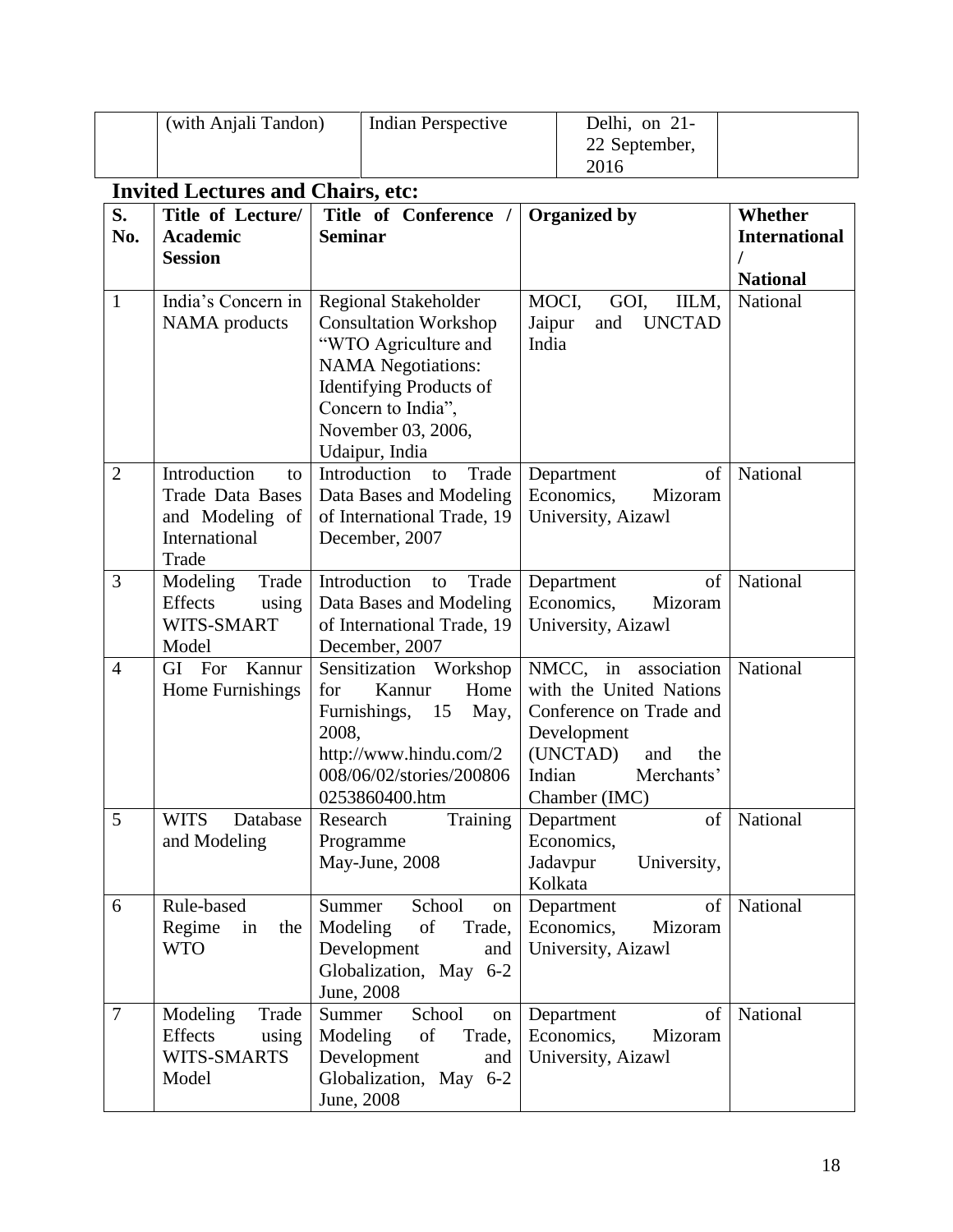| 8  | Keynote Address                    | Summer<br>School<br>on       | of<br>Department        | National      |
|----|------------------------------------|------------------------------|-------------------------|---------------|
|    | $\zeta\,\zeta$<br>Need<br>on<br>of | Modeling of<br>Trade,        | Economics,<br>Mizoram   |               |
|    | Objective                          | Development<br>and           | University, Aizawl      |               |
|    | Research in Trade                  | Globalization, May 6-2       |                         |               |
|    | Negotiations"                      | June, 2008                   |                         |               |
| 9  | Introduction<br>$\mathsf{to}$      | Workshop<br>on               | of<br>Department        | National      |
|    | Computable                         | International<br>Trade       | Economics,              |               |
|    | General                            | Theory, Modeling and         | University of Allahabad |               |
|    | Equilibrium                        | Methodology, August 5-       |                         |               |
|    | Modeling                           | 28, 2008                     |                         |               |
| 10 | <b>Trade Data Bases</b>            | Workshop<br>on               | Department<br>of        | National      |
|    |                                    | International<br>Trade       | Economics,              |               |
|    |                                    | Theory, Modeling and         | University of Allahabad |               |
|    |                                    | Methodology, August 5-       |                         |               |
|    |                                    | 28, 2008                     |                         |               |
| 11 | Regional<br>Trade                  | International Seminar on     | Department<br>of        | International |
|    | Agreements in the                  | Trade<br>for                 | Economics,              |               |
|    | Multilateral                       | Development, Issues and      | University of Allahabad |               |
|    | <b>Trading Systems</b>             | Challenges:<br>A             |                         |               |
|    |                                    | Developing<br>Countries      |                         |               |
|    |                                    | Perspectives, Sept 25-26,    |                         |               |
|    |                                    | 2008                         |                         |               |
| 12 | Relevance<br>$\sigma$              | <b>CDS-UNCTAD Training</b>   | Centre for Development  | National      |
|    | Modeling<br>Trade                  | Programme                    | Studies,                |               |
|    | Trade<br>in                        | on<br>Contemporary Issues in | Thiruvananthapuram,     |               |
|    | Negotiations                       | International trade, 10-30   | Kerala                  |               |
|    |                                    | Oct, 2008                    |                         |               |
| 13 | Trade and Tariff                   | <b>CDS-UNCTAD Training</b>   | Centre for Development  | National      |
|    | Issues<br>Data:<br>in              | Programme<br>on              | Studies,                |               |
|    | Empirical                          | Contemporary Issues, 10-     | Thiruvananthapuram,     |               |
|    | Research                           | 30 Oct, 2008                 | Kerala                  |               |
| 14 | Doha                               | Workshop<br>on               | of<br>Department        | National      |
|    | Development                        | Trade<br>International       | Economics,              |               |
|    | Round of WTO:                      | Theory, Modeling<br>and      | University of Allahabad |               |
|    | Developing                         | Methodology,                 |                         |               |
|    | Countries                          | $9^{th}$ Oct., 2008          |                         |               |
|    | Perspectives                       |                              |                         |               |
| 15 | <b>SMART</b>                       | Workshop<br>on               | Department<br>of        | National      |
|    | Modeling<br>Using                  | International<br>Trade       | Economics,              |               |
|    | <b>WITS</b>                        | Theory, Modeling and         | University of Allahabad |               |
|    |                                    | Methodology,                 |                         |               |
|    |                                    | $9^{th}$ Oct., 2008          |                         |               |
| 16 | Chaired Technical                  | <b>UNCTAD-Fellow</b>         | of<br>Department        | National      |
|    | Session on Trade                   | Workshop, Oct 3-4, 2008      | Economics,              |               |
|    | Regional<br>and                    |                              | Jadavpur<br>University, |               |
|    | Development                        |                              | Kolkata                 |               |
|    |                                    |                              |                         |               |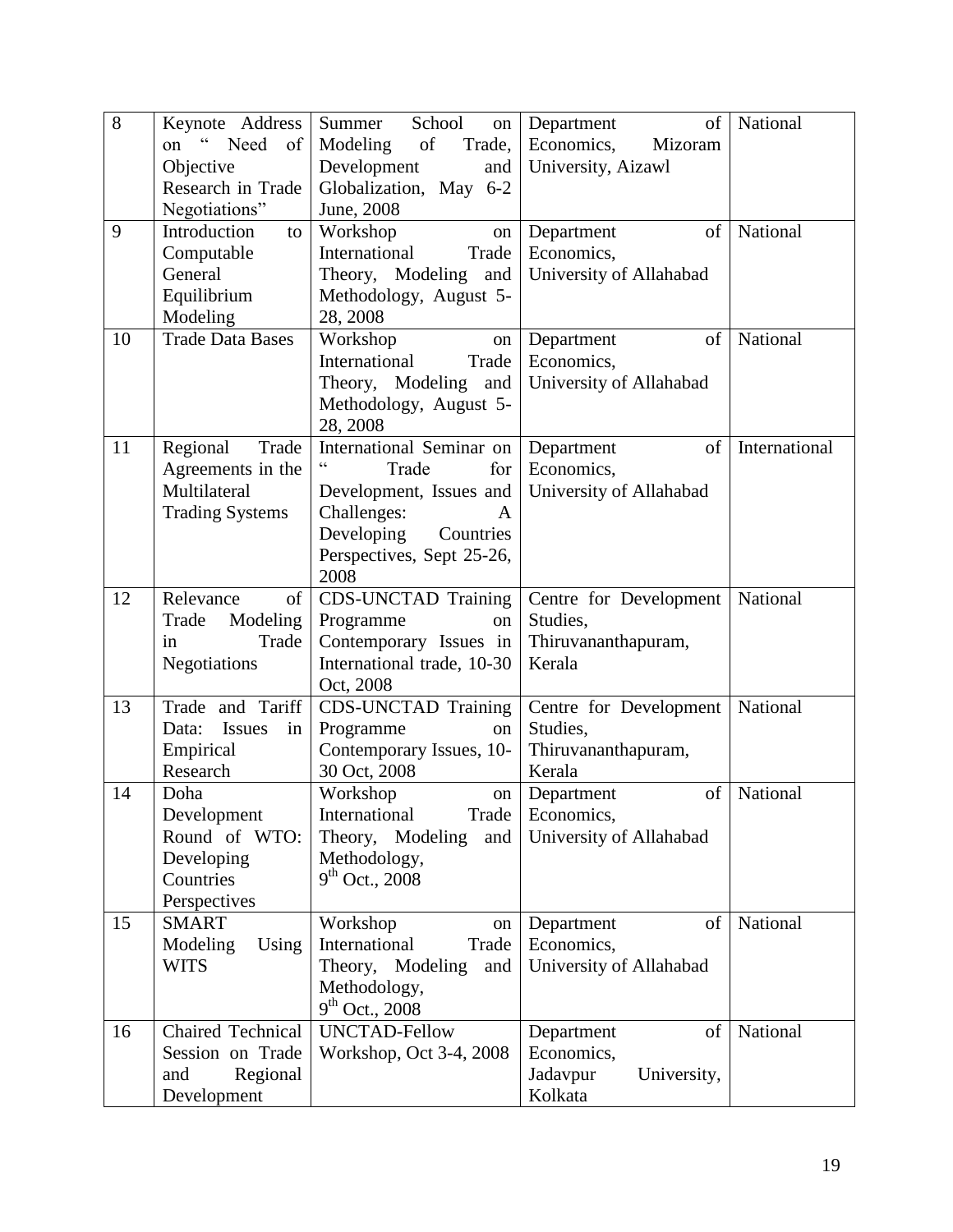| 17 | for <sub>1</sub><br>Trade   | International                                | Centre for Development                    | National      |
|----|-----------------------------|----------------------------------------------|-------------------------------------------|---------------|
|    | Development:                | Competitiveness<br>and                       | Trivandrum,<br>Studies,                   |               |
|    | Tariff Cuts<br>and          | Inclusive Development,                       | Kerala                                    |               |
|    | Beyond                      | 20-210 Oct, 2008                             |                                           |               |
| 18 | of<br>Engagement            | International Seminar on                     | of<br>Department                          | International |
|    | Developing                  | Engagement<br>of                             | Economics,<br>Mizoram                     |               |
|    | Countries<br>in             | Developing Countries in                      | University,<br>Aizawl<br>$\&$             |               |
|    | Regional<br>Trade           | Regional<br>Trade                            | <b>UNCTAD</b>                             |               |
|    | Agreements                  | Agreements (RTAs): An                        |                                           |               |
|    | (RTAs)                      | Assessment,<br>$11 - 12$                     |                                           |               |
|    |                             | November, 2008                               |                                           |               |
| 19 | Quantitative                | Workshop<br>on                               | Department<br>of                          | National      |
|    | Methods in Trade            | Econometric<br>Methods                       | Economics,<br>Mizoram                     |               |
|    | Modeling                    | and Use of Econometric                       | University, Aizawl                        |               |
|    |                             | <b>Softwares</b><br>in                       |                                           |               |
|    |                             | International<br>Trade                       |                                           |               |
|    |                             | $13 - 15$<br>Research,                       |                                           |               |
|    |                             | November, 2008                               |                                           |               |
| 20 | Modeling<br>Trade           | Workshop<br>on                               | of<br>Department                          | National      |
|    | <b>Based</b><br>CGE<br>on   | Econometric<br>Methods                       | Economics,<br>Mizoram                     |               |
|    | Analysis                    | and Use of Econometric                       | University, Aizawl                        |               |
|    |                             | <b>Softwares</b><br>in                       |                                           |               |
|    |                             | International<br>Trade                       |                                           |               |
|    |                             | $13-15$<br>Research,                         |                                           |               |
|    |                             | November, 2008                               |                                           |               |
| 21 | Empirical<br>Research<br>in | Workshop<br>on<br>Econometric<br>Methods     | Department<br>of<br>Economics,<br>Mizoram | National      |
|    | International               | and Use of Econometric                       | University, Aizawl                        |               |
|    | Trade                       | <b>Softwares</b><br>in                       |                                           |               |
|    |                             | International<br>Trade                       |                                           |               |
|    |                             | Research,<br>$13 - 15$                       |                                           |               |
|    |                             | November, 2008                               |                                           |               |
| 22 | Chaired                     | International Seminar on                     | of<br>Department                          | International |
|    | Technical                   | Engagement<br>of                             | Economics,<br>Mizoram                     |               |
|    | Session-I                   | Developing Countries in                      | University,<br>Aizawl<br>$\&$             |               |
|    |                             | Regional<br>Trade                            | <b>UNCTAD</b>                             |               |
|    |                             | Agreements (RTAs): An                        |                                           |               |
|    |                             | Assessment,<br>$11 - 12$                     |                                           |               |
|    |                             | November, 2008                               |                                           |               |
| 23 | Basics of GTAP              | Workshop<br>on                               | of<br>Department                          | National      |
|    | Modeling                    | International Trade and                      | Economics, University of                  |               |
|    |                             | Modeling using GTAP<br>and other Econometric | Allahabad                                 |               |
|    |                             |                                              |                                           |               |
|    |                             | Softwares, April 16-30,                      |                                           |               |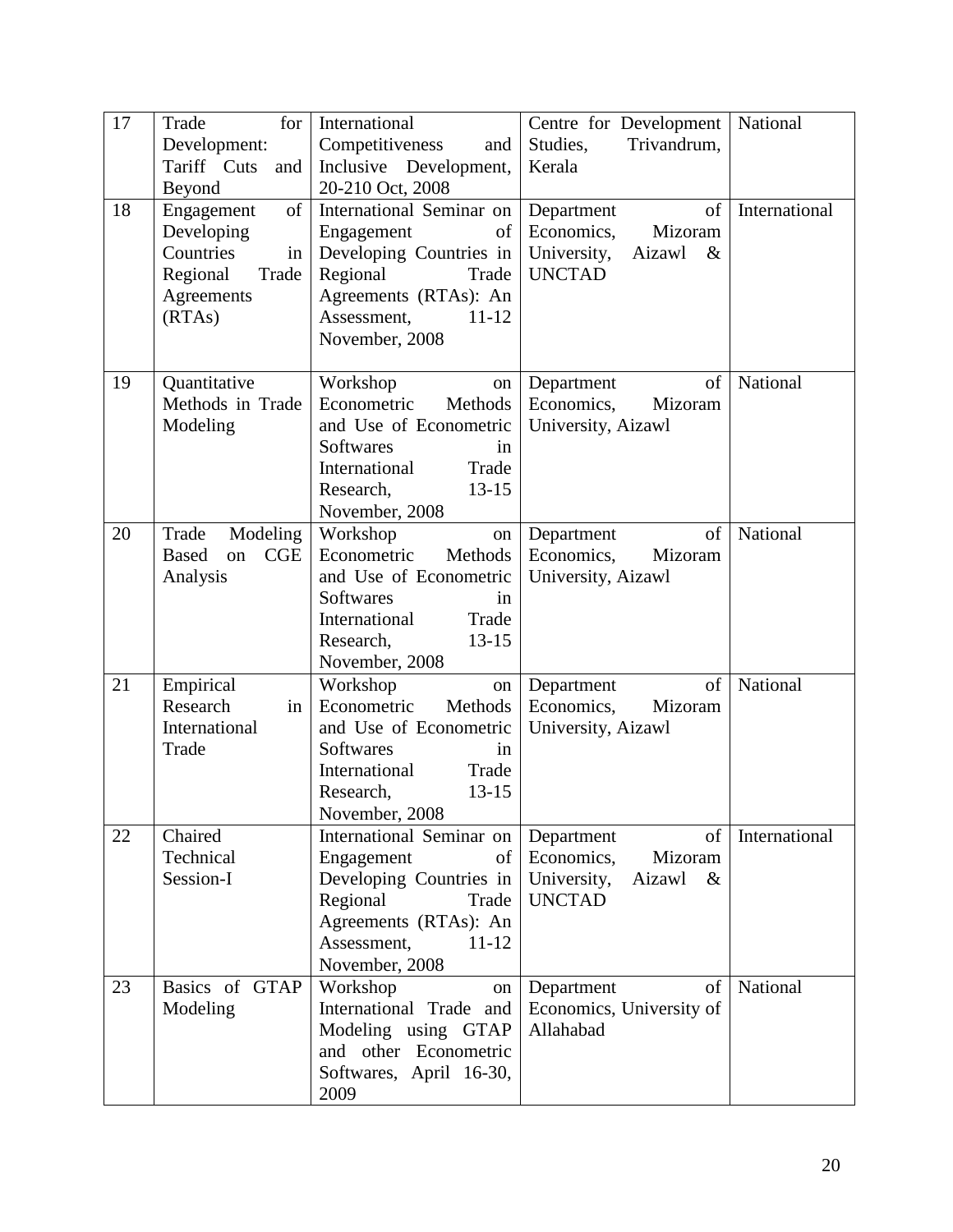| 24 | Chaired                                  | International Seminar on   Department                | of                            | International |
|----|------------------------------------------|------------------------------------------------------|-------------------------------|---------------|
|    | Technical                                | Exploring<br><b>ASEAN</b>                            | Economics,<br>Mizoram         |               |
|    | Session-I                                | Markets for North East                               | University,<br>Aizawl<br>$\&$ |               |
|    |                                          | Product,<br>28-29<br>May,                            | <b>UNCTAD</b>                 |               |
|    |                                          | 2009                                                 |                               |               |
| 25 | Chaired                                  | International Conference                             | of<br>Department              | International |
|    | <b>Technical Session</b>                 | $\zeta\,\zeta$<br>Globalization,<br>on               | Economics,                    |               |
|    | on Agglomeration                         | Agglomeration<br>and                                 | Jadavpur<br>University,       |               |
|    | and Regionalism                          | Inclusive<br>Growth",                                | Kolkata                       |               |
|    |                                          | during May 21-22, 2009                               |                               |               |
| 26 | <b>WITS</b><br>Database                  | Second<br>Research                                   | of<br>Department              | National      |
|    | and Modeling                             | Training Programme,                                  | Economics,                    |               |
|    |                                          | April-May, 2009                                      | Jadavpur<br>University,       |               |
|    |                                          |                                                      | Kolkata                       |               |
| 27 | Relevance<br>of                          | Workshop<br>Trade<br>on                              | of<br>Department              | National      |
|    | Objective<br>Trade<br>Research in Trade  | Issues and Application of                            | Economics,<br>Mizoram         |               |
|    | <b>Negotiations</b>                      | Econometric Tools, 12-27<br>May, 2009                | University, Aizawl            |               |
| 28 | India's                                  | International Seminar on                             | of<br>Department              | International |
|    | Engagement with                          | <b>ASEAN</b><br>Exploring                            | Economics,<br>Mizoram         |               |
|    | East<br>Asian                            | Markets for North East                               | University,<br>Aizawl<br>$\&$ |               |
|    | Economies                                | Product,<br>28-29<br>May,                            | <b>UNCTAD</b>                 |               |
|    |                                          | 2009                                                 |                               |               |
| 29 | CGE Modeling in                          | $2^{nd}$<br><b>CDS-UNCTAD</b>                        | Centre for Development        | National      |
|    | International                            | Training Programme on                                | Studies,                      |               |
|    | Trade                                    | Contemporary Issues in                               | Thiruvananthapuram,           |               |
|    | $2nd$ June, 2009                         | International trade, 10-30                           | Kerala                        |               |
|    |                                          | Oct, 2008                                            |                               |               |
| 30 | Exposure<br>to                           | 2 <sup>nd</sup><br><b>CDS-UNCTAD</b>                 | Centre for Development        | National      |
|    | <b>SMART</b>                             | Training Programme on                                | Studies,                      |               |
|    | Modeling                                 | Contemporary Issues in                               | Thiruvananthapuram,           |               |
|    | $3rd$ June, 2009                         | International trade, 10-30                           | Kerala                        |               |
|    |                                          | Oct, 2008<br>$2^{nd}$                                |                               |               |
| 31 | Exposure<br>to                           | <b>CDS-UNCTAD</b>                                    | Centre for Development        | National      |
|    | <b>GTAP</b> Modeling<br>$3rd$ June, 2009 | Training Programme on                                | Studies,                      |               |
|    |                                          | Contemporary Issues in<br>International trade, 10-30 | Thiruvananthapuram,<br>Kerala |               |
|    |                                          | Oct, 2008                                            |                               |               |
| 32 | Exposure<br>to                           | 2 <sup>nd</sup><br><b>CDS-UNCTAD</b>                 | Centre for Development        | National      |
|    | <b>GTAP</b><br>and                       | Training Programme on                                | Studies,                      |               |
|    | <b>SMART</b>                             | Contemporary Issues in                               | Thiruvananthapuram,           |               |
|    | Modeling                                 | International trade, 10-30                           | Kerala                        |               |
|    | $4th$ June, 2009                         | Oct, 2008                                            |                               |               |
|    |                                          |                                                      |                               |               |
| 33 | India's<br>WTO:                          | $7th$ RC Economics                                   | UGC-Academic<br>Staff         | National      |
|    | <b>Stake</b>                             | $21^{\rm st}$ Oct., 2009                             | College, JMI                  |               |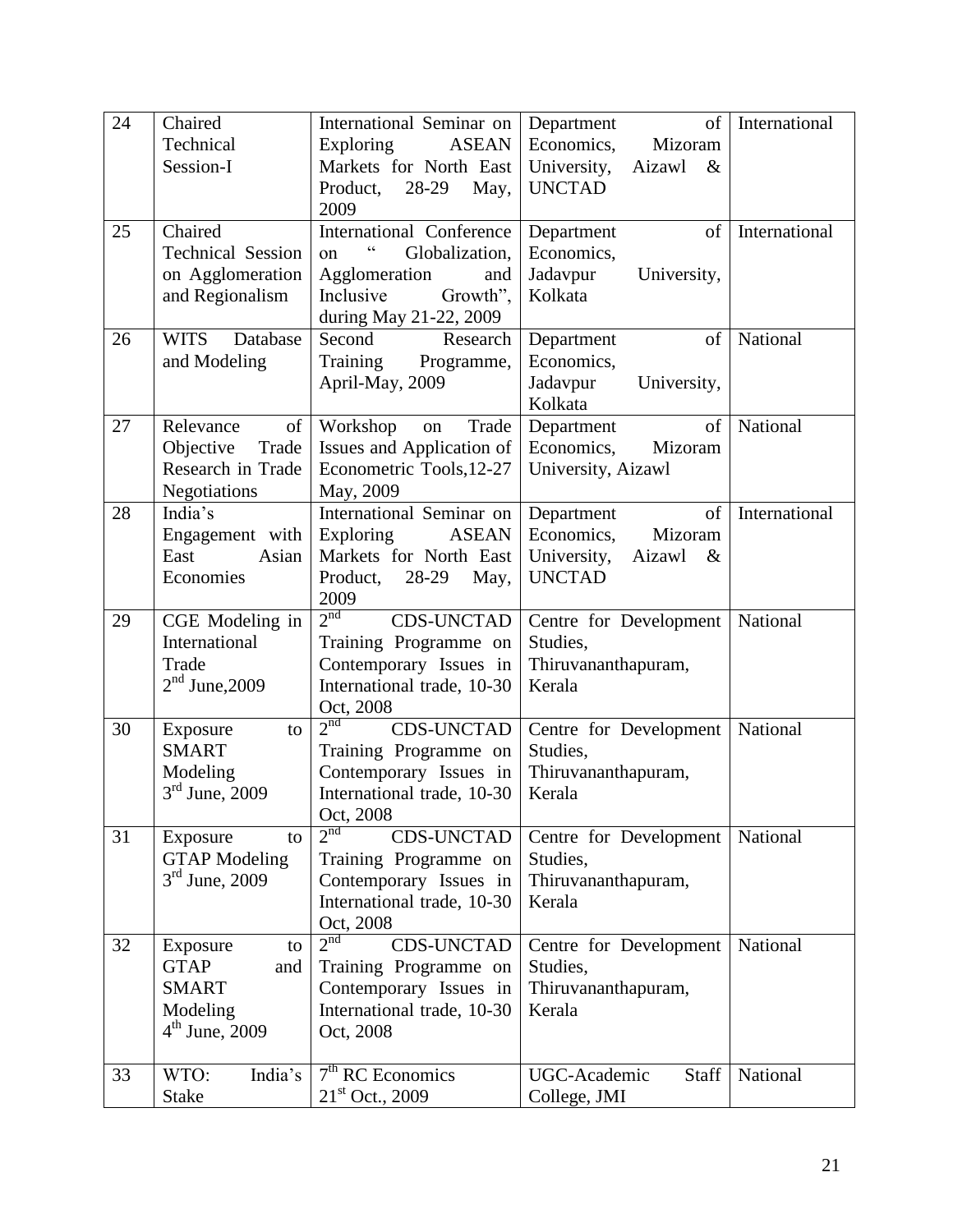| 34 | SAFTA:<br>Few<br>Observations                                                                                                          | Understanding<br>Nature and Implications<br>of<br>the<br>Expanding<br>Presence of India and<br>Special<br>China,<br>with<br>Reference<br>Asia,<br>to<br>5-6 November 2009.                                 | the   IDEAs-RIS, New Delhi                                                                                                                                                      | International |
|----|----------------------------------------------------------------------------------------------------------------------------------------|------------------------------------------------------------------------------------------------------------------------------------------------------------------------------------------------------------|---------------------------------------------------------------------------------------------------------------------------------------------------------------------------------|---------------|
| 35 | Chaired<br><b>Technical Session</b>                                                                                                    | Dynamics of Regional<br>Trading Agreement and<br>Developing<br>WTO:<br>Countries Perspectives'<br>during 3-4 December<br>2009.                                                                             | of<br>Department<br>Economics, Jamia Millia<br>Islamia, New Delhi in<br>Collaboration<br>with<br>EXIM Bank and ICSSR.                                                           | International |
| 36 | Applied<br>CGE<br>Modeling:<br>An<br>Introduction                                                                                      | 41 <sup>st</sup> RC Economics,<br>$28^{th}$ July, 2010                                                                                                                                                     | Academic Staff College,<br>JNU, New Delhi                                                                                                                                       | National      |
| 37 | $\zeta\,\zeta$<br>Chaired<br>Interaction<br>Session"<br>on<br>Industry Specific<br>Concerns: How to<br>identify them and<br>raise them | Training<br>of<br>Trainers<br>$\lq\lq$ WTO<br>Programme n<br>Doha Round and Free<br>Trade<br>Agreements<br>of<br>India,<br>9-10 August, 2010                                                               | Centre for WTO Studies,<br>IIFT, New Delhi                                                                                                                                      | National      |
| 38 | Chaired<br>Technical Session<br>14<br>No.<br>on<br>Exchange<br>Rate<br>and Capital Flows                                               | Second<br>Research<br>Conference on Empirical<br>International<br>Issues in<br>Trade and Finance, Dec.<br>16-17, 2010                                                                                      | Indian<br>Institute<br>of<br>Foreign<br>Trade,<br><b>New</b><br>Delhi                                                                                                           | International |
| 39 | Chaired<br><b>Technical Session</b>                                                                                                    | International Conference<br>on India Canada Trade<br>and<br><b>FDI</b><br>Flows:<br>Performance,<br>Prospects<br>and Proactive Strategies,<br>10-11 January, 2011                                          | of<br>Department<br>Economics,<br><b>MS</b><br>University, Baroda                                                                                                               | International |
| 40 | WTO and Indian<br>Economy                                                                                                              | $\overline{95}^{th}$<br>Orientation<br>05<br>Feb,<br>Programme,<br>2011                                                                                                                                    | UGC-Academic<br><b>Staff</b><br>College, JMI                                                                                                                                    | National      |
| 41 | Chaired<br>Technical<br>Session-3                                                                                                      | International Conference<br>on Changing Structure of<br>International Trade and<br>Investment: Implications<br>Growth<br>for<br>and<br>Development, 2<br>$\overline{\mathbf{3}}$<br>$\equiv$<br>March 2011 | Department<br>of<br>Economics, Jamia Millia<br>Islamia In collaboration<br>with Centre for WTO<br>Studies, IIFT, New Delhi<br>and Indian Council of<br>Social Science Research, | International |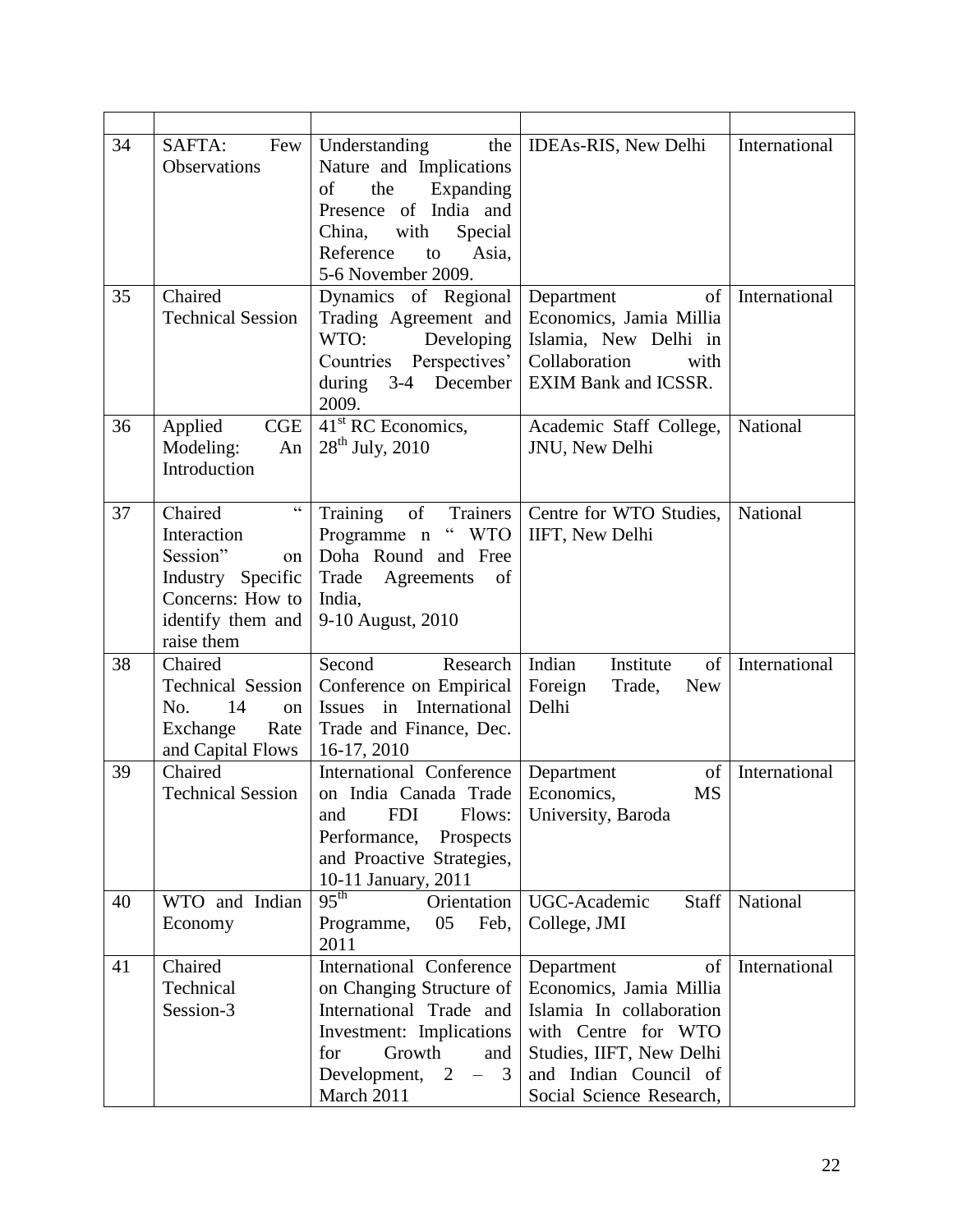|    |                                                                                                     |                                                                                                             | New Delhi                                                                                                   |          |
|----|-----------------------------------------------------------------------------------------------------|-------------------------------------------------------------------------------------------------------------|-------------------------------------------------------------------------------------------------------------|----------|
| 42 | India's Stake in<br><b>WTO</b>                                                                      | $96^{\text{th}}$<br>Orientation<br>Programme, $29th$<br>April,<br>2011                                      | UGC-Academic<br>Staff<br>College, JMI                                                                       | National |
| 43 | Discussant<br>Lead<br>the<br>Japan<br>at<br>Roundtable<br>that<br>the Japan Project<br>at ICRIER    | The Japan Roundtable is<br>scheduled, 25th July,<br>2011                                                    | <b>ICRIER, New Delhi</b>                                                                                    | National |
| 44 | <b>SAM Modeling</b>                                                                                 | $43rd$ Refresher Course in<br>28<br>Economics,<br>July,<br>2011                                             | UGC-Academic<br>Staff<br>College, JNU                                                                       | National |
| 45 | An overview of<br>Applied General<br>Equilibrium<br>(AGE) Modeling                                  | 43 <sup>rd</sup> Refresher Course in<br>28<br>Economics,<br>July,<br>2011                                   | UGC-Academic<br>Staff<br>College, JNU                                                                       | National |
| 46 | Linkages between<br>SAM and AGE<br>Modeling                                                         | $8^{\text{th}}$<br>3-Week<br>Refresher<br>Course in Economics, 9 <sup>th</sup><br>Sept., 2011               | UGC-Academic<br>Staff<br>College, JMI                                                                       | National |
| 47 | <b>FDI</b><br>Global<br>Trends aftermath<br>2008 crisis                                             | $8^{\text{th}}$<br>3-Week Refresher<br>Course in Economics,<br>$16^{th}$ Sept., 2011                        | UGC-Academic<br>Staff<br>College, JMI                                                                       | National |
| 48 | Regional Trading<br>Agreements:<br>India's<br>Engagement                                            | $12^{\text{th}}$ 3-Week Refresher<br>Course in Commerce $\&$<br>Management, 19 <sup>th</sup> Sept.,<br>2011 | UGC-Academic<br>Staff<br>College, JMI                                                                       | National |
| 49 | World<br>Trade<br>Organisation                                                                      | 98 <sup>th</sup> 4-Week Orientation<br>Program, $14th$ Oct., 2011                                           | UGC-Academic<br>Staff<br>College, JMI                                                                       | National |
| 50 | WTO: Basic<br>Concepts and<br><b>Emerging Issues</b>                                                | Special Lecture for MA,<br>M. Phil and Ph. D<br>students<br>On 30 Nov., 2011                                | Department<br>of<br>Economics,<br>M.D.U. Rohtak                                                             | National |
| 51 | <b>Inaugural Address</b><br>on: Jawaharlal<br>Nehru's<br>Philosophy,<br>Policies and<br>Performance | <b>National Seminar</b><br>on 17 March, 2012                                                                | Nehru Studies Centre of<br>S.G.G.S. Khalsa College,<br>Mahilpur (District<br>Hoshiarpur, Punjab-<br>146105) | National |
| 52 | Globalization and<br><b>WTO</b>                                                                     | 99th 4-week Orientation<br>Programme from 18th<br>January to 17th February<br>2012.                         | <b>UGC-Academic Staff</b><br>College, JMI                                                                   | National |
| 53 | Introduction to<br><b>Trade Data Bases</b>                                                          | Seminar<br>26 March, 2012                                                                                   | Dept. of Economics,<br>Hyderabad Central<br>University, Hyderabad                                           | National |
| 54 | An Introduction to                                                                                  | Seminar                                                                                                     | Dept. of Economics,                                                                                         | National |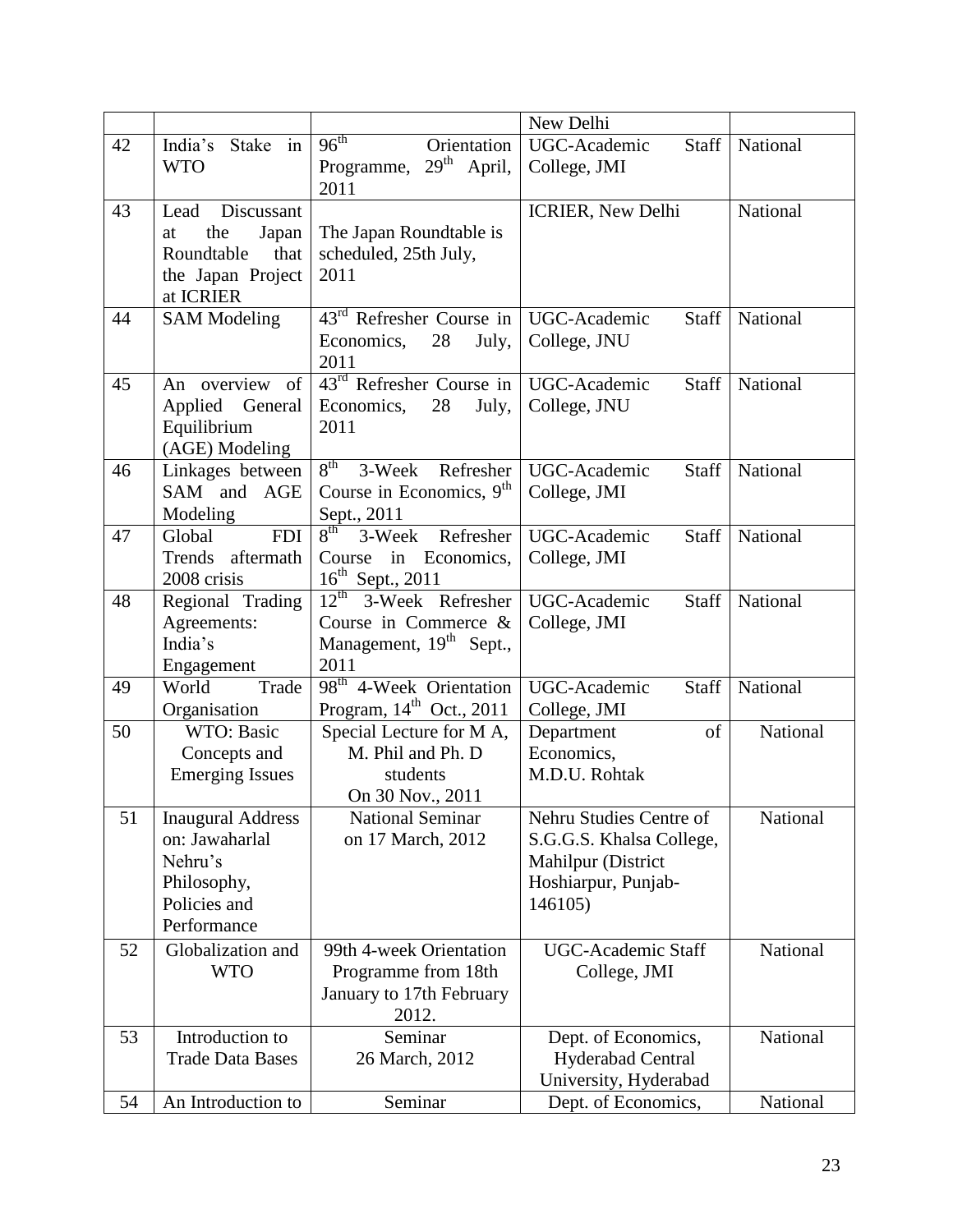|    | SAM and CGE              | 27 March, 2012                | <b>Hyderabad Central</b>  |          |
|----|--------------------------|-------------------------------|---------------------------|----------|
|    | Modelling                |                               | University, Hyderabad     |          |
| 55 | India's Regional         | Seminar                       | Dept. of Economics,       | National |
|    | Trade                    | 27 March, 2012                | <b>Hyderabad Central</b>  |          |
|    | Agreements:              |                               | University, Hyderabad     |          |
|    | Experience and           |                               |                           |          |
|    | Evidence                 |                               |                           |          |
| 56 | Assessing the            | Seminar                       | Dept. of Economics,       | National |
|    | <b>Barriers to Trade</b> | 28 March, 2012                | Osmania University        |          |
|    | in Services              |                               | Hyderabad                 |          |
| 57 | Multilateral             | Seminar                       | Dept. of Economics,       | National |
|    | <b>Trading System:</b>   | 28 March, 2012                | <b>Hyderabad Central</b>  |          |
|    | India's Position         |                               | University, Hyderabad     |          |
| 58 | India's Regional         | Seminar                       | Centre for Economic and   | National |
|    | Trading                  | 29 March, 2012                | Social Studies,           |          |
|    | Agreements:              |                               | Begumpet,                 |          |
|    | Experience and           |                               | <b>HYDERABAD</b>          |          |
|    | Evidences                |                               |                           |          |
|    |                          |                               |                           |          |
| 59 | Regionalism Vs           | <b>Extension Lecture</b>      | Department of             | National |
|    | Multilateralism          | 04.10.2012                    | Economics, M.D.           |          |
|    |                          |                               | University, Rohtak        |          |
| 60 | Implication of           |                               |                           | National |
|    | NTBs &                   | Implication of Non-           | Ministry of Textiles,     |          |
|    | Mitigating the           | <b>Tariff Barriers (NTBs)</b> | Govt. of India, & ISEPC,  |          |
|    | implication of           | on Textiles & Clothing        | in association with       |          |
|    | NTBs: A way              | Exports of India              | <b>Textiles Committee</b> |          |
|    | forward                  | 25th September 2012           |                           |          |
|    |                          |                               |                           |          |
| 61 | Data Management          | Course Coordinator, One       | Centre for Jawaharlal     | National |
|    | in SPSS                  | <b>Week Research</b>          | Nehru Studies, Jamia      |          |
|    |                          | Methodology Course on         | Millia Islamia, New       |          |
|    |                          | "Applied Research             | Delhi                     |          |
|    |                          | Techniques using SPSS         |                           |          |
|    |                          | in Social Sciences"           |                           |          |
|    |                          | 15-19 Oct, 201                |                           |          |
| 62 | <b>ANOVA</b>             | Course Coordinator, One       | Centre for Jawaharlal     | National |
|    | Techniques using         | <b>Week Research</b>          | Nehru Studies, Jamia      |          |
|    | <b>SPSS</b>              | Methodology Course on         | Millia Islamia, New       |          |
|    |                          | "Applied Research             | Delhi                     |          |
|    |                          | Techniques using SPSS         |                           |          |
|    |                          | in Social Sciences"           |                           |          |
|    |                          | 15-19 Oct, 2012               |                           |          |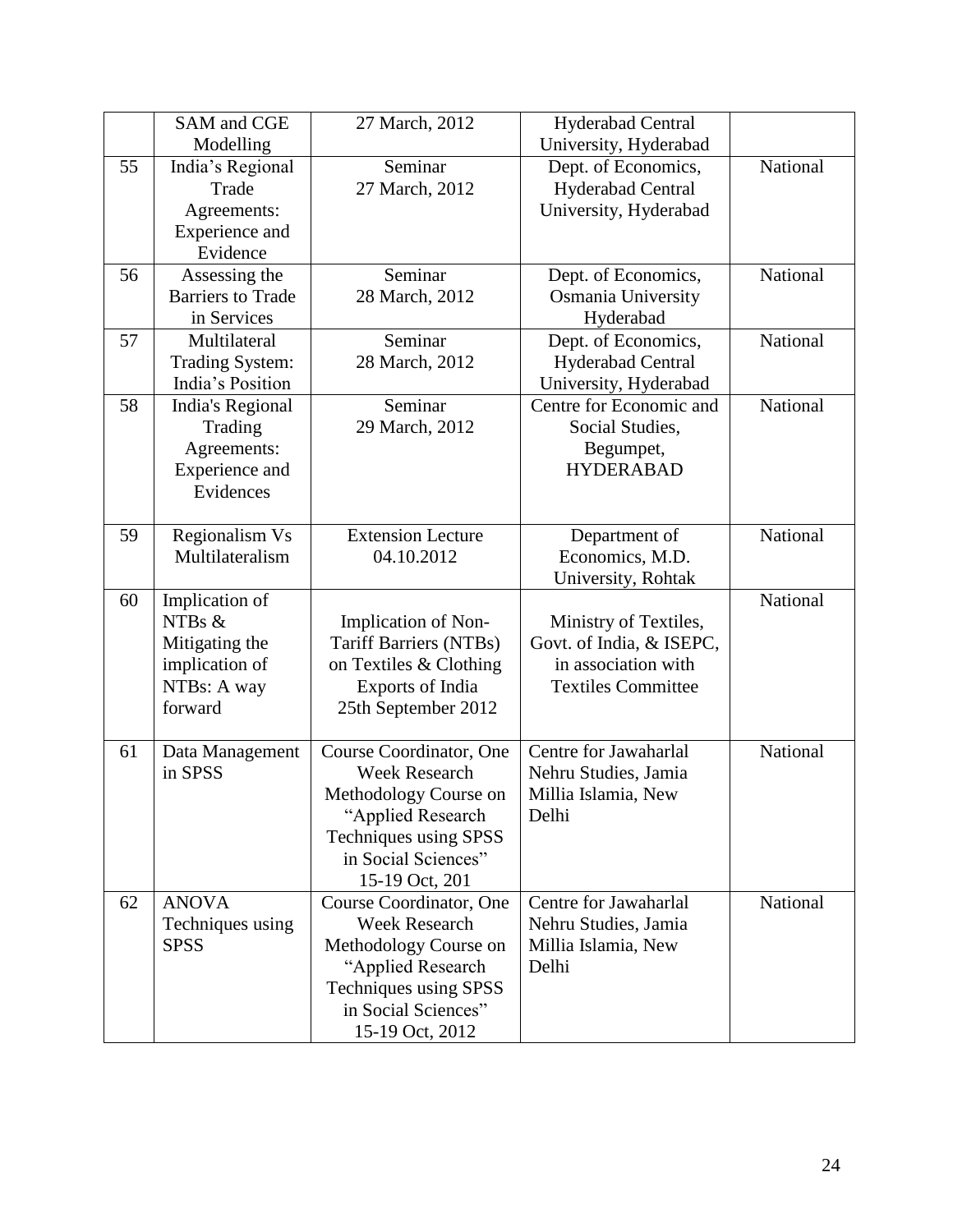| 63 | Moving from              | <b>UNCTAD-RIS</b>            | <b>UNCTAD-RIS</b>           | International |
|----|--------------------------|------------------------------|-----------------------------|---------------|
|    | South-South              | Workshop on                  |                             |               |
|    | Trade and                | Technology and               |                             |               |
|    | Investment to            | Innovation Report (TIR)      |                             |               |
|    | South-South              | 2012                         |                             |               |
|    | <b>Technology Issues</b> | 2 November 2012              |                             |               |
| 64 | Global Financial         | $102nd$ 4-week               | <b>UGC-Academic Staff</b>   | National      |
|    | Crisis                   | <b>Orientation Program</b>   | College, JMI                |               |
|    |                          | 8 Nov., 2012                 |                             |               |
|    |                          |                              |                             |               |
|    |                          |                              |                             |               |
|    |                          |                              |                             |               |
| 65 | WTO Regime and           | 4-week Orientation           | <b>UGC-Academic Staff</b>   | National      |
|    | India                    | Programme organized by       | College, JMI                |               |
|    |                          | Academic Staff College,      |                             |               |
|    |                          | JMI on 19th April 2012       |                             |               |
|    |                          |                              |                             |               |
| 66 | <b>Macro Modelling</b>   | Refresher<br>Course          | <b>UGC-Academic Staff</b>   | National      |
|    |                          | organized by Academic        | College, JNU                |               |
|    |                          | Staff College, JNU on        |                             |               |
|    |                          | 3rd September, 2012.         |                             |               |
|    |                          |                              |                             |               |
| 67 | Regionalism              | International Conference     | Chitkara<br><b>Business</b> | International |
|    | versus                   | on "Contemporary Issues      | Chitkara<br>School,         |               |
|    | Multilateralism          | in Business"                 | University,<br>Chandigarh   |               |
|    |                          |                              | 16 March, 2013              |               |
|    |                          |                              |                             |               |
| 68 | Trade and                | <b>National Seminar</b>      | Department of               | National      |
|    | Development              | "Sustainable and Broad-      | Economics, University of    |               |
|    |                          | <b>Based Development</b>     | Allahabad, 19-20 March      |               |
|    |                          | Trends and Challenges"       | 2013                        |               |
|    |                          |                              |                             |               |
| 69 | Fundamentals &           | <b>AICTE Sponsored Two-</b>  | Shri Mata Vaishno Devi      | National      |
|    | Tests of                 | <b>Week Faculty</b>          | University, Katra           |               |
|    | Stationarity             | Development Programme        | " 20th May-2nd June,        |               |
|    |                          | on "Applications of          | 2013                        |               |
|    |                          | <b>Econometrics and Time</b> |                             |               |
|    |                          | Series Techniques in         |                             |               |
|    |                          | Business"                    |                             |               |
| 70 | Applications of          | <b>AICTE Sponsored Two-</b>  | Shri Mata Vaishno Devi      | National      |
|    | Cointegration &          | <b>Week Faculty</b>          | University, Katra           |               |
|    | Vector Error             | <b>Development Programme</b> | " 20th May-2nd June,        |               |
|    | Correction               | on "Applications of          | 2013                        |               |
|    | Mechanism-I              | <b>Econometrics and Time</b> |                             |               |
|    |                          |                              |                             |               |
|    |                          | Series Techniques in         |                             |               |
|    |                          | Business"                    |                             |               |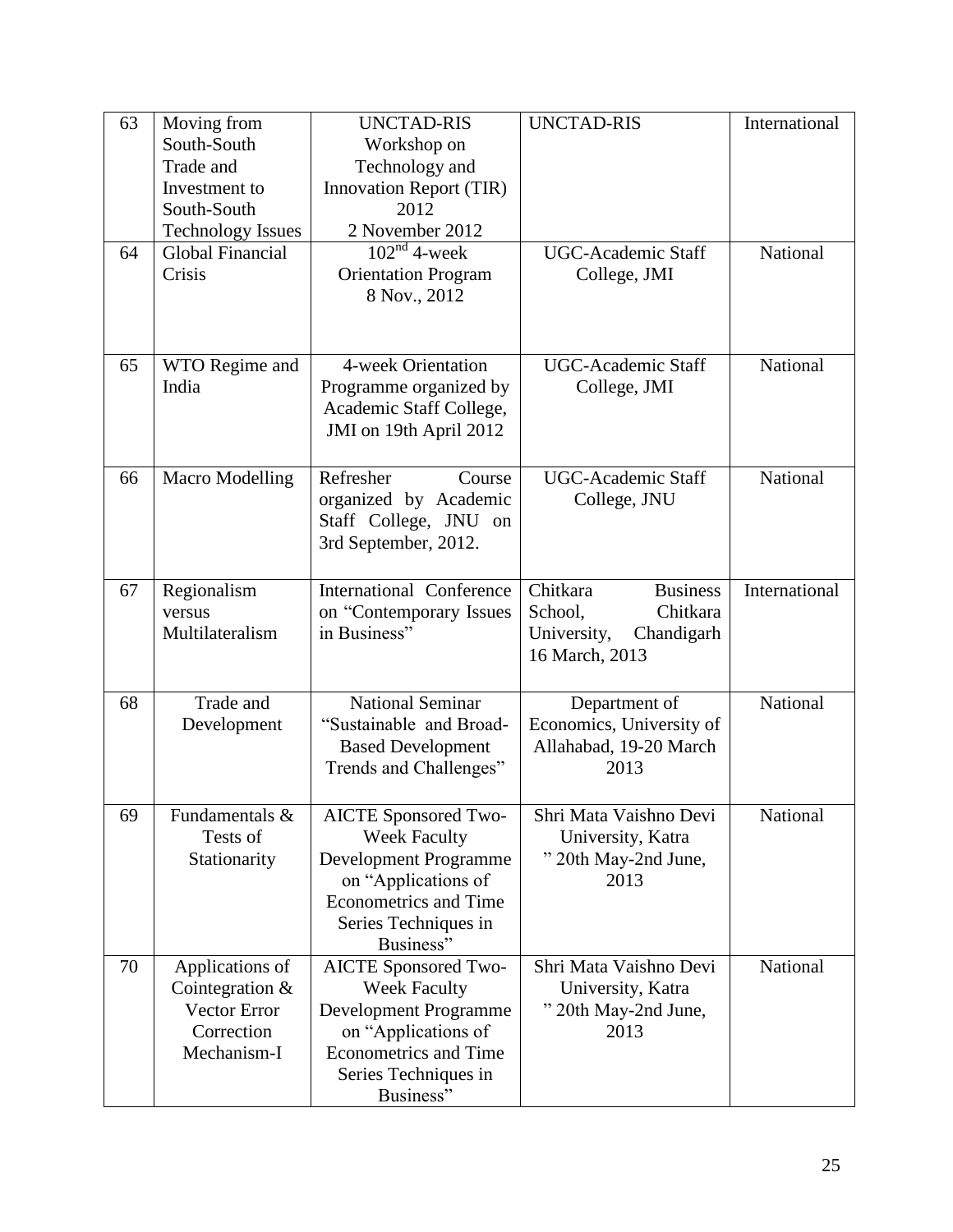| 71 | Applications of     | <b>AICTE Sponsored Two-</b>       | Shri Mata Vaishno Devi       | National |
|----|---------------------|-----------------------------------|------------------------------|----------|
|    | Cointegration $&$   | <b>Week Faculty</b>               | University, Katra            |          |
|    | <b>Vector Error</b> | Development Programme             | " 20th May-2nd June,         |          |
|    | Correction          | on "Applications of               | 2013                         |          |
|    | Mechanism-II        | <b>Econometrics and Time</b>      |                              |          |
|    |                     | Series Techniques in              |                              |          |
|    |                     | Business"                         |                              |          |
| 72 | Fundamentals of     | <b>AICTE Sponsored Two-</b>       | Shri Mata Vaishno Devi       | National |
|    | <b>ARIMA</b>        | <b>Week Faculty</b>               | University, Katra            |          |
|    | Modeling-I          | <b>Development Programme</b>      | " 20th May-2nd June,         |          |
|    |                     | on "Applications of               | 2013                         |          |
|    |                     | <b>Econometrics and Time</b>      |                              |          |
|    |                     | Series Techniques in              |                              |          |
|    |                     | Business"                         |                              |          |
| 73 | Fundamentals of     | <b>AICTE</b> Sponsored Two-       | Shri Mata Vaishno Devi       | National |
|    | <b>ARIMA</b>        | <b>Week Faculty</b>               | University, Katra            |          |
|    | Modeling-II         | Development Programme             | " 20th May-2nd June,         |          |
|    |                     | on "Applications of               | 2013                         |          |
|    |                     | <b>Econometrics and Time</b>      |                              |          |
|    |                     | Series Techniques in              |                              |          |
|    |                     | Business"                         |                              |          |
| 74 | <b>Vector Auto</b>  | <b>AICTE Sponsored Two-</b>       | Shri Mata Vaishno Devi       | National |
|    | Regression          | <b>Week Faculty</b>               | University, Katra            |          |
|    |                     | Development Programme             | " 20th May-2nd June,         |          |
|    |                     | on "Applications of               | 2013                         |          |
|    |                     | <b>Econometrics and Time</b>      |                              |          |
|    |                     | Series Techniques in              |                              |          |
|    |                     | Business"                         |                              |          |
| 75 | Measurement of      | <b>AICTE Sponsored Two-</b>       | Shri Mata Vaishno Devi       | National |
|    | Volatility in Time  | <b>Week Faculty</b>               | University, Katra            |          |
|    | series Data         | Development Programme             | " 20th May-2nd June,         |          |
|    | (ARCH)              | on "Applications of               | 2013                         |          |
|    |                     | <b>Econometrics and Time</b>      |                              |          |
|    |                     | Series Techniques in              |                              |          |
|    |                     | Business"                         |                              |          |
| 76 | Measurement of      | <b>AICTE</b> Sponsored Two-       | Shri Mata Vaishno Devi       | National |
|    | Volatility in Time  | <b>Week Faculty</b>               | University, Katra            |          |
|    | series Data         | <b>Development Programme</b>      | " 20th May-2nd June,<br>2013 |          |
|    | (GARCH)             | on "Applications of               |                              |          |
|    |                     | <b>Econometrics and Time</b>      |                              |          |
|    |                     | Series Techniques in<br>Business" |                              |          |
|    |                     |                                   |                              |          |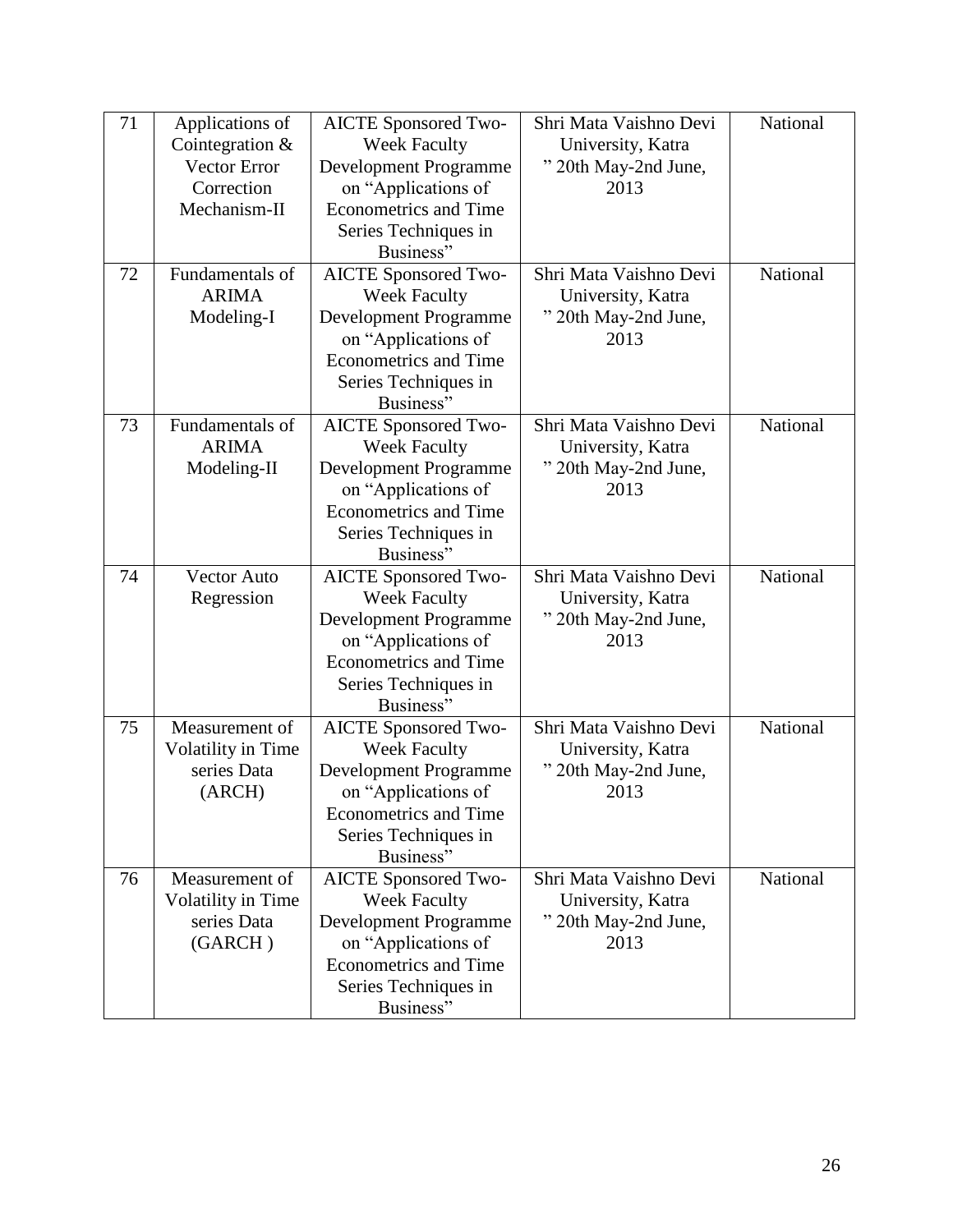| 77 | <b>Applied Macro</b><br>econometric<br>Modeling                                                         | $47th$ Refresher Course in<br>Economics beginning<br>from by Academic Staff<br>College, JNU on<br>Monday 19 <sup>th</sup> August 201<br>3. | <b>UGC-Academic Staff</b><br>College, JNU                                                                                                                                                        | National      |
|----|---------------------------------------------------------------------------------------------------------|--------------------------------------------------------------------------------------------------------------------------------------------|--------------------------------------------------------------------------------------------------------------------------------------------------------------------------------------------------|---------------|
| 78 | Equity and<br><b>Equality in Higher</b><br>Education                                                    | Two Days National<br>Workshop"<br>Emerging Trends in<br><b>Quality Education: The</b><br>Road Ahead"<br>(August 29-30, 2013)               | Guru Jambheshwar Univ<br>ersity of Science and<br>Technology, Hisar (Hary<br>ana)                                                                                                                | National      |
| 79 | <b>Applied Research</b><br>Techniques                                                                   | <b>ICSSR</b><br>Training<br>Programme on<br>May<br>22, 2013                                                                                | Department of<br><b>Commerce and Business</b><br>Studies, Aligarh Muslim<br>University, Aligarh                                                                                                  | National      |
| 80 | Data Analysis:<br>Descriptive<br>Statistics,<br>Measures of<br>Central<br>Tendencies and<br>Limitations | Workshop                                                                                                                                   | Giri<br>Institute<br>of<br>Development<br>Studies,<br>Lucknow, UP, October<br>20, 2013                                                                                                           | National      |
| 81 | <b>Knowledge Based</b><br>Sustainable<br>Development and<br>the Asian<br>Communities                    | International<br>Seventh<br>Congress<br>of<br>Asian<br>Philosophical<br>Association                                                        | Centre for Jawaharlal<br>Nehru<br>Studies, Jamia<br>Millia<br>Islamia,<br>Nehru<br>Jawaharlal<br>University<br>and Yildiz<br>Technical<br>University,<br>Istanbul,<br>Turkey<br>January 14, 2014 | International |
| 82 | <b>Bali Outcome of</b><br>Doha<br>Negotiations                                                          | <b>Invited Lecture</b>                                                                                                                     | of<br>Department<br>Economics,<br><b>MDU</b><br>Rohtak                                                                                                                                           | National      |
| 83 | Chaired a<br><b>Technical Session</b><br>"Political<br>Economy"                                         | <b>National Seminar</b><br>"Insurgency and<br>Development"                                                                                 | Centre for Jawaharlal<br><b>Studies</b><br>Nehru<br><sub>1</sub> n<br>collaboration<br>with<br>Indian<br>Council<br>of<br>Historical<br>Research,<br>January 28-29, 2014                         | National      |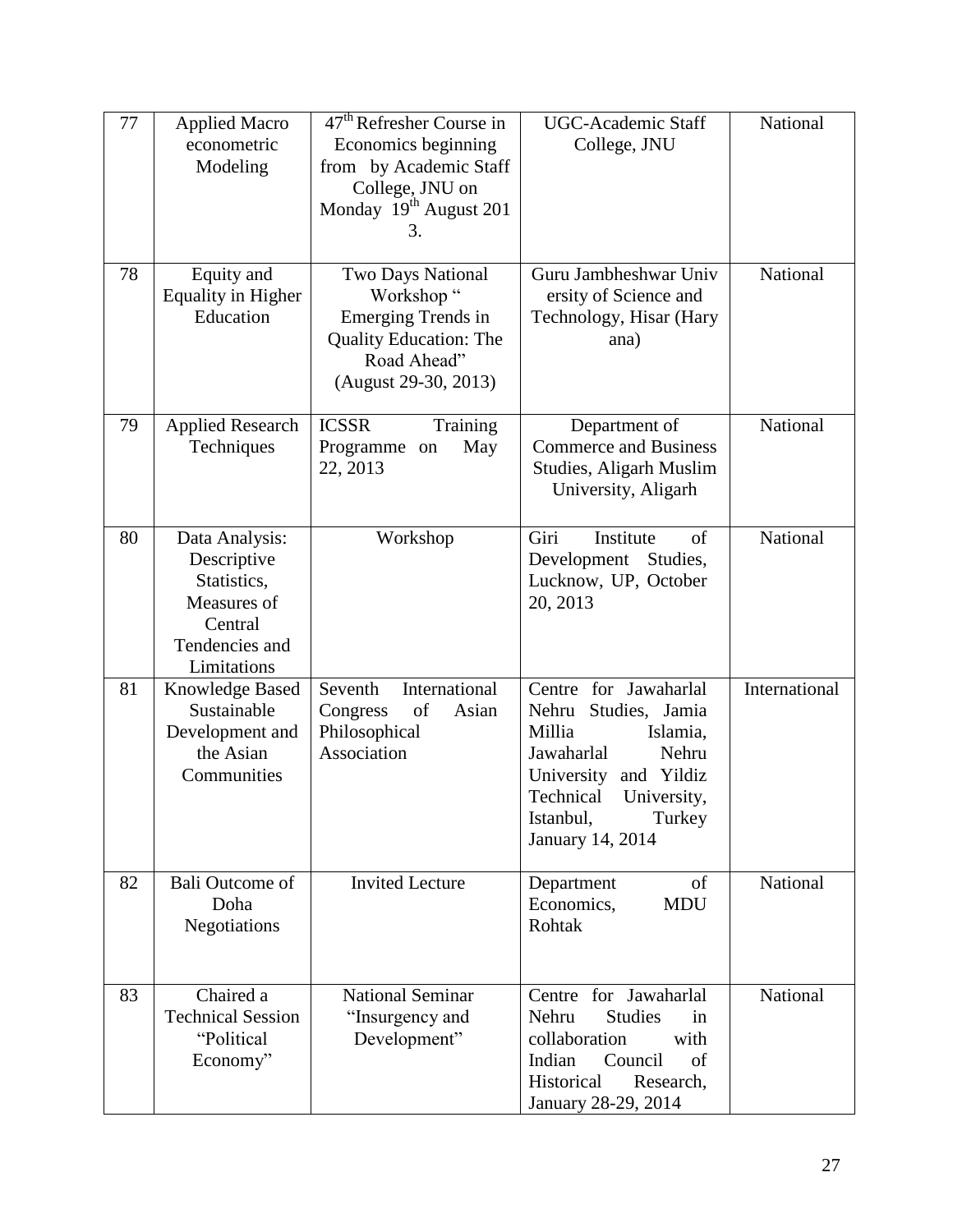| 84 | Advanced<br>quantitative<br>techniques:<br>multivariate<br>regression<br>analyses | Methodology<br>Workshop<br>for<br>Researchers<br>and<br>Faculty in Arts<br>and<br><b>Social Sciences</b> | Graduate<br>Post<br>Teaching Department<br>Economics,<br>of<br>Rashtrasant<br>Tukadoji<br>Maharaj<br>Nagpur<br>University, Nagpur | National                  |
|----|-----------------------------------------------------------------------------------|----------------------------------------------------------------------------------------------------------|-----------------------------------------------------------------------------------------------------------------------------------|---------------------------|
| 85 | Introduction to<br><b>Time Series</b><br>Analysis                                 | Methodology<br>Workshop<br>for<br>Researchers<br>and<br>Faculty in Arts<br>and<br>Social Sciences'       | Graduate<br>Post<br>Teaching Department<br>Economics,<br>of<br>Tukadoji<br>Rashtrasant<br>Nagpur<br>Maharaj<br>University, Nagpur | National                  |
| 86 | India's Response<br>to Global and<br><b>Regional Trade</b><br>Policy Initiative   | <b>Invited Lecture</b>                                                                                   | of<br>Department<br>Economics,<br>Pondicherry<br>University,<br>February<br>28, 2014                                              | National                  |
| 87 | Data Analysis:<br>Inferential<br>Statistics,<br>Multivariate<br>Regression        | Workshop                                                                                                 | Giri<br>of<br>Institute<br>Development Studies,<br>Lucknow, UP, October<br>20, 2013                                               | National                  |
| 88 | Macro Modelling,<br>Academic Staff<br>College                                     | <b>Academic Staff College</b>                                                                            | Jawaharlal<br>Nehru<br>27<br>University,<br>Delhi,<br>April, 2014                                                                 | National                  |
| 89 | Women<br>Participation in<br>Agriculture                                          | <b>Research Methodology</b><br>Workshop                                                                  | Women's Studies Centre<br>M.D.<br>University,<br>Rohtak,<br>Haryana,<br>17<br>Sept, 2014                                          | National                  |
| 90 | Trade in Services                                                                 | $7th$ South Asia Economic<br>Summit (SAES)                                                               | Research<br>and<br>Information<br>System for<br>Developing<br>Countries,<br>Delhi, 5-7<br><b>New</b><br>November, 2014            | International<br>National |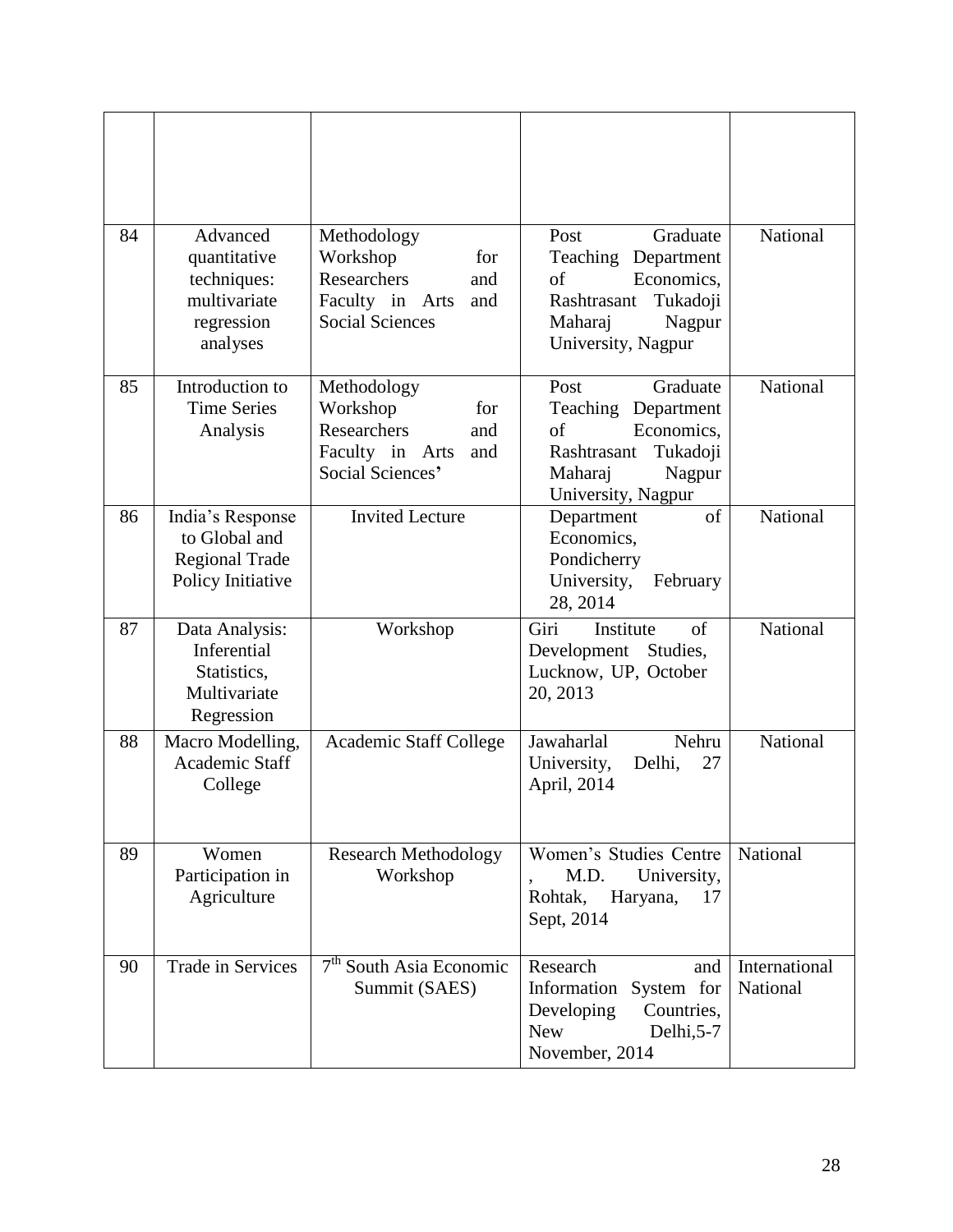| 91 | CGE modelling in<br>International<br>Trade                                                                                  | <b>QIP Short Tem Course</b><br>on 'Frontier Areas in<br>Econometrics and<br><b>International Trade and</b><br>Finance        | Dept. of Humanities and<br>Social<br>Sciences,<br><b>IIT</b><br>Kanpur, 15 Dec, 2014                                                                                      | National      |
|----|-----------------------------------------------------------------------------------------------------------------------------|------------------------------------------------------------------------------------------------------------------------------|---------------------------------------------------------------------------------------------------------------------------------------------------------------------------|---------------|
| 92 | <b>Applied Research</b><br>techniques                                                                                       | <b>Research Methodology</b><br>Workshop                                                                                      | Dept of Commerce, M.D.<br>University,<br>Rohtak,<br>Haryana 17, March 2015                                                                                                | National      |
| 93 | <b>Series</b><br>Times<br>Analysis                                                                                          | <b>Applied Research</b><br>techniques, Research<br>Methodology Workshop,                                                     | of<br>Economics,<br>Dept<br>M.D. University, Rohtak,<br>Haryana 17, March 2015                                                                                            | National      |
| 94 | <b>Series</b><br><b>Times</b><br>Analysis                                                                                   | <b>Research Methodology</b><br>Workshop,                                                                                     | Giri<br>Institute<br>of<br>Development<br>Studies,<br>Lucknow<br>25,<br>March,<br>2015                                                                                    | National      |
| 95 | Chi-<br>T-Test,<br>Test and<br>square<br><b>ANOVA</b><br>using<br><b>SPSS</b>                                               | <b>Research Methodology</b><br>Workshop                                                                                      | of<br>Dept.<br>Computer<br>M.D.<br>Science,<br>Rohtak,<br>University,<br>Haryana 30, March 2015                                                                           | National      |
| 96 | Chaired<br>a<br><b>Technical Session</b><br>'Regional<br>on<br><b>Trade Agreements</b><br>Gravity<br>and<br>Modeling'       | <b>Fourth Research</b><br>Conference on Empirical<br>Issues in International<br><b>Trade and Finance</b>                     | $IIFT$ – Indian Institute of<br>Trade,<br>18-19<br>Foreign<br>Dec, 2014                                                                                                   | National      |
| 97 | Chaired,<br><b>Technical Session</b><br>in<br>on<br>"Microfinance<br>Micro<br>and<br>entrepreneurship'                      | <b>International Conference</b><br>"Microfinance and Micro<br>entrepreneurship: a<br>Paradigm Shift for Skill<br>Development | Dept<br>of<br>Economics,<br>Singh<br><b>Bhagat</b><br>Phool<br>Mahila Vishwavidyalaya<br>Sonepat Haryana 27<br>Feb, 2015                                                  | International |
| 98 | Chaired,<br><b>Technical Session</b><br>Seminar<br>in<br>"Foreign<br>Direct<br>Investment<br>and<br>Trade<br>Opportunities" | Seminar on "Global<br>Opportunities $\&$<br>Challenges for the<br>Emerging Indian<br>Economy                                 | of<br>Dept<br>Commerce,<br>Economics and Business<br>Administration, Khwaja<br>Moinuddin Chishti Urdu,<br>Arabi-Farsi<br>University,<br>Lucknow,<br>13,<br>March,<br>2015 | National      |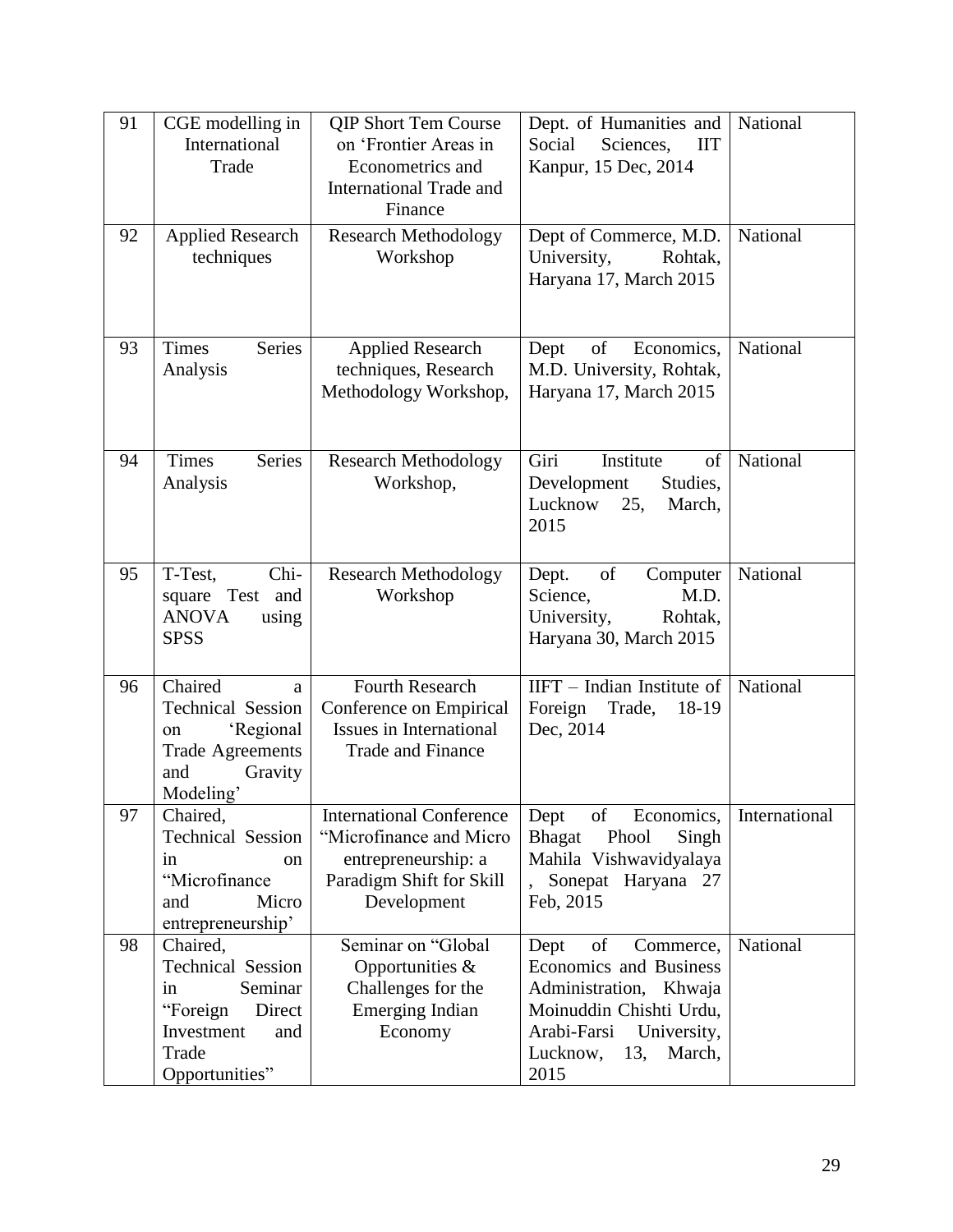| 99  | Keynote Speaker<br>Inaugural<br>at<br>Session of Three<br>Day International<br>Seminar<br>on Changing<br>Economic<br>Parameters<br>and<br>Prospects<br>of<br>Growth in India<br>and South Asia | <b>International Seminar</b><br>on Changing Economic<br>Parameters and Prospects<br>of Growth in India and<br>South Asia | Department<br>of<br>Economics, University of<br>Lucknow<br>during<br>$5 - 7$<br>February, 2016.                                                          | National |
|-----|------------------------------------------------------------------------------------------------------------------------------------------------------------------------------------------------|--------------------------------------------------------------------------------------------------------------------------|----------------------------------------------------------------------------------------------------------------------------------------------------------|----------|
| 100 | Acted as resource<br>person Time<br><b>Series</b><br>Econometrics,<br>Capacity Building<br>Programme                                                                                           | Capacity Building<br>Programme,                                                                                          | of<br>Department<br>Economics,<br>M.D.U.<br>29 <sup>th</sup><br>Rohtak<br>on<br>December, 2015.                                                          | National |
| 101 | <b>Guest of Honour</b>                                                                                                                                                                         | National Seminar on<br>Make in India &<br><b>Economic Development</b>                                                    | Nanak<br>Khalsa<br>Guru<br>College, Karnal, Haryana                                                                                                      | National |
| 102 | <b>Market Access</b><br><b>Issues and Trade</b><br>Agreements                                                                                                                                  | <b>Expert Invited Lecture</b>                                                                                            | Training<br>Three<br>Days<br>Programme on<br>Export<br>Import<br>Management" on 2nd<br>November, 2017                                                    | National |
| 103 | <b>Expert Lecture on</b><br>"WTO and<br>RTAs: Some<br>Reflections"                                                                                                                             | <b>Expert Invited Lecture</b>                                                                                            | School of Economics,<br>Amity University, Noida                                                                                                          | National |
| 104 | <b>Foreign Direct</b><br>Investment<br>implications for<br>Economics<br>Development                                                                                                            | <b>Expert Invited Lecture</b>                                                                                            | Three Weeks MID Career<br>Programme<br>Training<br>on "International Trade &<br>Management" for<br>the<br>FTDOs of DGFT on 17 <sup>th</sup> Jan,<br>2018 | National |
| 105 | <b>IPR Protection</b><br>through GI and<br>Post GI<br>Initiatives                                                                                                                              | <b>Expert Invited Lecture</b>                                                                                            | <b>Textiles</b><br>Committee,<br>GOI, Half day Capacity<br><b>Building</b><br>Programme<br>at Agra on 6 <sup>th</sup> October<br>2018                    | National |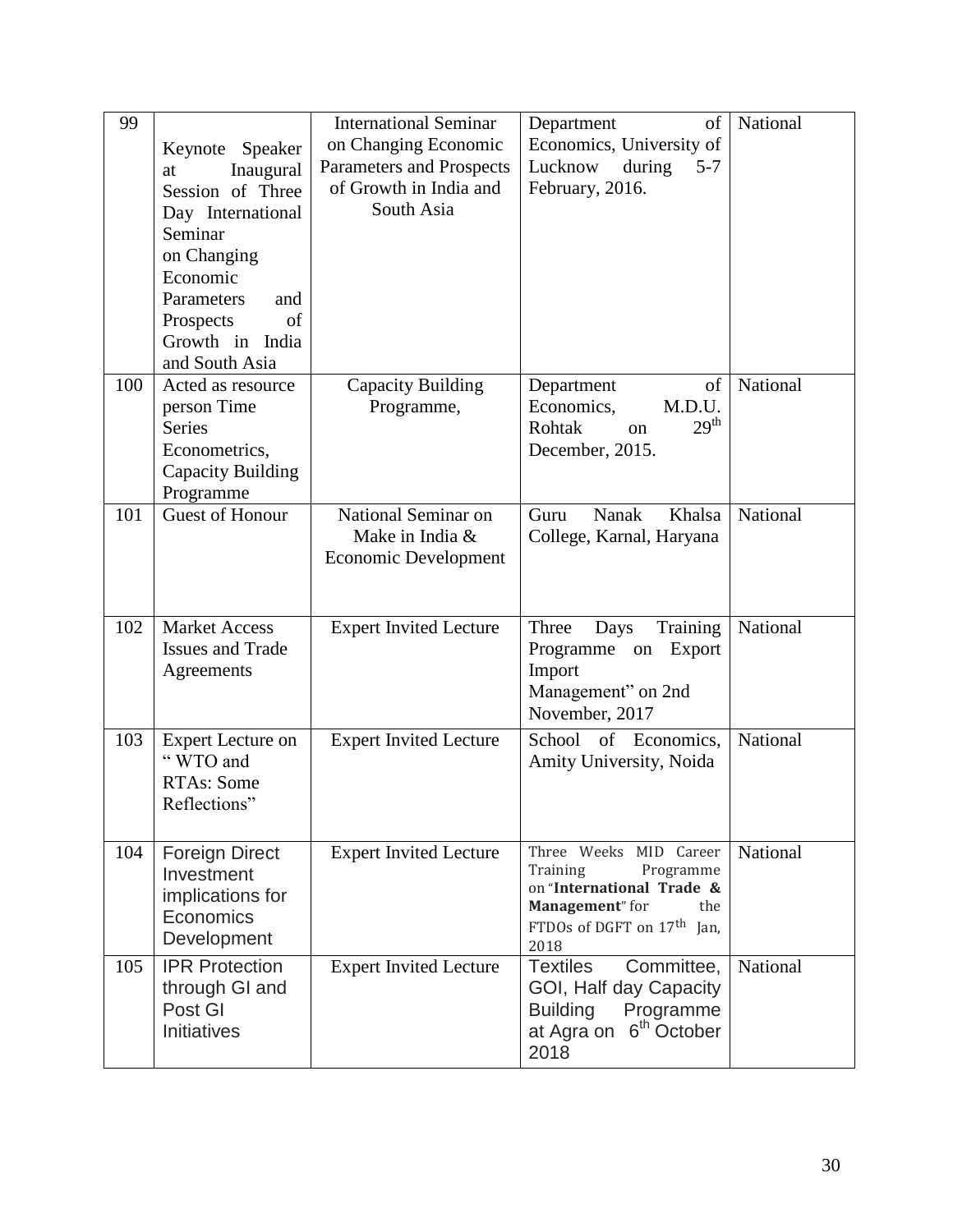| 106 | Relevancy of<br>International<br>Economics in<br>society                                                                               | <b>Expert Invited Lecture</b>                                                                                                                                                                               | <b>Faculty</b><br><b>Development</b><br>Program<br>on 02 <sup>nd</sup> January, 2019                                                                                                                                                                    | National        |
|-----|----------------------------------------------------------------------------------------------------------------------------------------|-------------------------------------------------------------------------------------------------------------------------------------------------------------------------------------------------------------|---------------------------------------------------------------------------------------------------------------------------------------------------------------------------------------------------------------------------------------------------------|-----------------|
| 107 | Foreign Direct<br>Investment<br>implications for<br>economics<br>Development                                                           | <b>Expert Invited Lecture</b>                                                                                                                                                                               | Three Weeks MID Carrer<br>Training<br>Programmeon "Internati<br><b>Trade</b><br>onal<br>&<br><b>Management</b> " for<br>the<br>FTDOs of DGFT during<br>$9th$ January, 2019<br>organised by<br>Indian<br>Institute<br>of<br>Foreign<br>Trade, New Delhi. | <b>National</b> |
| 108 | Chair a<br>technical session on<br><b>Partial</b><br>Equilibrium<br><b>Models and Trade</b><br>Implication'<br>on December 13,<br>2018 | <b>Sixth Research</b><br>Conference on<br>'Empirical Issues in<br><b>International Trade and</b><br>Finance' at the New<br>Delhi Campus of the<br>Institute on $13th$ and<br>14 <sup>th</sup> December 2018 | <b>IIFT</b>                                                                                                                                                                                                                                             | National        |

## **Member of Academic Bodies of University:**

| S.N.           | <b>From</b>      | To               | Name of the<br><b>Academic Body</b> | <b>University/ Organization</b>                               |
|----------------|------------------|------------------|-------------------------------------|---------------------------------------------------------------|
|                | Jan, 2018        | June,<br>2018    |                                     |                                                               |
| $\mathbf{1}$   | June, 2013       | July, 2014       | <b>Executive Council</b>            | Jamia Millia Islamia, New Delhi                               |
| 2              | Feb. 2012        | June, 2018       | Academic Council                    | Jamia Millia Islamia, New Delhi                               |
| 3              | Feb. 2003        | Feb. 2006        | Academic Council                    | Jamia Millia Islamia, New Delhi                               |
| $\overline{4}$ | June, 2013       | July, 2014       | <b>Finance Committee</b>            | Jamia Millia Islamia, New Delhi                               |
| 5              | <b>July 2009</b> | Till Date        | <b>Board of Studies</b>             | Dept. of Economics, Jamia Millia<br>Islamia, New Delhi        |
| 6              | <b>July 2010</b> | Till Date        | <b>Faculty Committee</b>            | Faculty of Social Science, Jamia Millia<br>Islamia, New Delhi |
| $\tau$         | Feb, 2012        | <b>Till Date</b> | <b>Committee of Studies</b>         | CJNS, Jamia Millia Islamia, New Delhi                         |
| 8              | Feb, 2012        | Nov, 2015        | Board of Management                 | CJNS, Jamia Millia Islamia, New Delhi                         |
| 9              | June, 2013       | July, 2014       | Board of Management                 | Jamia Schools                                                 |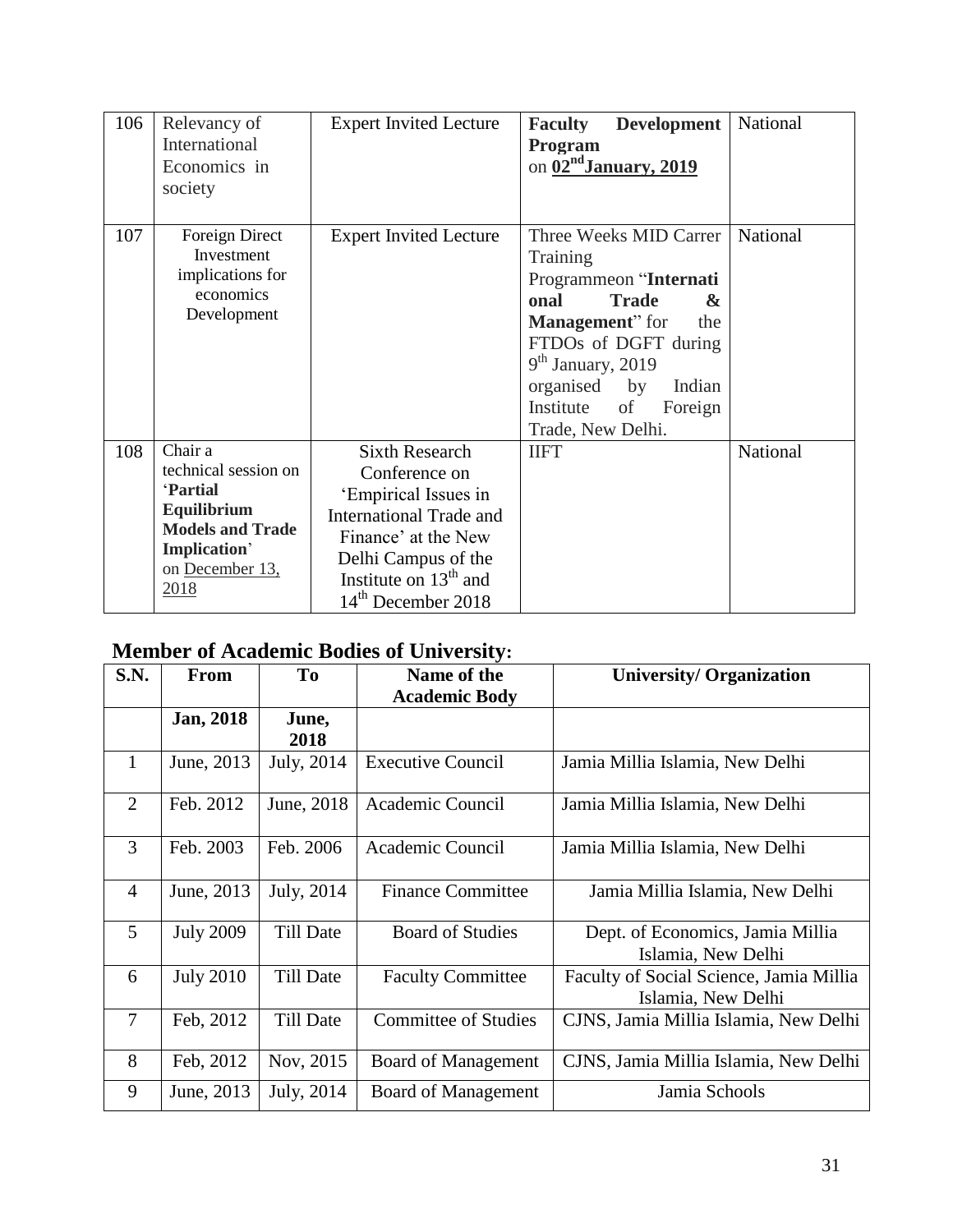| 10 | <b>July 2002</b> | July 2005          | <b>Faculty Committee</b> | Faculty of Social Science, Jamia Millia<br>Islamia, New Delhi |
|----|------------------|--------------------|--------------------------|---------------------------------------------------------------|
| 11 | June 2015        | Till Date          | <b>Faculty Committee</b> | Faculty of Social Science, Jamia Millia<br>Islamia, New Delhi |
| 12 | <b>July 1996</b> | $03,$ July<br>2006 | <b>Board of Studies</b>  | Dept. of Economics, Jamia Millia<br>Islamia, New Delhi        |
| 13 | June, 2013       | July, 2014         | Board of Management      | MCRC, Jamia Millia Islamia, New<br>Delhi                      |

# **Contribution to Corporate Life of University**

| S.N.           | From       | To               | <b>Position Held</b>             | <b>University/ Organization</b> |
|----------------|------------|------------------|----------------------------------|---------------------------------|
| 1.             | 16 June,   | 15 June,         | Head                             | Department of Economics,        |
|                | 2015       | 2018             |                                  | Jamia Millia Islamia, New       |
|                |            |                  |                                  | Delhi                           |
|                | June, 2013 | <b>Till Date</b> | Coordinator, UGC-SAP-DRS-II      | Department of Economics,        |
|                |            |                  |                                  | Jamia Millia Islamia, New       |
|                |            |                  |                                  | Delhi                           |
| $\mathbf{1}$   | June, 2013 | July, 2014       | <b>Finance Officer</b>           | Jamia Millia Islamia, New       |
|                |            |                  |                                  | Delhi                           |
| 2.             | Feb, 2012  | Nov, 2015        | Director                         | Centre for Jawaharlal Nehru     |
|                |            |                  |                                  | Studies, Jamia Millia           |
|                |            |                  |                                  | Islamia, New Delhi              |
| 3              | June, 2013 | July, 2014       | Property In charge               | Jamia Millia Islamia, New       |
|                |            |                  |                                  | Delhi                           |
| $\overline{4}$ | June, 2013 | July, 2014       | Chairman, Central Purchase       | Jamia Millia Islamia, New       |
|                |            |                  | Committee                        | Delhi                           |
|                |            |                  |                                  |                                 |
| 5              | June, 2013 | July, 2014       | Chairman                         | Jamia Community Centre,         |
|                |            |                  |                                  | Jamia Millia Islamia, New       |
|                |            |                  |                                  | Delhi                           |
| 6              | June, 2013 | July, 2014       | Treasurer                        | Dr. Zakir Husain Memorial       |
|                |            |                  |                                  | Welfare Society, New Delhi      |
| $\overline{7}$ | Feb, 2013  | Feb., 2014       | Coordinator, Admissions          | Social Sciences Group - I -     |
|                |            |                  |                                  | 2012-13, Jamia Millia           |
|                |            |                  |                                  | Islamia, New Delhi              |
| 8              | 02, May,   | July, 2014       | Member of Standing Committee     | Jamia Millia Islamia, New       |
|                | 2011       |                  | to determine API Scores          | Delhi                           |
| 9              | Feb, 2012  | Nov, 2015        | Member, Advisor Committee        | Academic Staff College, JMI     |
| 10             | 17 Dec,    | 21 Dec,          | Course Coordinator/Director, One | Centre for Jawaharlal Nehru     |
|                | 2012       | 2012             | <b>Week Research Methodology</b> | Studies, Jamia Millia           |
|                |            |                  | Course on "Applied Research      | Islamia, New Delhi              |
|                |            |                  | Techniques using SPSS in Social  |                                 |
|                |            |                  | Sciences"                        |                                 |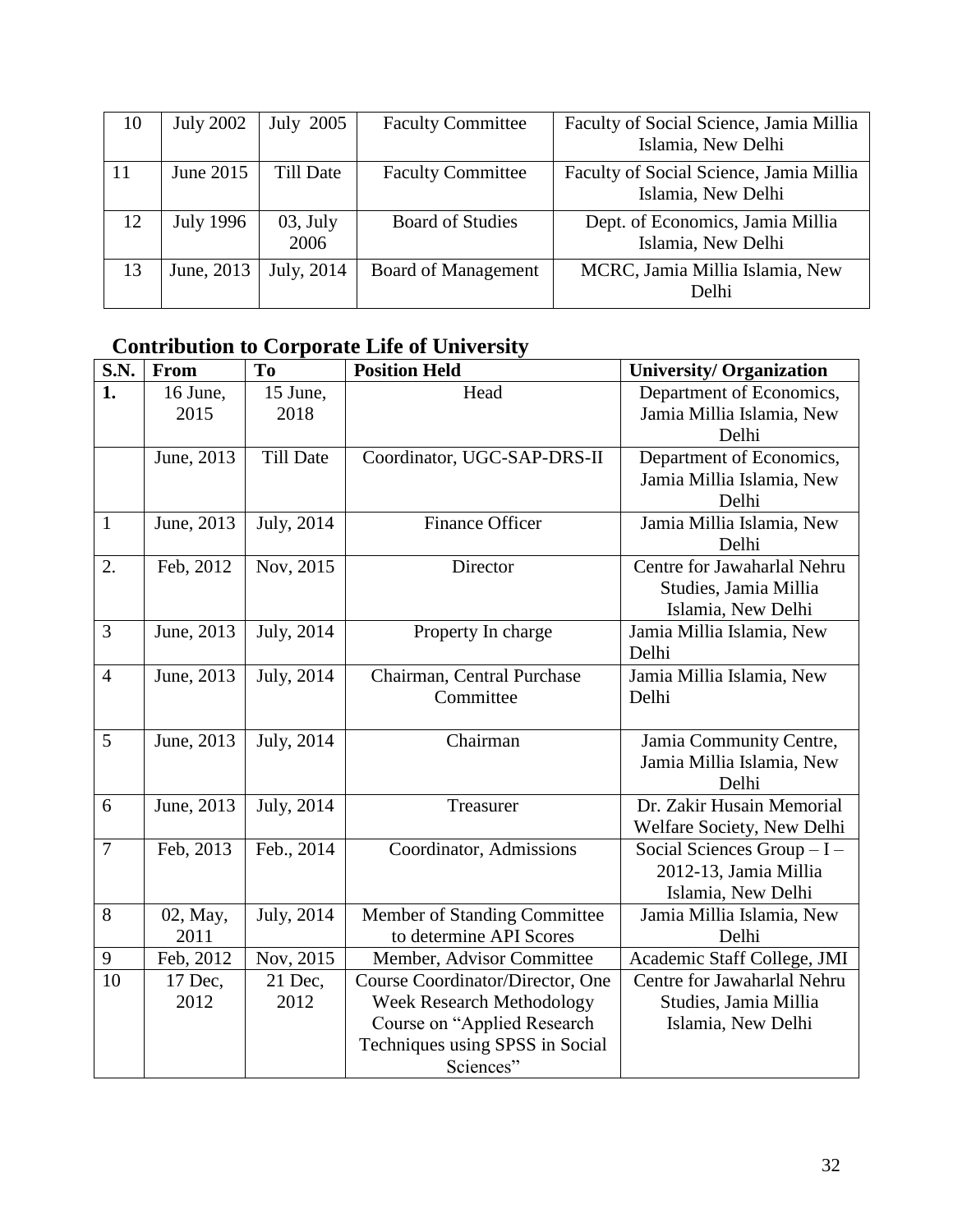| 11 | 15 Oct,          | 19 Oct,                 | Course Coordinator/Director, One              | Centre for Jawaharlal Nehru   |
|----|------------------|-------------------------|-----------------------------------------------|-------------------------------|
|    | 2012             | 2012                    | Week Research Methodology                     | Studies, Jamia Millia         |
|    |                  |                         | Course on "Applied Research                   | Islamia, New Delhi            |
|    |                  |                         | Techniques using SPSS in Social               |                               |
|    |                  |                         | Sciences"                                     |                               |
| 12 | 20 Feb.,         | 18 June,                | Course Coordinator, Application               | Dept. of Economics,           |
|    | 2012             | 2012                    | of Computers and Econometric                  | Jamia Millia Islamia, New     |
|    |                  |                         | Methods in Research                           | Delhi                         |
|    |                  |                         | Methodology                                   |                               |
| 13 | 7 Sept.,         | 27 Sept.,               | Coordinator, 8 <sup>th</sup> 3 Week Refresher | ASC, Jamia Millia Islamia,    |
|    | 2011             | 2011                    | Course in Economics, JMI                      | New Delhi                     |
|    |                  |                         |                                               |                               |
| 14 | Academic         |                         | Member, Central Admission,                    | Jamia Millia Islamia, New     |
|    | Session          |                         | Coordination and Monitoring                   | Delhi                         |
|    | 2011-12          |                         | Committee                                     |                               |
| 15 | Feb 2010         | <b>Till Date</b>        | Project Coordinator, Computer                 | Jamia Millia Islamia, New     |
|    |                  |                         | Application Programme,                        | Delhi.                        |
|    |                  |                         | Department of Economics                       |                               |
| 16 | Feb 2010         | <b>Till Date</b>        | <b>Course Coordinator, BACA</b>               | Jamia Millia Islamia, New     |
|    |                  |                         | Programme, Department of                      | Delhi.                        |
|    |                  |                         | Economics                                     |                               |
| 17 | $5th$ May,       | $24^{\text{th}}$ May,   | Asst. Supdt. MA Semester and                  | Dept. of Economics,           |
|    | 2011             | 2011                    | Ph. D Exams                                   | Jamia Millia Islamia, New     |
|    |                  |                         |                                               | Delhi                         |
| 18 | 2009             | 2011                    | Member Moderation Committee,                  | Dept. of Economics,           |
|    |                  |                         | 2009 & 2010                                   | Jamia Millia Islamia, New     |
|    |                  |                         |                                               | Delhi                         |
| 19 | 2010             | 2010                    | Member, Admission Committee,                  | Dept. of Economics,           |
|    |                  |                         | MA Programme, 2010                            | Jamia Millia Islamia, New     |
|    |                  |                         |                                               | Delhi                         |
| 20 | 2009             | 2010                    | Member, Admission Committee,                  | Dept. of Economics,           |
|    |                  |                         | BACA Programme, 2009& 2010                    | Jamia Millia Islamia, New     |
|    |                  |                         |                                               | Delhi                         |
| 21 | 2013             | 2013                    | Member                                        | <b>Organising Committee,</b>  |
|    |                  |                         |                                               | <b>International Summer</b>   |
|    |                  |                         |                                               | School, Jamia Millia Islamia, |
|    |                  |                         |                                               | New Delhi                     |
| 22 | 2012             | 2013                    | Superintendent of M.Phil Exams                | Centre for Jawaharlal Nehru   |
|    |                  |                         |                                               | Studies, Jamia Millia         |
|    |                  |                         |                                               | Islamia, New Delhi            |
| 23 | 2012             | 2013                    | Chairman, Admission Committee                 | Centre for Jawaharlal Nehru   |
|    |                  |                         | of M.Phil Admissions                          | Studies, Jamia Millia         |
|    |                  |                         |                                               | Islamia, New Delhi            |
| 24 | April 2005       | $\overline{J}$ une 2006 | <b>Assistant Proctor</b>                      | Jamia Millia Islamia, New     |
|    |                  |                         |                                               | Delhi                         |
| 25 | <b>July 2003</b> | <b>June 2000</b>        | <b>Student Advisor</b>                        | B.A. with Computer            |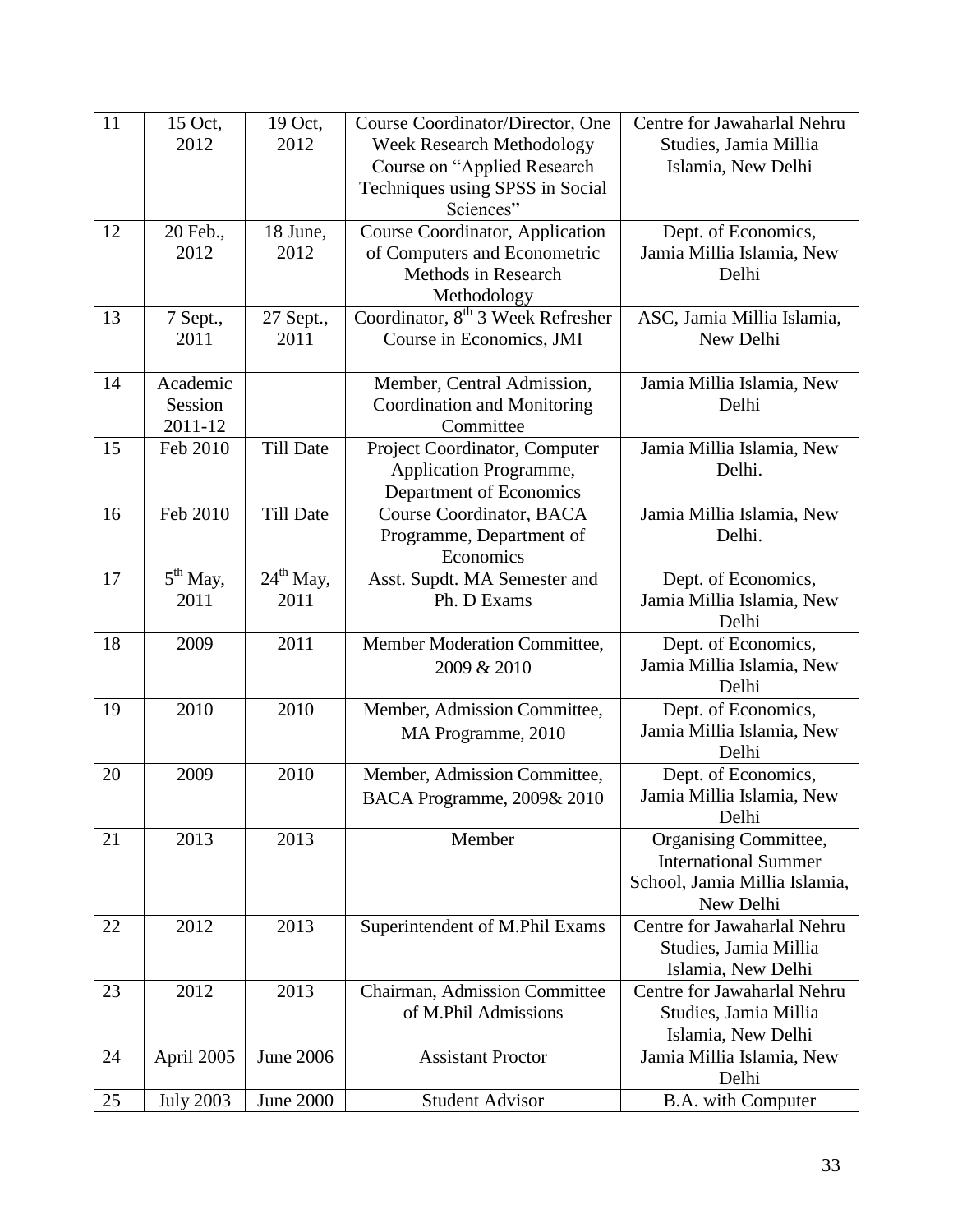|    |                  |                  |                                    | Application (BACA)-1 <sup>st</sup> |
|----|------------------|------------------|------------------------------------|------------------------------------|
|    |                  |                  |                                    | Year                               |
| 26 | July, 2000       | Aug. 2001        | <b>Student Advisor</b>             | Economic Association,              |
|    |                  |                  |                                    | Department of economics,           |
|    |                  |                  |                                    | Jamia Millia Islamia, New          |
|    |                  |                  |                                    | Delhi.                             |
| 27 | Aug. 2001.       | June 2006        | Coordinator,                       | Department of economics,           |
|    |                  |                  | M.A. Dissertation Programme.       | Jamia Millia Islamia, New          |
|    |                  |                  |                                    | Delhi.                             |
| 28 | <b>July 1998</b> | <b>June 2006</b> | Coordinator,                       | Department of economics,           |
|    |                  |                  | Departmental meetings.             | Jamia Millia Islamia, New          |
|    |                  |                  |                                    | Delhi                              |
| 29 | Dec. 2002        | June 2006        | Assistant Coordinator, Project on: | Department of economics,           |
|    |                  |                  | Computer Application in            | Jamia Millia Islamia, New          |
|    |                  |                  | Economics                          | Delhi.                             |
| 30 | Aug. 2002        | June 2006        | Coordinator,                       | Department of economics,           |
|    |                  |                  | <b>Extension lecture series</b>    | Jamia Millia Islamia, New          |
|    |                  |                  |                                    | Delhi.                             |
| 31 | Jan. 1998        | <b>July 2000</b> | <b>Assistant Proctor</b>           | Jamia Millia Islamia, New          |
|    |                  |                  |                                    | Delhi                              |
| 32 | Sept.1996        | Dec. 1996        | Hostel Warden                      | Jamia Millia Islamia, New          |
|    |                  |                  |                                    | Delhi                              |

# **Contribution to Corporate Life at National and International Level:**

| S.N.           | <b>From</b> | To         | <b>Position Held</b>                  | University/               |
|----------------|-------------|------------|---------------------------------------|---------------------------|
|                |             |            |                                       | <b>Organization</b>       |
| 1              | July, 2006  | Dec., 2006 | Programme Coordinator / Officer-in-   | <b>UNCTAD</b> India, New  |
|                |             |            | Charge, Textile Sector, Capacity      | Delhi                     |
|                |             |            | <b>Building Initiative</b>            |                           |
| $\overline{2}$ | Dec., 2006  | Dec. 2008  | Programme Coordinator / Officer-in-   | <b>UNCTAD</b> India, New  |
|                |             |            | Charge, Gender and Trade Initiative   | Delhi                     |
| 3              | Aug, 2007   | July, 2009 | Programme Coordinator / Officer-in-   | UNCTAD India, New         |
|                |             |            | Charge, Textile Sector, Capacity      | Delhi                     |
|                |             |            | <b>Building Initiative</b>            |                           |
| 4              | 2007        | 2009       | Member, Project Review Committee of   | Department of             |
|                |             |            | "Technology Cooperation & Trade"      | Scientific and Industrial |
|                |             |            | between India & Africa" undertaken by | Research and              |
|                |             |            | National Foundation of Indian         | Department of             |
|                |             |            | Engineers (NAFEN).                    | Commerce, Govt. of        |
|                |             |            |                                       | India                     |
| 5              | June, 2012  | 2016       | <b>Managing Editor</b>                | "History and Sociology"   |
|                |             |            |                                       | of South Asia" a bi-      |
|                |             |            |                                       | annual Journal of         |
|                |             |            |                                       | Centre.Published by       |
|                |             |            |                                       | Sage Publishers           |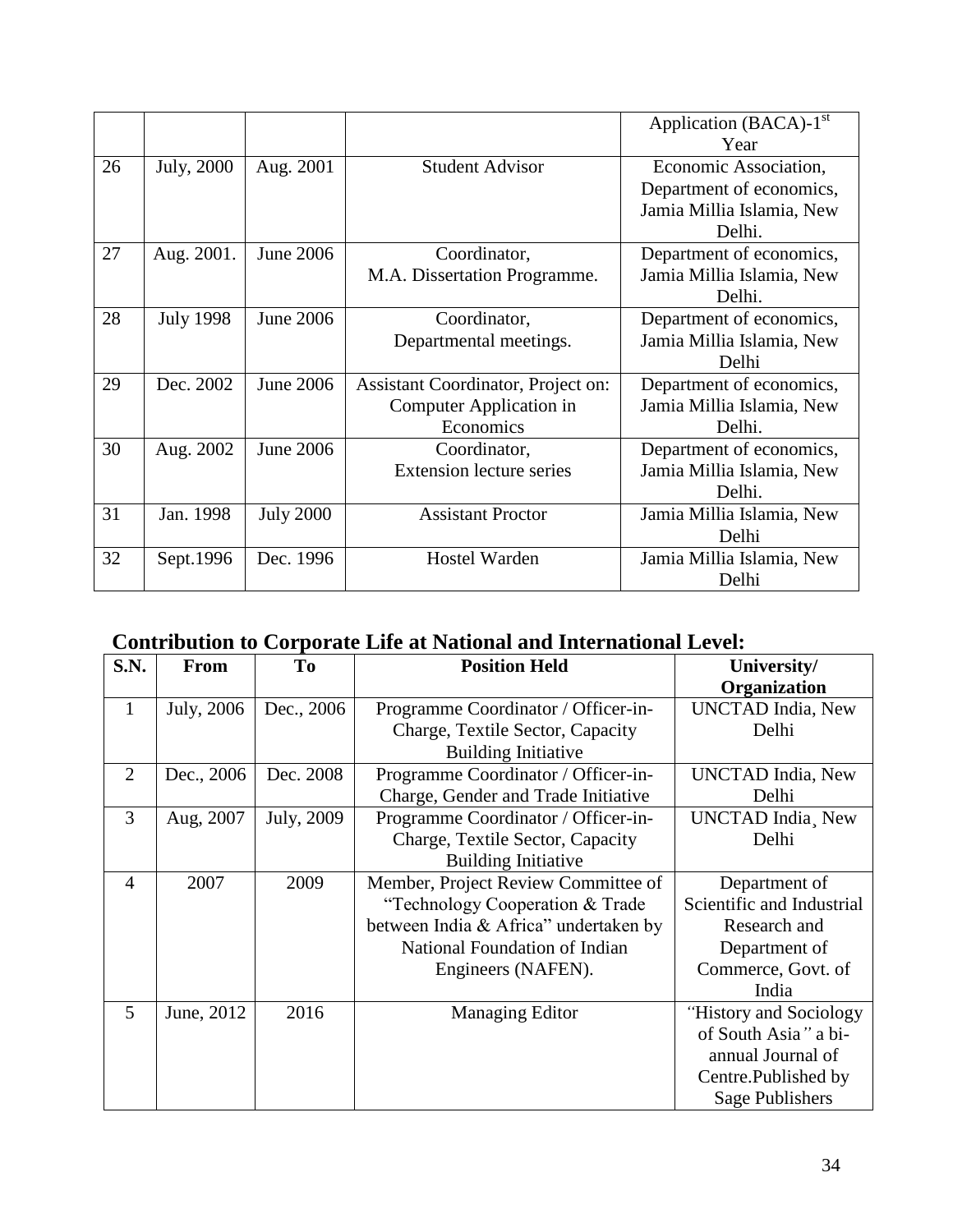| 6   | 2007 | 2016             | Member, Advisory Board of a Journal     | Department of           |  |  |
|-----|------|------------------|-----------------------------------------|-------------------------|--|--|
|     |      |                  | "Trade and Development Review"          | Economics, Jadavpur     |  |  |
|     |      |                  |                                         | University              |  |  |
| 7   | 2012 | <b>Till Date</b> | Member, Faculty Committee, Faculty of   | M.D. University,        |  |  |
|     |      |                  | <b>Social Science</b>                   | Rohtak                  |  |  |
| 8   | 2012 | 2015             | Member, PG Board of Studies,            | M.D. University,        |  |  |
|     |      |                  | Department of Economics Committee,      | Rohtak                  |  |  |
|     |      |                  | <b>Faculty of Social Science</b>        |                         |  |  |
| 9   | 2013 | 2016             | Member, PG Board of Studies,            | Tripura University,     |  |  |
|     |      |                  | Department of Economics,                | Tripura                 |  |  |
|     |      |                  | Tripura University, Tripura             |                         |  |  |
|     |      |                  |                                         |                         |  |  |
| 10. | 2015 | 2018             | Member,<br>Grant<br>Expert<br>Travel    | <b>University Grant</b> |  |  |
|     |      |                  | Committee,<br>University<br>Grant       | Commission, New         |  |  |
|     |      |                  | Commission, New Delhi                   | Delhi                   |  |  |
|     |      |                  |                                         |                         |  |  |
| 11  | 2015 | 2018             | Member, Research Committee,             | M.D. University,        |  |  |
|     |      |                  | Department of Economics Committee,      | Rohtak                  |  |  |
|     |      |                  | <b>Faculty of Social Science</b>        |                         |  |  |
| 12  | 2017 | <b>Till Date</b> | Member, Board of Studies, Department    | <b>AMU</b> Aligarh      |  |  |
|     |      |                  | of Economics, Faculty of Social Science |                         |  |  |
| 13  | 2017 | <b>Till Date</b> | Member, Board of Studies, Department    | Amity University,       |  |  |
|     |      |                  | of Economics, Faculty of Social Science | Noida, UP               |  |  |
| 14  | 2018 | <b>Till Date</b> | Member, Department of Economics,        | Banasthali university,  |  |  |
|     |      |                  | Banasthali University, Rajasthan        | Rajasthan               |  |  |
|     |      |                  |                                         |                         |  |  |
| 15  | 2018 | <b>Till Date</b> | Member, Department of Economics,        | Banasthali University,  |  |  |
|     |      |                  | Banasthali University, Chaudhary        | Chaudhary Ranbir        |  |  |
|     |      |                  | Ranbir Singh University, Jind,          | Singh University, Jind, |  |  |
|     |      |                  | Haryana                                 |                         |  |  |

# **Teaching and Research Experience:**

| <b>S.N.</b>    | <b>Standard/Level</b> | Period   | UNIVERSITY/ ORGANISATION                             |
|----------------|-----------------------|----------|------------------------------------------------------|
|                | 21 Years<br>Graduate  |          | Dept. of Economics, Jamia Millia Islamia, New Delhi. |
|                | B.A.(H)               |          | India                                                |
|                | Economics             |          |                                                      |
| 2              | Post Graduate         | 21 Years | Dept. of Economics, Jamia Millia Islamia, New Delhi. |
|                | [MA.]                 |          | India                                                |
| $\overline{3}$ | Research              | 24 Years | UNCTAD, New Delhi, Dept. of Economics, Jamia Millia  |
|                |                       |          | Islamia, New Delhi & M.D.U. Rohtak (India)           |

# **Courses Taught:**

| <b>Courses</b>    | <b>Subject</b>                                   |  |
|-------------------|--------------------------------------------------|--|
| Ph. D (Economics) | Applied Macro Modeling, Time Series Econometrics |  |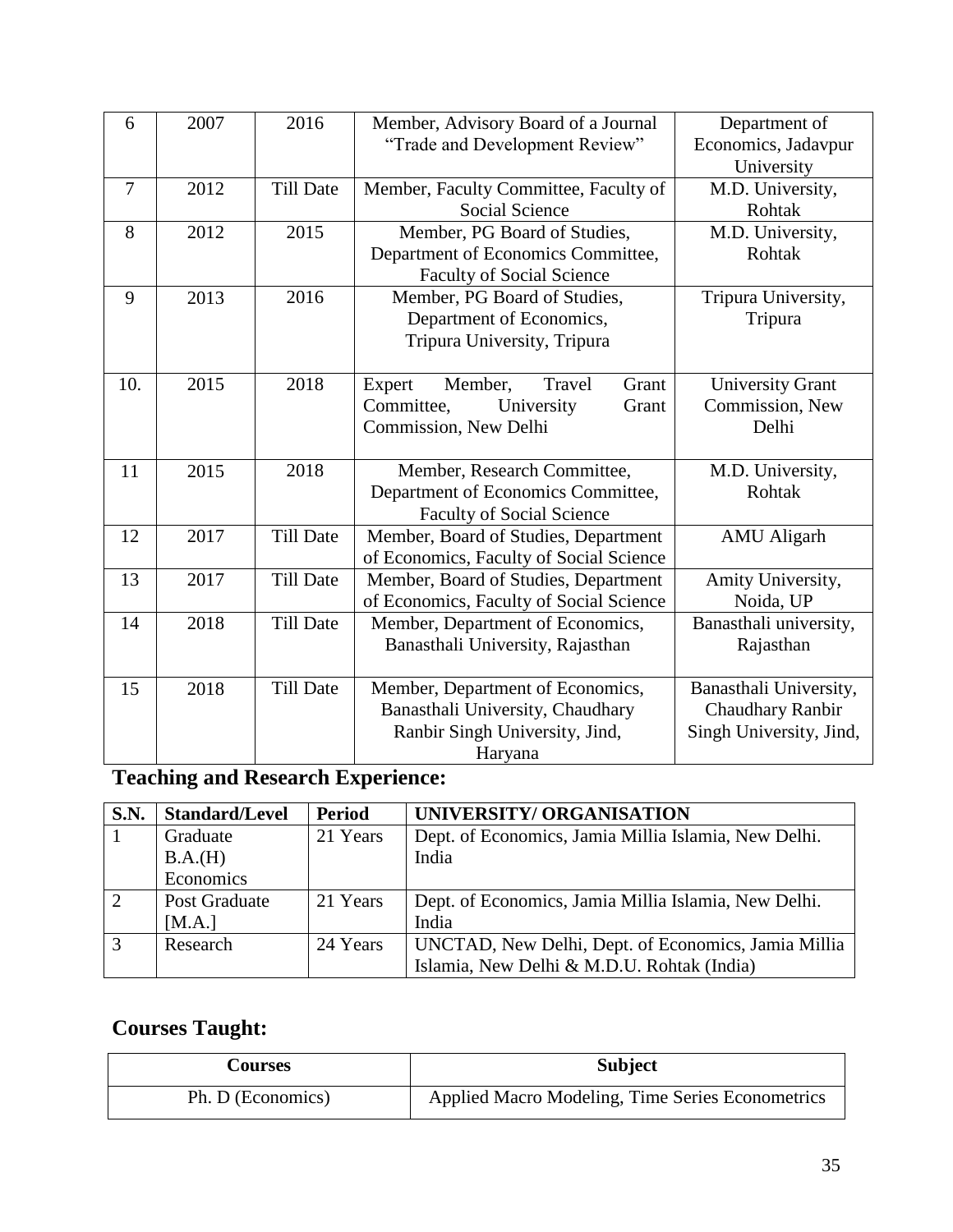| M. A. (Economics) I Semester   | Macro Economics                                       |  |
|--------------------------------|-------------------------------------------------------|--|
| M.A (Economics) II Semester    | <b>Open Economy Macro Economics</b>                   |  |
| M. A. (Economics) III Semester | <b>Time Series Econometrics</b>                       |  |
| M.A (Economics) IV Semester    | Application of Computers in Economics/Eviews/SPSS     |  |
| <b>B.A.</b> Hons) Economics    | <b>Statistics, Mathematical Methods for Economics</b> |  |

Number of PhDs Supervised: (Degree Awarded)

| S.N.           | Name of the<br>Ph.D.<br>candidate | (Supervisor/<br>CoSupervisor) | Title of PhD Thesis                                                                                                                                | Year of<br>Award |
|----------------|-----------------------------------|-------------------------------|----------------------------------------------------------------------------------------------------------------------------------------------------|------------------|
| $\mathbf{1}$   | Kirti Gupta                       | Supervisor                    | Foreign Capital Flows and Its Macroeconomic<br>Impact in India                                                                                     | 2019             |
| $\overline{2}$ | Asheref<br>Illiyan                | Supervisor                    | <b>Economic</b><br><b>Analysis</b><br><b>of</b><br>An<br><b>Performance</b><br><b>Engineering</b><br>of<br>Goods Industry in India (1973-<br>2015) | 2018             |
| $\overline{3}$ | Imran Alam                        | Supervisor                    | India's Trade in Goods and Services with Gulf<br>Cooperation Council (GCC) Countries: An<br><b>Empirical Analysis</b>                              | 2018             |
| $\overline{4}$ | Shuchi Goel                       | Supervisor                    | Economic Governance: An Empirical Study of<br>Total Investment Volatility and Economic<br>Growth                                                   | 2018             |
| 5              | Anjali<br>Tandon                  | Supervisor                    | Structural Change and Energy Use in Indian<br>Economy: An InputOutput Analysis with<br>Special Reference to India's International<br>Trade         | 2017             |
| 6              | Areej Aftab<br>Siddiqui           | Supervisor                    | Impact of Foreign Direct Investment on<br>Sectoral Growth Rates of the Indian Economy                                                              | 2017             |
| $\overline{7}$ | Yamini                            | Supervisor                    | Behavioural Finance- A Study on investors'                                                                                                         | 2017             |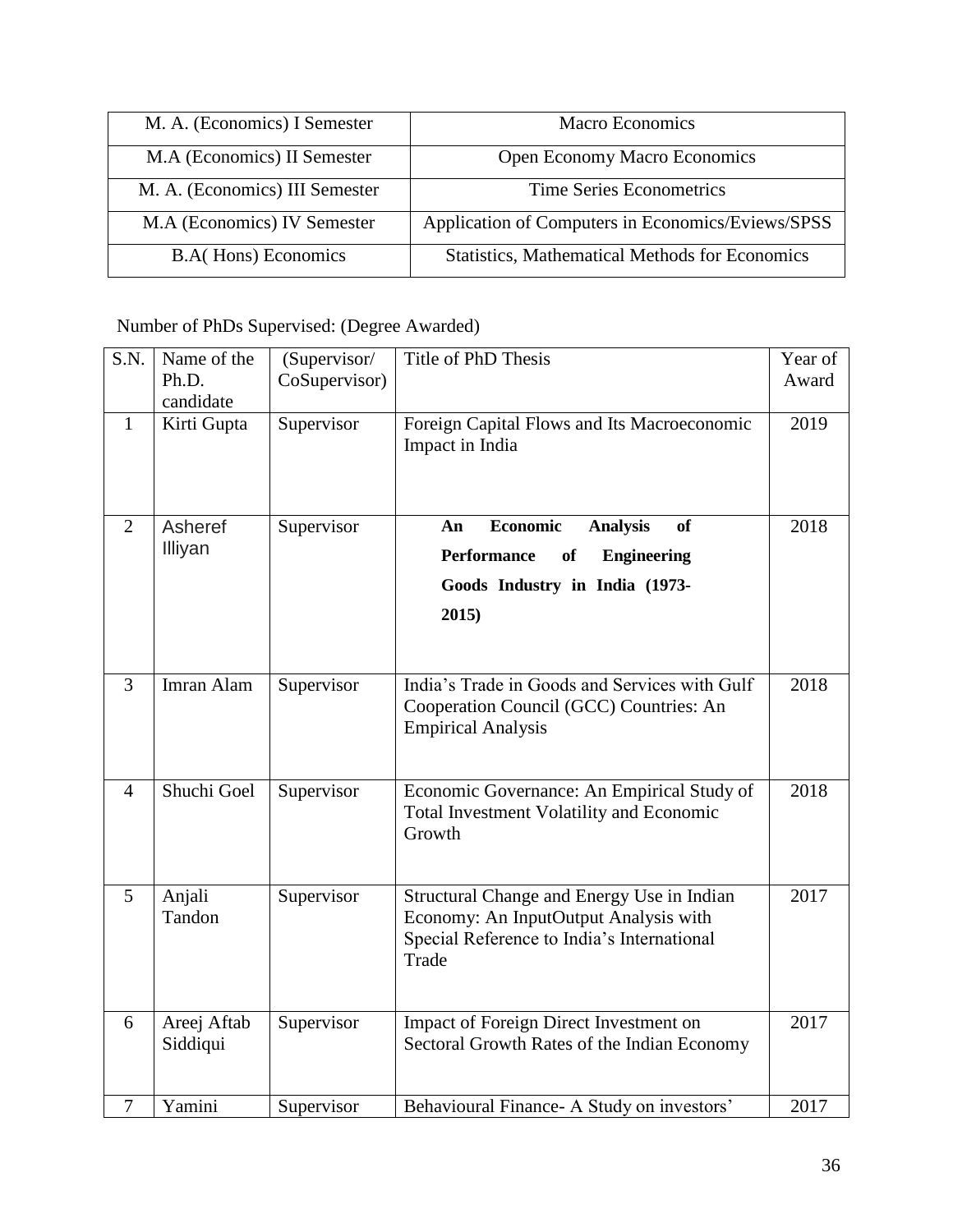|   | Gupta                                  |               | <b>Behaviour towards Equity Market Investment</b><br>(with reference to investors of Delhi)               |      |
|---|----------------------------------------|---------------|-----------------------------------------------------------------------------------------------------------|------|
| 8 | Sushil<br>Kumar                        | Supervisor    | Intra-Regional Trade among South Asian<br><b>Countries: A Critical Study</b>                              | 2016 |
| 9 | Shanta Raj<br><b>Sharma</b><br>Neupane | Co-Supervisor | Co-Operative Movement: A People Based<br>Development Approach, Its Role In The<br><b>Economy Of Nepal</b> | 2006 |

Number of M. Phil's Supervised: (Degrees Awarded): 3

### **Research Guidance:**

| <b>Course</b>     |         | <b>Number of Students</b> |  |
|-------------------|---------|---------------------------|--|
|                   | Awarded | <b>Under process</b>      |  |
| Ph. D.            | 09      | 06                        |  |
| M. Phil           | 04      |                           |  |
| M.A. Dissertation |         |                           |  |

### **Special Technical Skills:**

- 1.**Trade Data extraction:** Proficient in extraction of country specific and product specific trade and tariff data through World Integrated Trade Solutions Systems (WITS) developed by UNCTAD, the WTO and the World Bank. Familiar with trade and product data nomenclature like HS, SITC and GTAP at all levels of aggregation. Proficient in data sorting and analysis.
- 2.**Computable General Equilibrium Modeling:** Well versed in performing basic trade simulations using Global Trade Analysis Project Modeling (GTAP). Familiar with GEMPACK and GAMS Modeling Language of CGE modeling.
- 3.**Mathematical Modeling:** Familiar with use and operation of Agricultural Trade Policy Simulation Model (ATPSM) and SMART Simulations in WITS which is a partial equilibrium model used to assess possible effects of changes in agricultural policy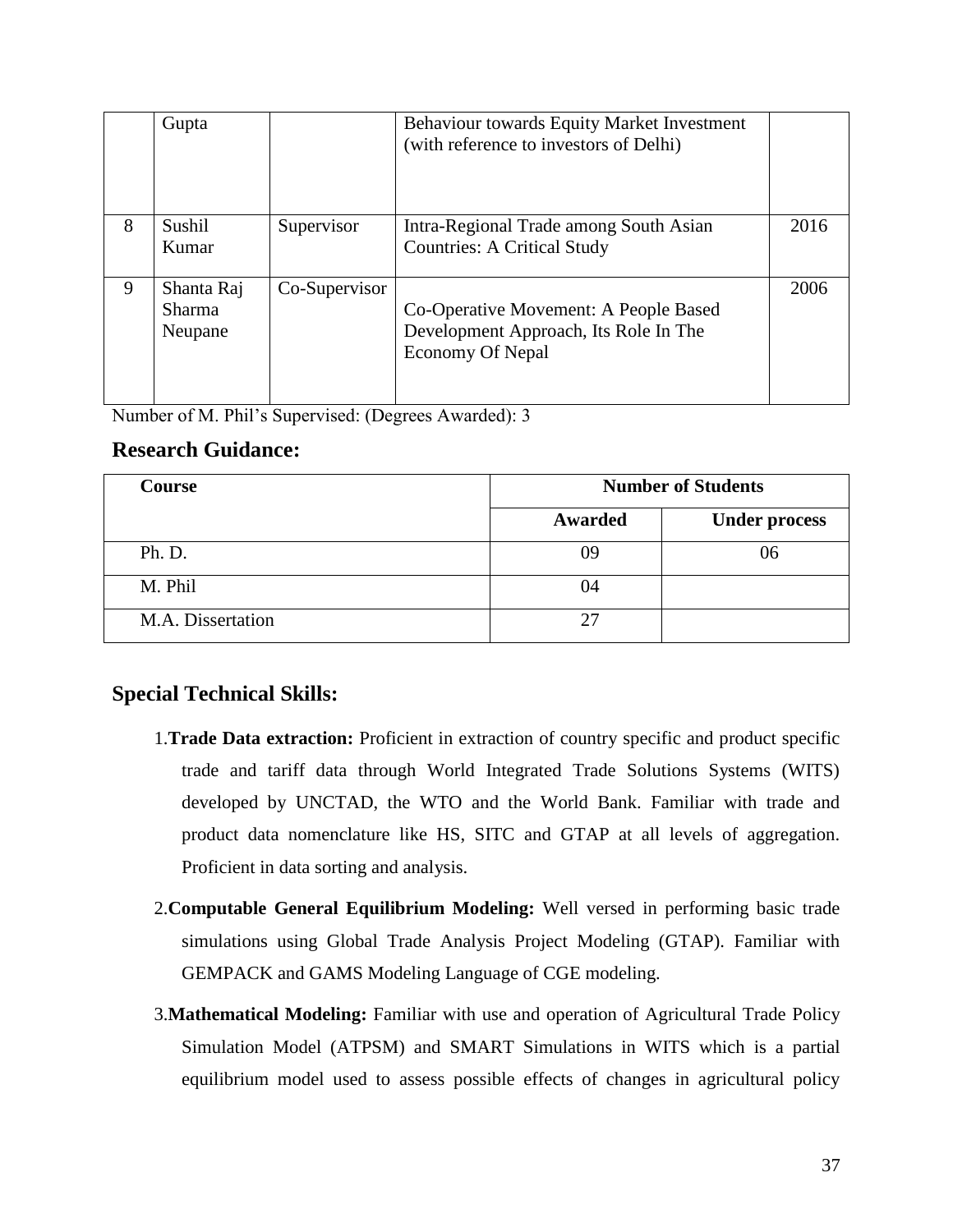measures that affect trade like tariffs, export subsidies and certain forms of domestic subsidies. Well versed in performing Data Envelopment Analysis (DEA) using ONFRONT software and other DEA software.

- 4.**Econometric Modeling:** Well versed in performing time series econometric modeling such as VAR, IRF, Co integration, ARIMA using EVIEWS software. Well versed in performing econometric analysis using Cross section and Panel data such as gravity modeling for international trade, etc
- 5.**Artificial Neural Network:** Well versed in constructing and evaluating Neural Networks using MATLAB
- **6.Computer Aided Teaching and Research:** Conversant with Online and Computer Aided Teaching and Research**.**

### **Innovative Activities Undertaken:**

- 1. Conference Director/Organizing Secretary of International Conference on '**India's Strategy of Economic Growth and Development: Experiences and Way Forward'** organized by Department of Economics, Jamia Millia Islamia in collaboration with Science & Education Section, Embassy of the Islamic Republic of Iran, New Delhi Department of Economics, Jamia Millia Islamia, New Delhi Department of Economics, Allamah Tabataba'i University, Iran during 9-10 March, 2017
- 2. Conference Director of National Seminar on '**Environmental Concerns and Sustainable Industrial Growth: Prospects and Challenges**" organized by Department of Economics, Jamia Millia Islamia during 24-25 March, 2017.
- 3. Director of One Week Workshop on "**Environment-Economy Linkages: Contemporary Issues and Challenges**" organized by Department of Economics, Jamia Millia Islamia, New Delhi as a part of UGC DRS-II under UGC Special Assistance Programme during 20th March – 25th March, 2017.
- 4. Organised as Chairman **Alumni Meet** of Deparment of Economics, Nov., 2016.
- 5. Conference Director of International Conference on '**International Conference on Energy, Economy and Sustainable Development: Opportunities & Challenges**' organized by Department of Economics, Jamia Millia Islamia in collaboration with EXIM and Indian Bank during 16-17 Feb, 2016
- 6. Conference Director of National Seminar on '**Environmental Concerns and Sustainable Development: An Indian Perspective**' organized by Department of Economics, Jamia Millia Islamia during 21-22 September, 2016.
- 7. Course Director of Two Week **Research Methodology Workshop in Environmental Economics** organized by Department of Economics, Jamia Millia Islamia, New Delhi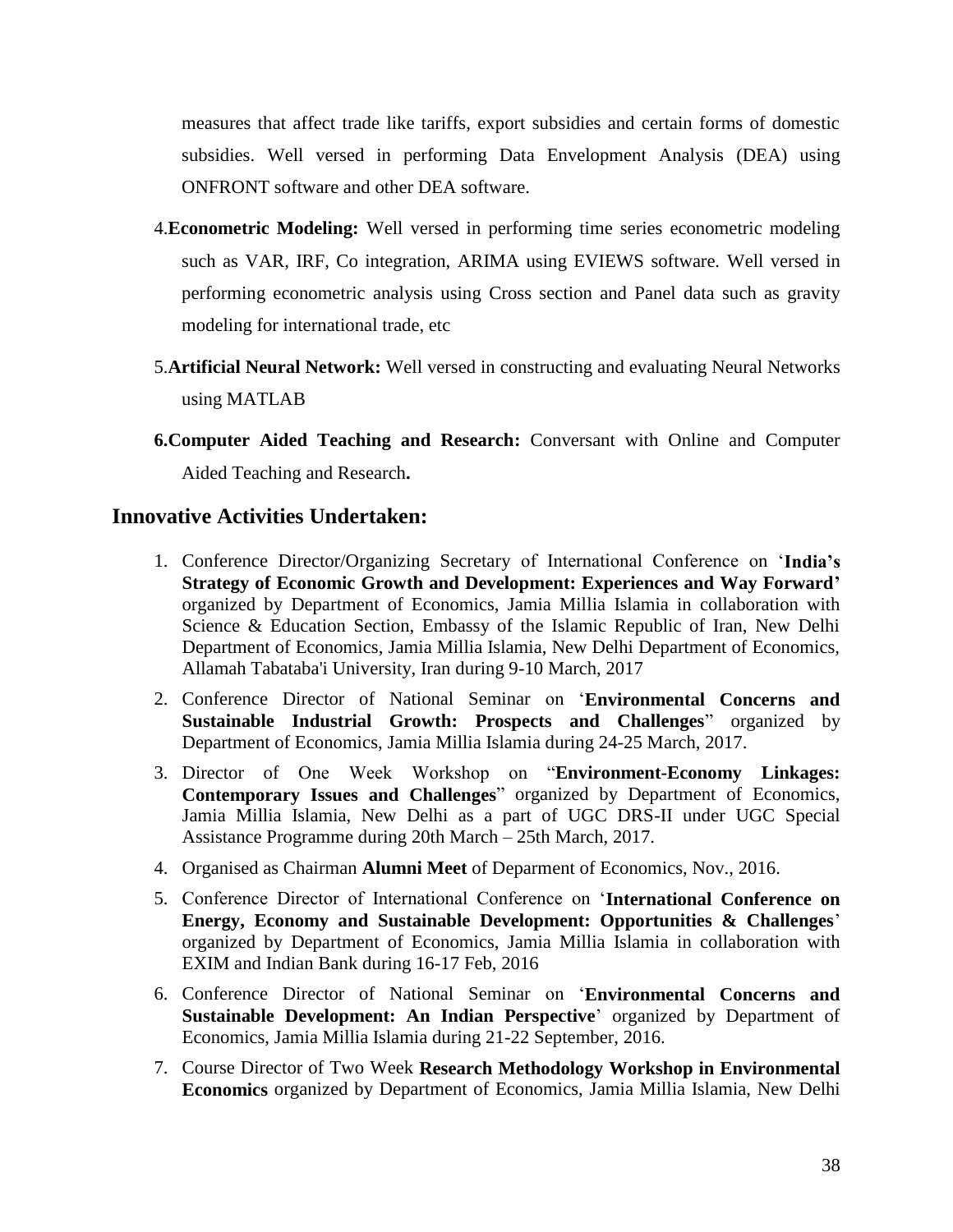as a part of UGC DRS-II under UGC Special Assistance Programme during 15-28 September, 2016

- 8. Organised as Chairman a **Workshop on SAS Software**, Department of Economics & University Placement Cell, JMI, 7-9 October, 2016.
- 9. Organised as Chairman a **Workshop on R Econometrics Software**, Department of Economics & University Placement Cell, JMI, 10-11 October, 2015.
- 10. Organised as Chairman Alumni Meet of Deparment of Economics, 1st Nov.,2015
- 11. Organised as Chairman Ecocracy 2016, An annual fest of Department of Economics, 8- 9 March, 2015
- 12. Organised as Chairman a Seminar on "**Insurgencies and Development**" in collaboration with Indian Council of Historical Research during 28th and 29th January, 2014
- 13. Organised as Conference Chair "**Seventh International Congress of Asian Philosophical Association**" in Collaboration with Jawaharlal Nehru University, New Delhi, Yildiz Technical University, Istanbul, and Fatih University, Istanbul on 14-16 January, 2014.
- 14. Course Director of First One Week Research Methodology Course on "Applied Research Techniques using SPSS in Social Sciences" 15-19 October, 2012
- 15. Course Director of Second Research Methodology Course on Applied Research Techniques using SPSS in Social Sciences during 17-21 December, 2012
- 16. Course Director of Third one Week Research Methodology Course "**Applied Research Techniques using SPSS**" held in Centre for Jawaharlal Nehru Studies, Jamia Millia Islamia (A Central University), New Delhi, India during 3rd March-8 March, 2014
- 17. Course Director of Fourth One Week Research Methodology Course on "Applied Research Techniques using SPSS" in Social Sciences from December 8, 2014
- 18. Convener/Organizing Secretary/Director of International Conference on**"India's Development Strategy: Past Present and Future"** organized Centre for Jawaharlal Nehru Studies, Jamia Millia Islamia, India on 3-4 March 2013.
- 19. National Workshop "**Markets & Livelihoods: The Political Economy of Retail Trade in India**" Jointly organized Centre for Jawaharlal Nehru Studies, Jamia Millia Islamia and Fair Trade Forum, India on 9 – 10 March 2012. As director of CJNS, I have looked into the organizational issues of this workshop.
- 20. Coordinator of a Panel Discussion on **"Responsibility of Higher Education towards Mobilizing Social Change"** Jointly organized by Jamia Millia Islamia and Azim Premji University, New Delhi on November 22, 2011. Mr. Dileep Ranjekar, the CEO of Azim Premji Foundation, Prof. Ravi S Srivastava, CSRD, JNU, Prof. Binod Khadria, Zakir Husain Institute for Educational Studies, JNU and Prof. Pramila Menon, NUEPA were the panelist and Mr. Najeeb Jung, Vice-Chancellor, Jamia Millia Islamia chaired/moderated the Panel Discussion.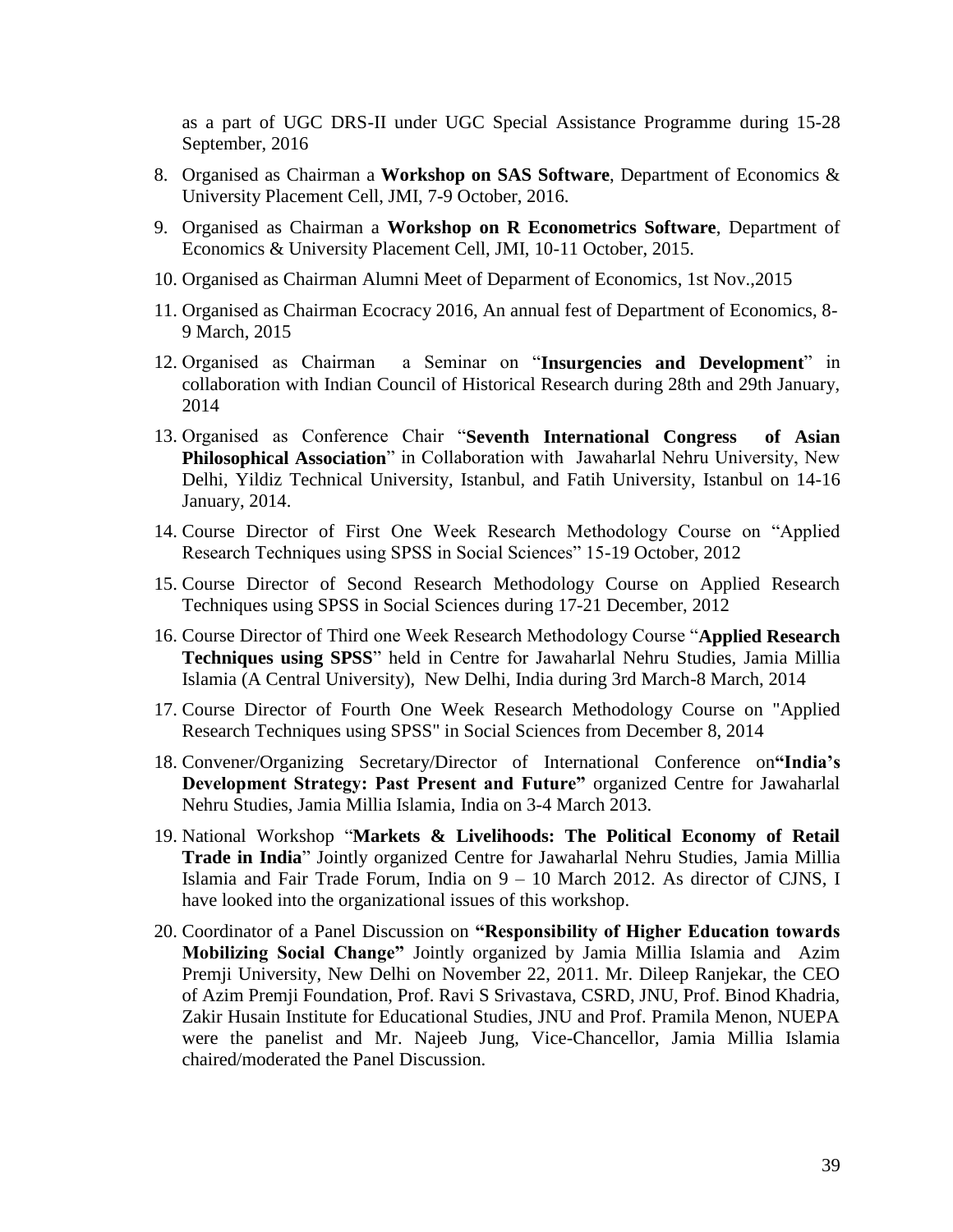- 21. Convener/Organizing Secretary of International Conference on '**Changing Structure of International Trade and Investment: Implications for Growth and Development**' organized by Department of Economics, Jamia Millia Islamia in collaboration with Centre for WTO Studies, IIFT and Indian Council of Social Science Research, New Delhi during  $2 - 3$  March 2011. I was responsible for academic content and funding for the conference. After due process of review, we accepted 96 research papers out of 146 research papers. The discussions and research contributions in this conference have certainly added value and enriched the participants on this important issue. The conference was highly appreciated by national and international experts in the field. Indian Council for Social Science Research and Centre for WTO Studies were the co-sponsors of this conference. Web link: <http://www.jmi.ac.in/Events/Events2011/citi.htm>
- 22. Convener/Organizing Secretary of International Conference on '**Dynamics of Regional Trading Agreement and WTO: Developing Countries Perspectives,** Organized by Department of Economics, Jamia Millia Islamia, New Delhi during 3-4 December, 2009. I was responsible for academic content and funding for the conference. After due process of review, we accepted 32 research papers out of 60 research papers. The discussions and research contributions in this conference have certainly added value and enriched the participants on this important issue. The conference was highly appreciated by national and international experts in the field. Indian Council for Social Science Research and EXIM Bank of Govt. of India were the co-sponsors of this conference. Web link: [www.jmi.nic.in/Events/Events09/events.eco.2009dec3.pdf](http://www.jmi.nic.in/Events/Events09/events.eco.2009dec3.pdf)
- 23. Coordinator of **Trade Related Research Capacity Building of universities and research institutions under UNCTAD-GOI-DFID Project "Strategies and Preparedness for Trade and Globalization in India"**. This initiative was conceptualized and implemented in my leadership in four prestigious universities in India, namely Jadavpur University, Kolkata, Centre for Development Studies, Trivandrum, Mizoram University, Aizawl and University of Allahabad, Allahabad. Best available experts of international trade in India and abroad are involved in this capacity building initiative. Deliverables in this front are quite satisfactory.
- 24. Given WITS' training was given to the faculty, research students during Research Training Programmes and Summers Schools organized by Mizoram, CDS, Allahabad and Jadavpur university under UNCTAD India's Initiative. For the quality implementation of RTP and Summer Schools, I have assisted universities to identify resource persons and policy makers from India and from other international institutions to teach in Summer School/RTP.
- 25. Taught specialized Trade Module such as GTAP and SMART in Research Training Workshop (April 16th to 30th 2009) by Allahabad University, in 15 day training workshop on "Trade issues and Application of Econometric *Tools*" from May 12 to May 26, 2009 by Mizoram University, during Research Training Programme on "**International Trade Theory, Empirical Modeling and Data Analysis"** April 20- May 6, 2009 by Jadavpur University, during one week course on "Advanced CGE training Programme" organized by Jadavpur university and in Research Training Programme "Contemporary Issues in International Trade" organized by CDS.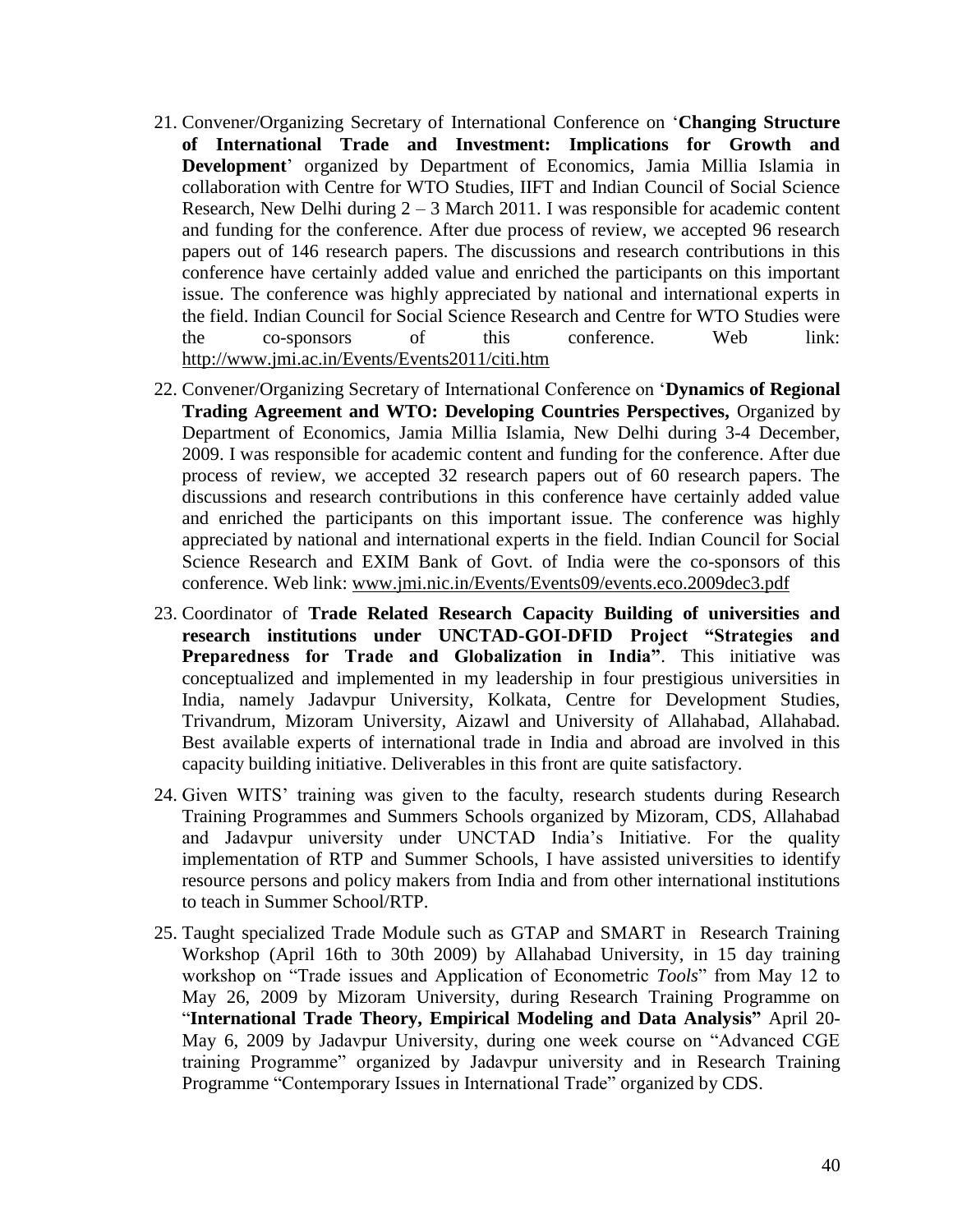- 26. Assisted Department of Economics, Mizoram University in developing concept note, in identifying appropriate resource persons, reviewing the papers for Two day International Seminar on Exploring ASEAN markets for India's North East Product "on 28 & 29 May, 2009. Helped Department of Economics, Allahabad University in developing concept note for two day workshop on "Trade Policy Initiatives for Combating the Effects of Economic Slowdown with Special Reference to India" held in July, 2009. Provided my inputs on concept note and chaired one of the session for the international conference on "Globalization, Agglomeration and Inclusive Growth" organized by Jadavpur University during May 21-22, 2009 and for the International Conference on Innovation Globalization and Development: BRICS Experience to be jointly organized by Centre for Development Studies, Trivandrum and Federal University of Rio de Janeiro during 19-21 August 2009.
- 27. Coordinator of Textile Sector selected for Trade Related Capacity Building under UNCTAD-GOI-DFID Project "Strategies and Preparedness for Trade and Globalization in India". In addition to the supervising of tier-1 partners ((Textile Committee and Indian Merchant Chamber) and Tier-II 2 Partners of UNCTAD India, I was involved deeply in Geographical Indication of Sangneri Hand Block Print, Bhadoi Mirzapur Carpet, Kunnur Home Furnishing and Kosa Silk.
- 28. Coordinator of Trade and Gender research pursued under UNCTAD-GOI-DFID Project "Strategies and Preparedness for Trade and Globalization in India". I have guided and supervised three major studies on Gender Dimension of International Trade undertaken by Centre for Social Research, New Delhi, National Productivity Council, New Delhi and STADD, New Delhi. On the basis of research inputs, I got the four film prepared by SaaReeGaa Productions, New Delhi.
- 29. Organized and brought together the experts on Trade and Gender for the International Conference on "Moving towards Gender Sensitization of Trade Policy" during 25-27 February, 2008 as having key academic responsibility for organizing this event. I did personally or coordinated personally various aspect of this event as the focal point for Trade and Gender in UNCTAD India such as preparing background note for International conference, preparing programme of this conference which is finalized after the comments of OIC, coordinated with UNDP on Trade and Gender research as the UNDP is funding agency for one of the research study, coordinated with Media consultants for research inputs for the film, prepared research inputs to number of ministers and senior UNCTAD officials, review all four films on Trade and Gender and given my inputs to Media consultants before the final version of Films, identified and invited Experts on Trade and gender, invited experts, government officials, discussants, celebrity guest, other participants, allocated 24 research papers from international and national experts on the subject in different technical sessions as per the theme, identified different subject experts as discussant for each paper for detailed deliberation. Finally, helped in preparing the report of conference. Draft report was communicated for comments from experts and discussants. Final report has been uploaded UNCTAD Website: UNCTAD/DITC/TNCD/2008/2. The international conference was participated number of renowned experts from Asia, Europe, USA and Africa. The standards of participant and level of participation were very high and got appreciated by SG of UNCTAD, DSG of UNCTAD and Officer in charge and DPC of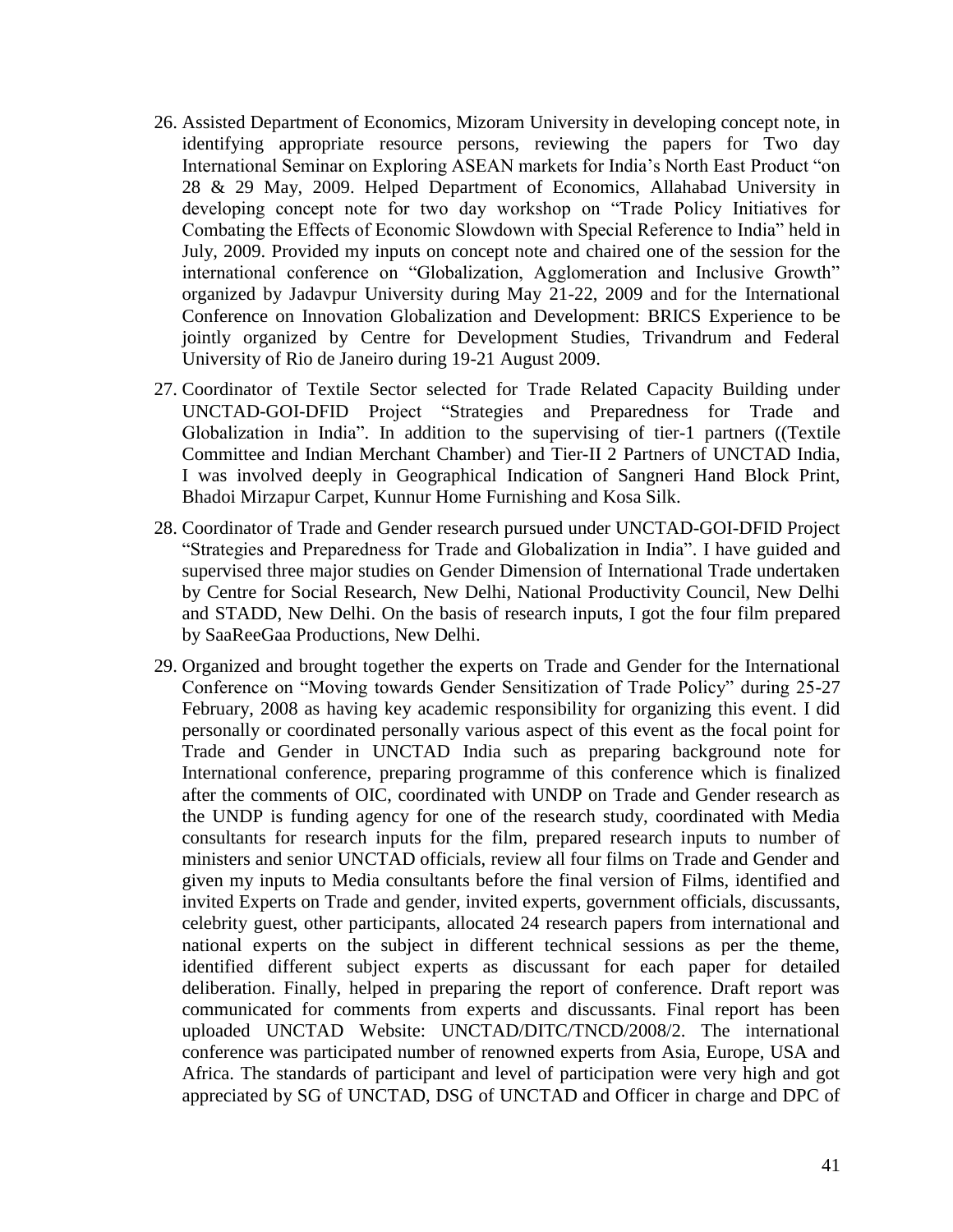UNCTAD India. The event brings wide coverage from national and international media. This conference successfully diverted attention of policy makers, UN agencies and other development and donor agencies towards the need of sensitization of trade policy.

- 30. Provided technical assistance to the Ministry of Commerce, Government of India in its trade negotiations at the WTO as well as in its regional and bilateral trade arrangements. As a part of Component I, have also conducted Research and Analysis on Trade, Globalization and Development issues, with focus areas in Agricultural subsidies, Trade policies in south, Regional Trading Arrangements and Gender. Involved in policy intervention through the Implementation of Government of India/UNCTAD/DFID Project 'Strategies and Preparedness for Trade and Globalization in India'.
- 31. Organized and brought together broad-based consultation meetings with stakeholders including grassroots groups like farmers and workers organizations, NGOs, industry associations, academia and members of government and governmental agencies, which have helped the policy makers with important inputs for determining India's approach in trade negotiations.
- 32. Training for officials of MOC & I, Govt. of India to extract trade and use of World Bank/UNCTAD SMART model for policy analysis.
- 33. Acted as Resource person and delivered lecture on " International Trade and Gender: Adding Value to Trade Negotiations" in National Level Capacity Building in Trade and Gender Training of Trainers organized jointly by IIFT, RIS, WTO, Commonwealth Secretariat and Ministry of Commerce, Government of India, New Delhi, India .
- 34. Represented UNCTAD India as resource person on "Trade and Gender" in UNESCAP ARTNeT Capacity Building Workshop for Trade Research, Phnom Penh, Cambodia.
- 35. Participated in the Tenth Annual Conference on Global Economic Analysis as UNCTAD India observer held during 6th- 9th June, 2007 at Purdue University, USA.
- 36. Advisor to the International Seminar on "ASEAN, Australia, India: Regional Trade and Development Issues", jointly organized by University of Allahabad, UNCTAD India Programme, and Victoria University, Australia.
- 37. Conducted and supervised a primary survey for ongoing study on government procurement and have taken inputs from industry regarding India-EU and India-US bilateral GPA.
- 38. Represented UNCTAD India in number of stakeholder consultation in India and abroad.
- 39. Represented UNCTAD India in number of academic seminars/workshops/meetings.
- 40. Organizing Secretary of National Workshop on "Problems and Prospects of Empirical Research in Economics", organized by Department of Economics, Jamia Millia Islamia during 23-24 March, 2004,<http://www.jmi.nic.in/Events/Events04/ppere.pdf>

### **Supervision of Research Studies Sponsored by UNCTAD India on:**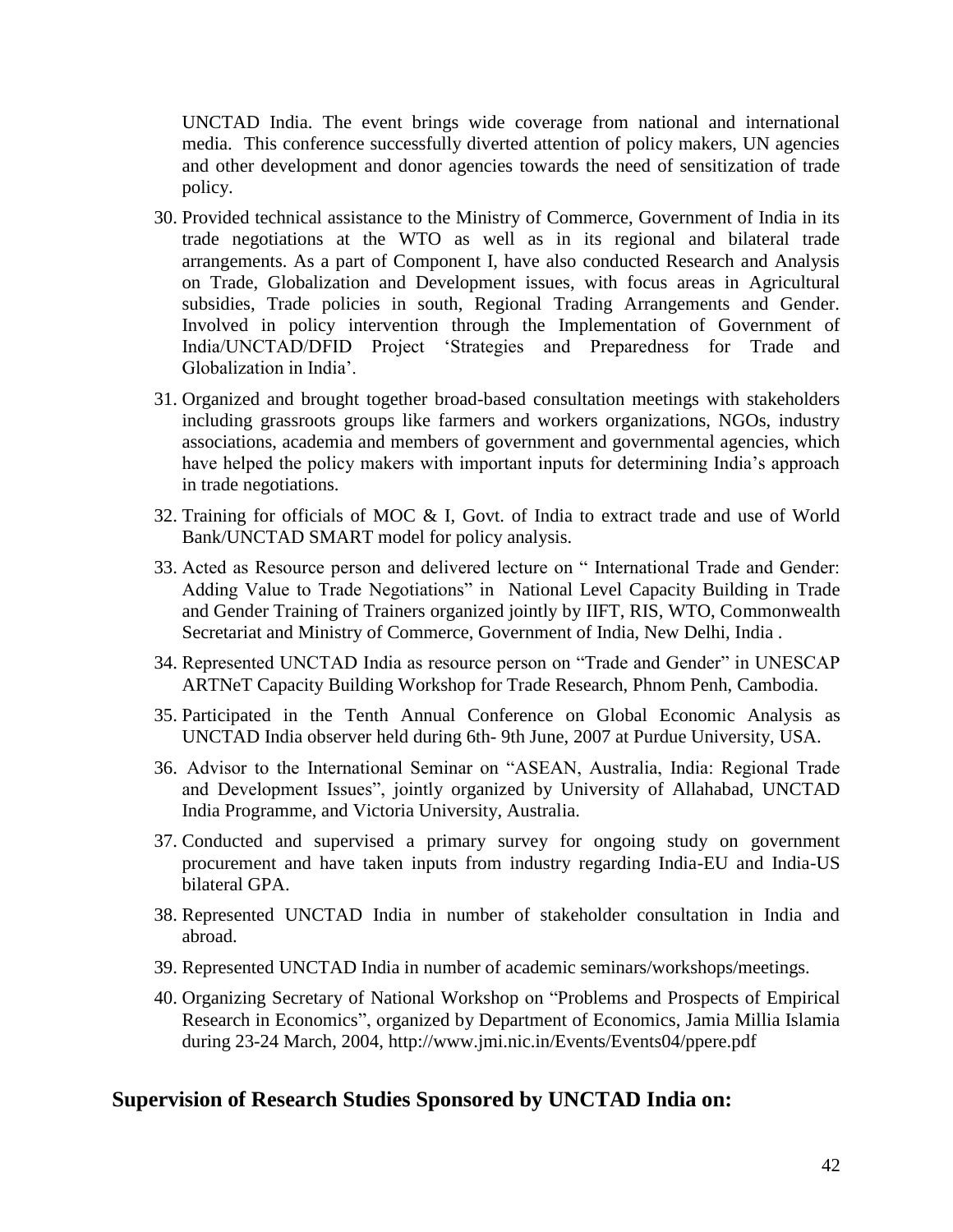- 1. Impact of Trade and Globalization on Gender in India by Dr. K.P. Sunny, et. al, National Productivity Council, India
- 2. Impact of trade and Globalization on Gender in India: A Case Study of Women Workers in the Fisheries Sector by Centre for Social research, New Delhi
- 3. Impact of Trade and Globalization on Women Workers in the Handicraft Sector: Evidence from the carpet and Embroidery Sectors by STADD consulting, New Delhi
- 4. Trade Policy and Increasing Return Based Agglomeration: Is There Any Evidence in India? by Vivekananda Mukherjee, Jadavpur University
- 5. Foreign and Domestic Institutional Investment in India's Private Corporate Sector: Do they have Dependence? by Ajitava Raychaudhuri, Jadavpur University
- 6. Does Move to Market Increases Foreign Trade of Emerging Market Economy? : Evidence From Unit Root Structural Break Test by Arpita Ghose, Jadavpur University
- 7. International Trade as an Engine of Growth in India's Service Sector during 1991-2005 by Biswajit Chatterjee, Jadavpur University
- 8. Globalization, Services Trade and Employment: An exploratory study on India by Rajat Acharyya and Saikat Sinha Roy
- 9. FDI in India after WTO Some Research Issues by Centre for Development Studies, Trivendrum
- 10. Export Potential of Medicinal Plants in North East India by Lianzela and Vanlalcchawna, Mizoram University.
- 11. Information Technology Agreement of WTO and India's IT Sector by K J Joseph and Vinoj Abraham, Centre for Development Studies
- 12. Handloom Trade & Exports in India: Policies, Practices and Challenges by CHIP, Hyderabad

### **Fellowship/Distinction:**

| S.N. | Fellowship                 | Year    | <b>Awarding Institution</b>      |
|------|----------------------------|---------|----------------------------------|
|      | Junior Research Fellowship | 1993-95 | UGC, India                       |
|      | Senior Research Fellowship | 1995-96 | UGC, India                       |
|      | Topper in M.A.             | 1992    | Dept. of Economics, M.D.U. India |
|      | Topper in M.Phil.          | 1994    | Dept. of Economics, M.D.U. India |

### **Foreign Visits:**

### **- Visited Prague, Czech Republic**

To Present paper titled "Socio-Economic Determinants of Female Education in a Muslim Family: An Econometric Analysis" in Global GDN Conference on Education held on March 31 to April 2, 2005" organized by Academy of Sciences of the Czech Republic.

### -**Visited Purdue University, United States America**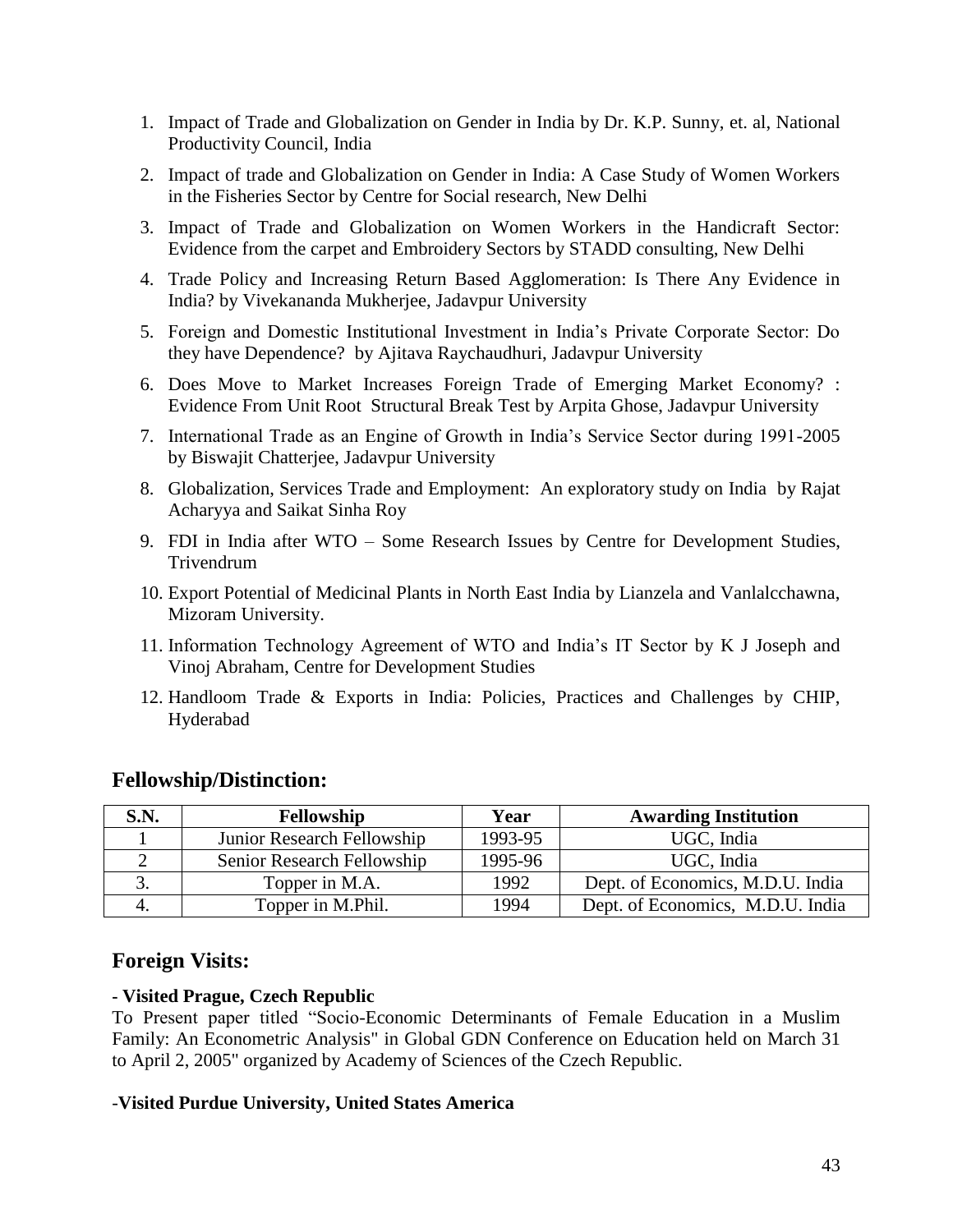Participated as **UNCTAD observer** in the Tenth Annual Conference on Global Economic Analysis held during 6th- 9th June, 2007 at Purdue University, USA.

#### **- Visited Dhaka, Bangladesh**

To present paper titled "Results from Benefits from Trade and Investment in SAFTA" at a seminar 'Regional Cooperation of South Asia: Benefits from SAFTA and the Way Ahead' organised by CPD in association with Asian Development Bank (ADB) and United Nations Conference on Trade and Development (UNCTAD), India on 8 April 2008.

#### -**Visited Phnom Penh, Cambodia**

To Act as **Resource Person** on "Trade and Gender" in UNESCAP ARTNeT Capacity Building Workshop for Trade Research during 2-6 June 2008

#### -**Visited Penang, Malaysia.**

To Present a paper in Thirteenth Annual Conference on Global Economic Analysis, June 9-11, 2010.

#### **- Visited Dhaka, Bangladesh**

Fourth South Asia Economic Summit Global Recovery, New Risks and Sustainable Growth Repositioning South Asia Acceleration of Investment in South Asia: Where are the Current Obstacles? VII Parallel Session, 23 October 2011

#### -**Visited Islamabad, Pakistan**

To Present a Paper in 5th South Asia Economic Summit, Making Growth Inclusive And Sustainable In South Asia, 11-13th September 2012, Islamabad, Pakistan

#### - **Antalya and Istanbul, Turkey**

To Present a Paper in "Rethinking the global economic order" on 30 November 2012 to 1 December, 2012 and interacted with the faculty of Yildiz Technical [University,](http://www.yildiz.edu.tr/en/) Turkey.

| S. No.         | <b>Comments on Issues:</b>                   | <b>TV Channel/ Organization</b>                           | Year |
|----------------|----------------------------------------------|-----------------------------------------------------------|------|
|                | Budget 2015-16 Live<br>Commentary            | <b>Focus News</b>                                         | 2015 |
| $\overline{2}$ | Budget 2015-16 Commentary                    | Zee Sangam                                                | 2015 |
| 3              | Budget 2014-15 Live<br>Commentary            | <b>Focus News</b>                                         | 2014 |
| $\overline{4}$ | G-20: Response to Euro Zone<br>Crisis        | Aalami Sahara Channel                                     | 2011 |
| 5              | Food inflation continues to rise<br>in India | Press TV Iran<br>http://www.presstv.ir/detail/159347.html | 2011 |

#### **Media Broadcast and Online Interviews:**